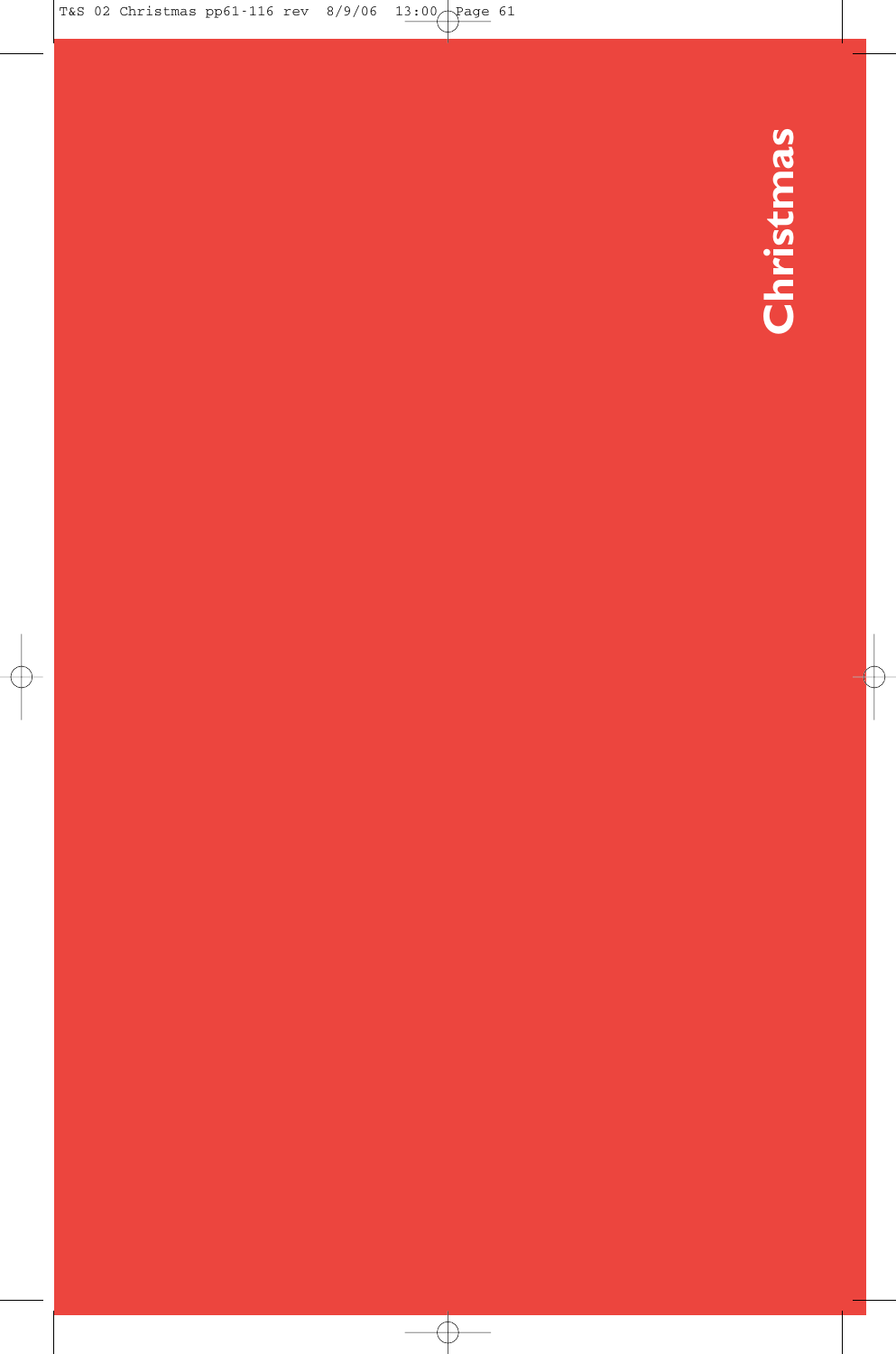## **Christmas**

## **Contents**

#### **64 Introduction to the Season**

## **65 Seasonal Material** Invitations to Confession **65**

Kyrie Confession **65** Confession **66** Absolutions **66** Gospel Acclamation **67** Intercessions **67** Introductions to the Peace **71** Prayer at the Preparation of the Table **71** Prefaces **72** Extended Preface **73** Blessings **73** Acclamations **74** Short Passages of Scripture **76**

#### **77 Eucharist of Christmas Night or Morning**

#### **88 Carol Services in the Christmas Season** Bidding Prayers and Introductions **88** Patterns of Readings **90**

#### **92 Christingle Services and Crib Services**

An Outline for a Christingle Service **92** An Outline for a Crib Service **93** Greeting/Introduction/Acclamation **94** Invitations to Confession **95** Kyrie Confession **96** Prayer of Penitence **96** Absolutions **96** Thanksgivings **97** Before a Bible Reading **99** Intercession **100** Affirmation of Faith **100** Blessings and Endings **101**

#### **102 Additional Prayers for use at Christmastide** Blessings of the Crib **102** Prayers at the Crib **103**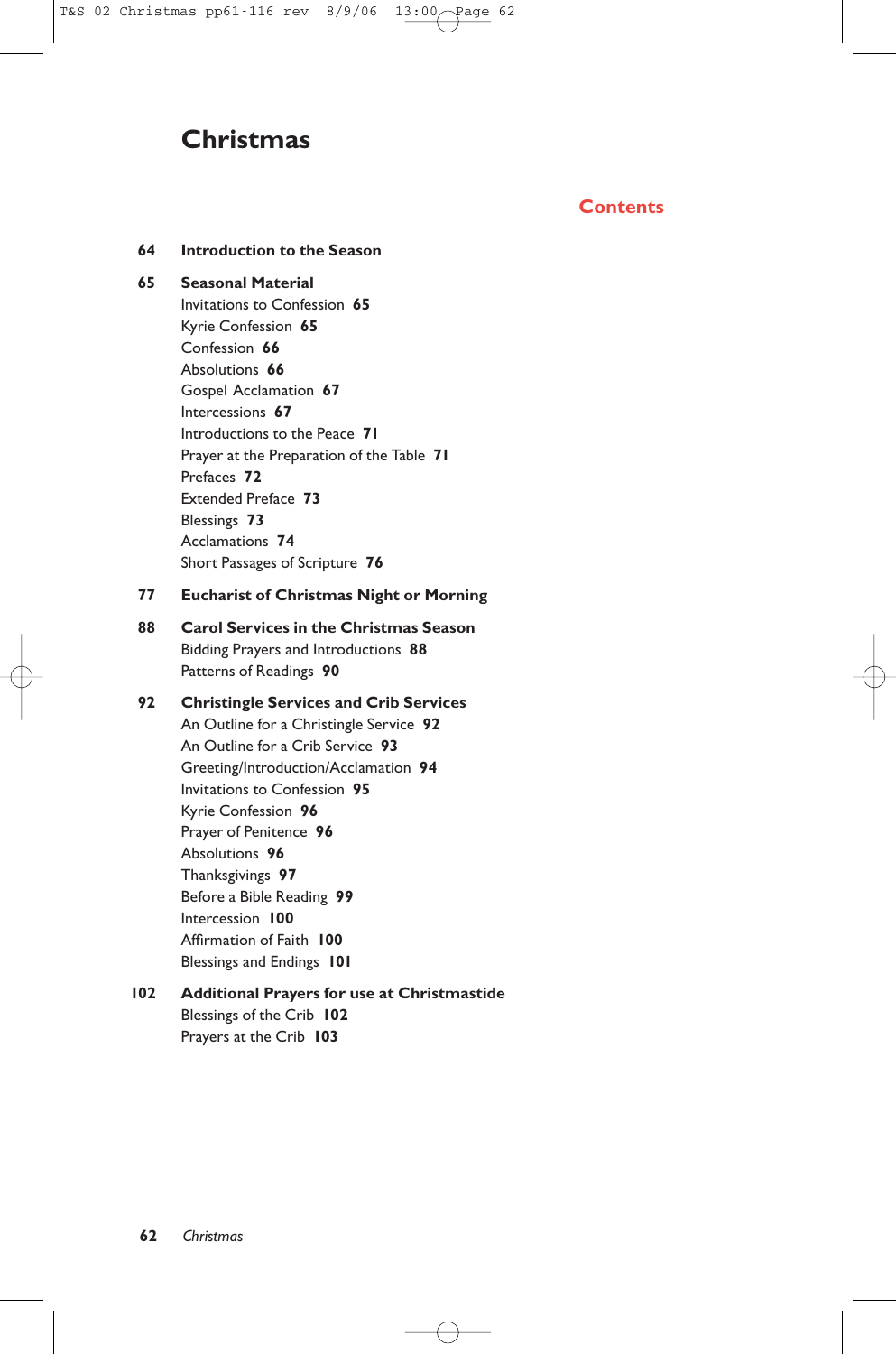## **105 Resource Material for the Beginning of a New Year** Invitation to Confession **105** Kyrie Confession **105** Collects **106** Gospel Acclamation **106** Intercession **107** The Renewal of the Covenant **108** Introduction to the Peace **113** Prayer at the Preparation of the Table **113** Preface **113** Blessings and Ending **114** Acclamation **115** Short Passages of Scripture **115**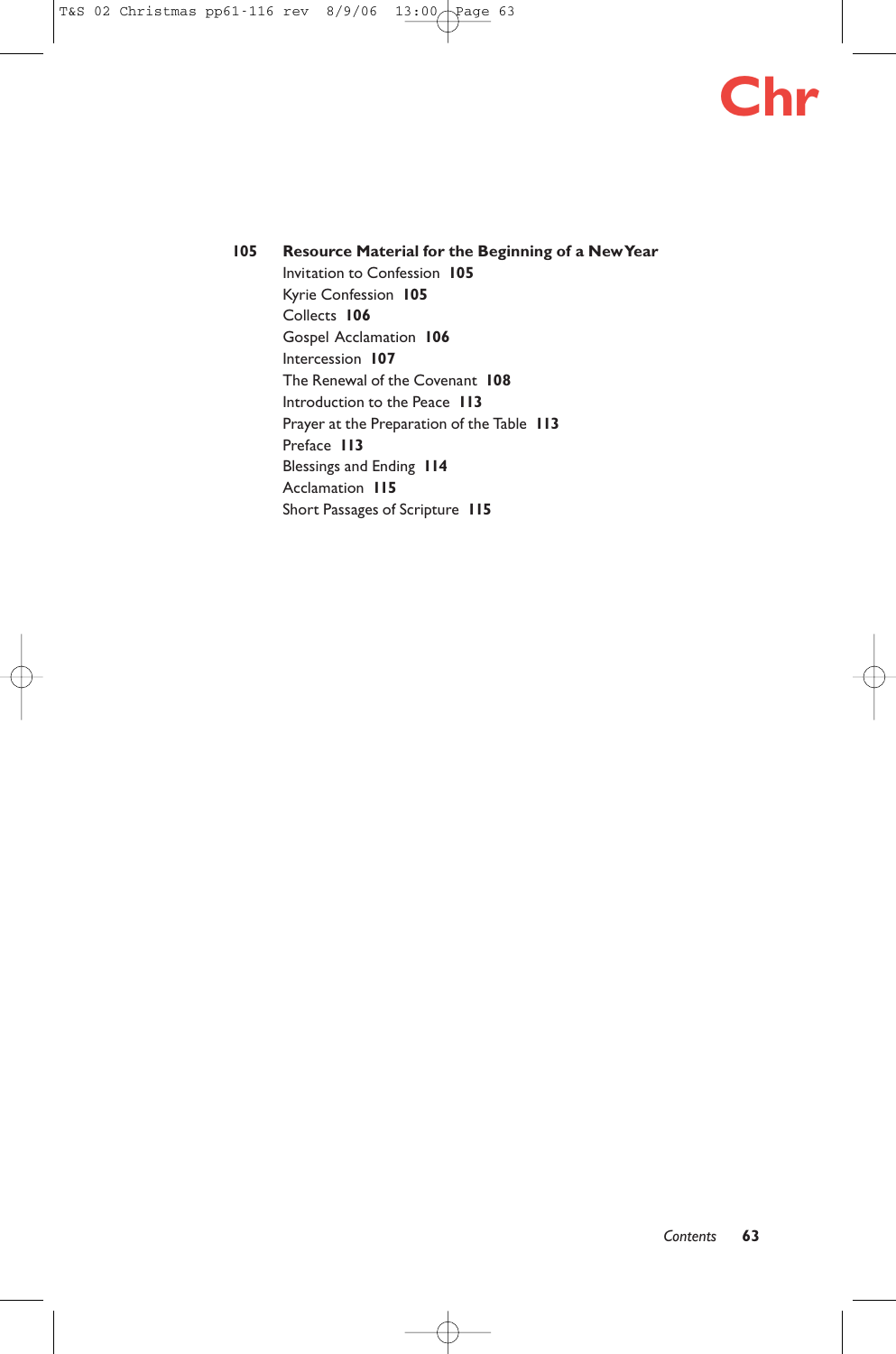## **Introduction to the Season**

The celebration of Christ's incarnation at Christmas is one of the two poles of the Christian year.The wonderful mystery of God's dwelling among us in the fullness of humanity, as Emmanuel, foretold by the prophets and born of Mary, provides the material of the feast:

Hark, hark, the wise eternal word, like a weak infant cries! In form of servant is the Lord, and God in cradle lies. *(Thomas Pestel)*

Christmas is much more then than simply the celebration of Jesus' birth, and neither of the great Christmas morning readings (Hebrews 1 and John 1) is taken from the infancy narratives.The task of the Christmas liturgy is to recall us, amid all the joyful customs and celebrations of Christmas, to this central truth of the Word made flesh for our salvation.

It is, of course, Christ's nativity that has provided the occasion for this festival of the incarnation, since the end of the third century.The Christmas crib and the nativity play can both be said to descend from the tableau of Christ's birth that Francis of Assisi arranged when he celebrated Christmas at Greccio in 1223. Christmas carols are a medieval tradition, which has been notably developed from the end of the nineteenth century.The Festival of Lessons and Carols is itself an influential English creation of the late nineteenth century, made widespread by the choir of King's College, Cambridge, in the first half of the twentieth.

The Christmas season is often celebrated for twelve days, ending with the Epiphany. Contemporary use has sought to express an alternative tradition, in which Christmas lasts for a full forty days, ending with the Feast of the Presentation on 2 February.The days around 25 December are a principal holiday in the secular calendar of Britain, and commercial pressures have led to much of Christmas celebration being displaced into Advent. It has become a still greater challenge to celebrate as they deserve the saints of the Christmas season: Stephen, who first paid with his life for following the incarnate Lord; John, who was believed to have lived to great old age in profound meditation on the Word made flesh; and the Holy Innocents, who draw our attention to the plight of children in a world where the implications of the birth of the Christ-child are not yet manifest. Resources for these days may be found in *Common Worship: Festivals.*New Year's Day is an important moment in the civil rather than the Christian calendar, but it provides the original occasion for the searching Covenant Renewal service of the Methodist tradition.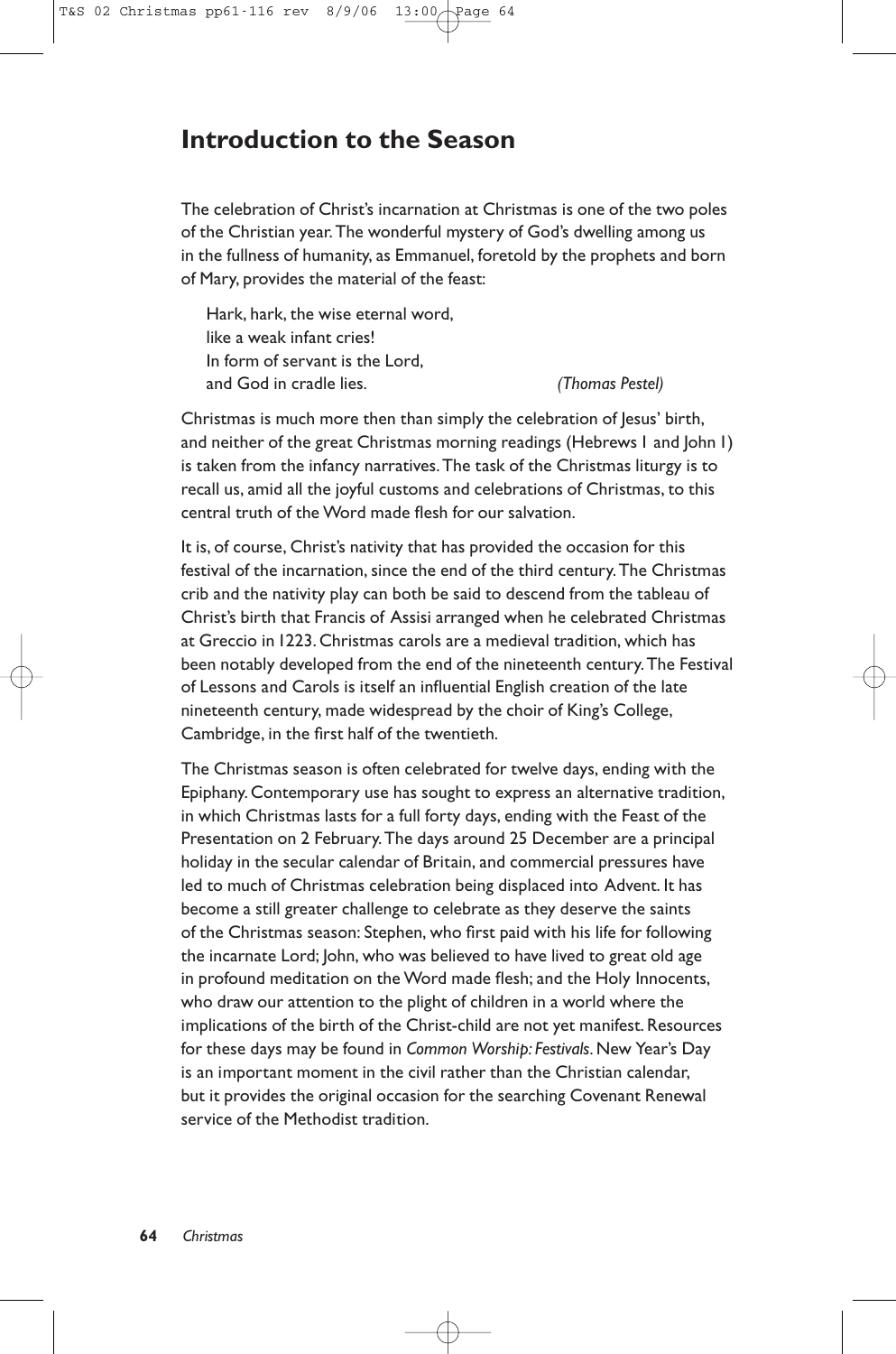## **Seasonal Material**

## **Invitations to Confession**

| A۱             | Hear the words of the angel to Joseph:<br>'You shall call his name Jesus,<br>for he will save his people from their sins.'<br>Therefore let us seek the forgiveness of God<br>through Jesus the Saviour of the world. | cf Matthew 1.21 |
|----------------|-----------------------------------------------------------------------------------------------------------------------------------------------------------------------------------------------------------------------|-----------------|
| $\mathbf{A}2$  | (particularly during the night)<br>Christ the light of the world has come<br>to dispel the darkness of our hearts.<br>Let us turn to the light and confess our sins.                                                  |                 |
| A <sub>3</sub> | (particularly in the morning)<br>The sun of righteousness has dawned<br>with healing in his wings.<br>Let us come to the light of Christ,<br>confessing our sins in penitence and faith.                              | cf Malachi 4.2  |

*For other Invitations to Confession, see page 95.*

## **Kyrie Confession**

**B***1* God our Father, you sent your Son full of grace and truth: forgive our failure to receive him. Lord, have mercy. **Lord, have mercy.**

Jesus our Saviour, you were born in poverty and laid in a manger: forgive our greed and rejection of your ways. Christ, have mercy. **Christ, have mercy.**

Spirit of Love, your servant Mary responded joyfully to your call: forgive the hardness of our hearts. Lord, have mercy. **Lord, have mercy.**

*For another Kyrie Confession, see page 96.*

**Chr**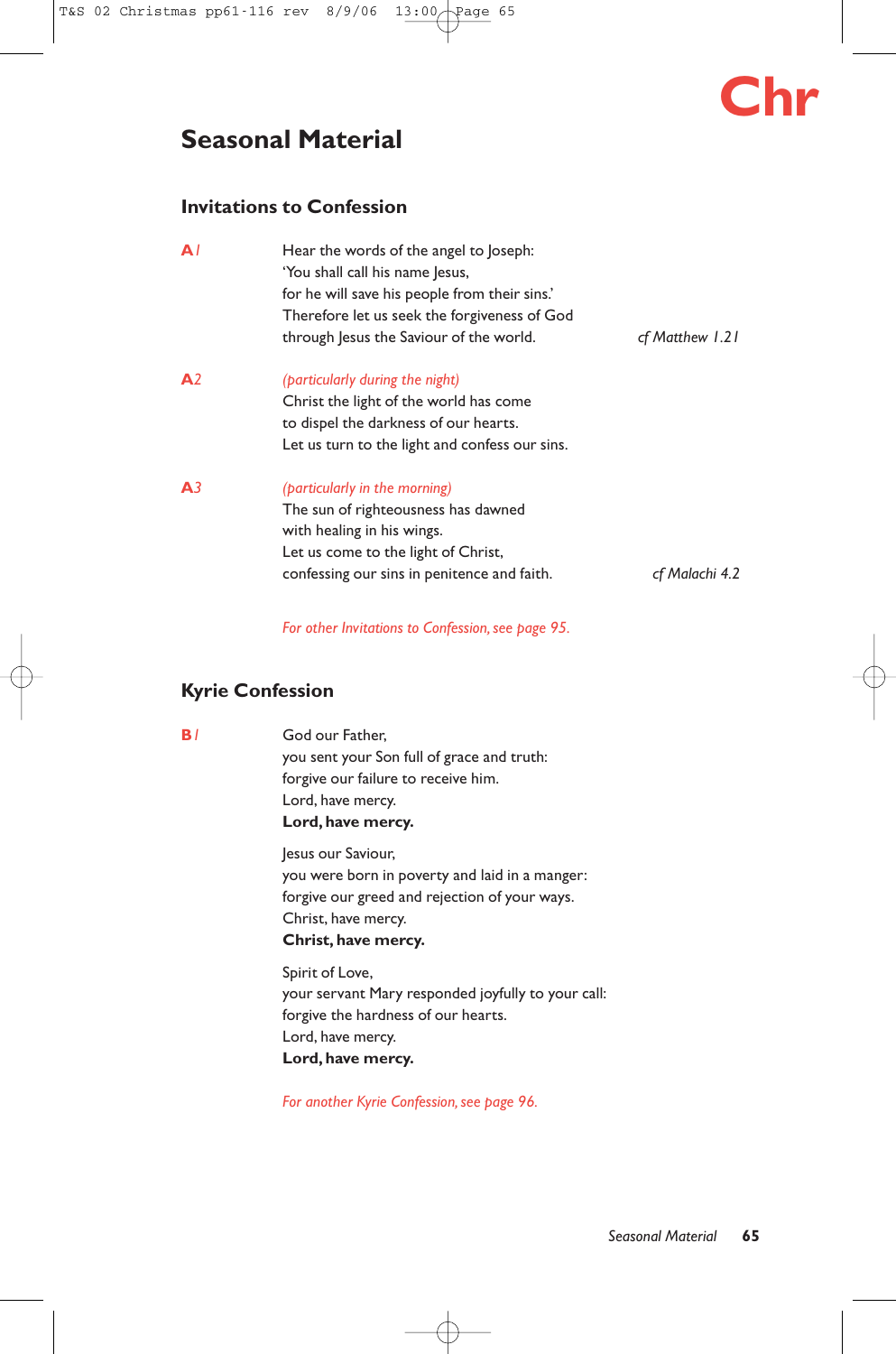## **Confession**

**C***1* Lord of grace and truth, we confess our unworthiness to stand in your presence as your children. We have sinned: **forgive and heal us.**

> The Virgin Mary accepted your call to be the mother of Jesus. Forgive our disobedience to your will. We have sinned: **forgive and heal us.**

Your Son our Saviour was born in poverty in a manger. Forgive our greed and rejection of your ways. We have sinned: **forgive and heal us.**

The shepherds left their flocks to go to Bethlehem. Forgive our self-interest and lack of vision. We have sinned: **forgive and heal us.**

The wise men followed the star to find Jesus the King. Forgive our reluctance to seek you. We have sinned: **forgive and heal us.**

## **Absolutions**

- **E***1* May the God of all healing and forgiveness draw *you* to himself and cleanse *you* from all *your* sins, that *you* may behold the glory of his Son, the Word made flesh, Jesus Christ our Lord. **Amen.**
- **E***2* May God who loved the world so much that he sent his Son to be our Saviour forgive *us our* sins and make *us* holy to serve him in the world, through Jesus Christ our Lord. **Amen.**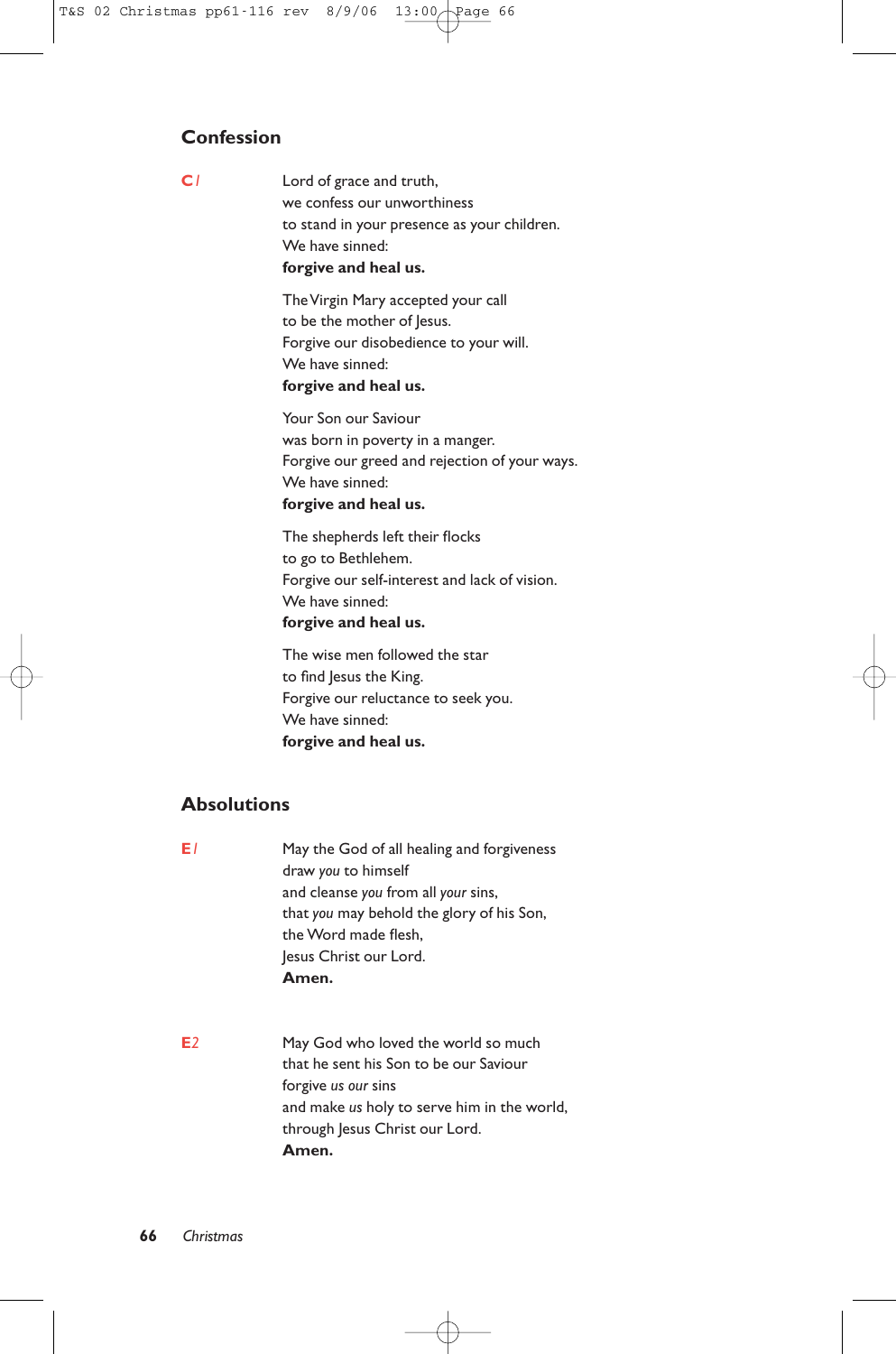

## **Gospel Acclamation**

**G***1* Alleluia, alleluia. The Word became flesh and dwelt among us, and we have seen his glory. *cf John 1.14* **Alleluia.**

## **Intercessions**

**H***1* Let us pray to Jesus our Saviour.

Christ, born in a stable, give courage to all who are homeless. Jesus, Saviour, **hear our prayer.**

Christ, for whom the angels sang, give the song of the kingdom to all who weep. Jesus, Saviour, **hear our prayer.**

Christ, worshipped by the shepherds, give peace on earth to all who are oppressed. Jesus, Saviour, **hear our prayer.**

Christ, before whom the wise men knelt, give humility and wisdom to all who govern. Jesus, Saviour, **hear our prayer.**

Christ, whose radiance filled a lowly manger, give the glory of your resurrection to all who rest in you. Jesus, Saviour, **hear our prayer.**

**Jesus, Saviour, child of Mary, you know us and love us, you share our lives and hear our prayer. Glory to you for ever. Amen.**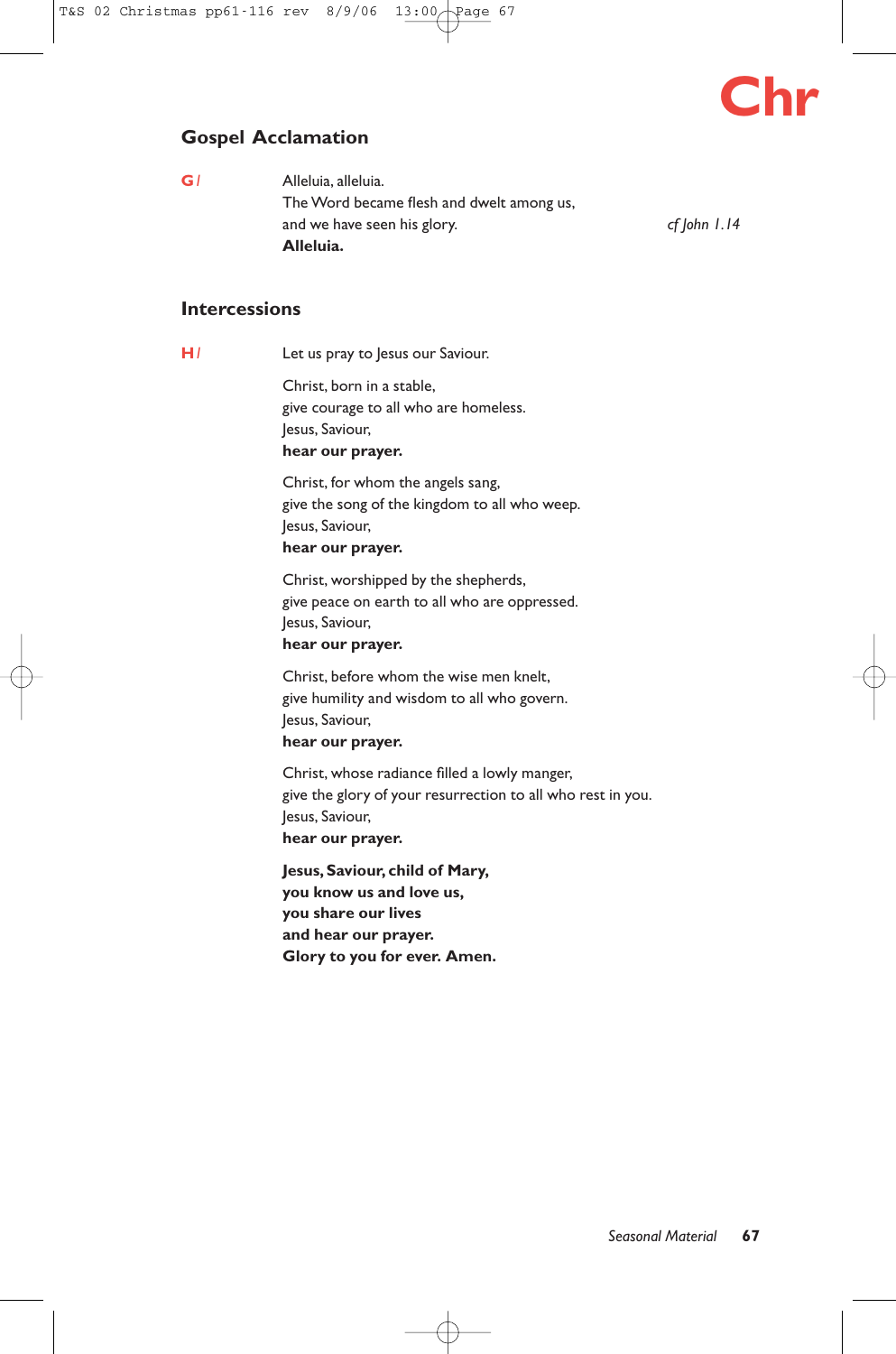**H***2 The phrase 'in this holy night' makes this prayer particularly appropriate for use on Christmas Eve during the night.With the omission of this phrase (or its replacement with 'at this holy time') it is suitable for use on other occasions during the Christmas season.*

In peace let us pray to the Lord.

Father, [*in this holy night*] your Son our Saviour was born in human flesh. Renew your Church as the Body of Christ. Holy God **hear our prayer.**

[*In this holy night*] there was no room for your Son in the inn. Protect with your love those who have no home and all who live in poverty. Holy God **hear our prayer.**

[*In this holy night*] Mary, in the pain of labour,

brought your Son to birth. Hold in your hand [*…*and] all who are in pain or distress.

Holy God

#### **hear our prayer.**

[*In this holy night*] your Christ came as a light shining in the darkness. Bring comfort to [*…*and] all who suffer in the sadness of our world. Holy God

#### **hear our prayer.**

[*In this holy night*] the angels sang, 'Peace to God's people on earth.' Strengthen those who work for peace and justice in [*…*and in] all the world. Holy God **hear our prayer.**

[*In this holy night*] shepherds in the field heard good tidings of joy. Give us grace to preach the gospel of Christ's redemption. Holy God

#### **hear our prayer.**

[In this holy night] strangers found the Holy Family, and saw the baby lying in the manger. Bless our homes and all whom we love. Holy God **hear our prayer.**

[*In this holy night*] heaven is come down to earth, and earth is raised to heaven. Hold in your hand [*…*and] all those who have passed through death in the hope of your coming kingdom. Holy God **hear our prayer.**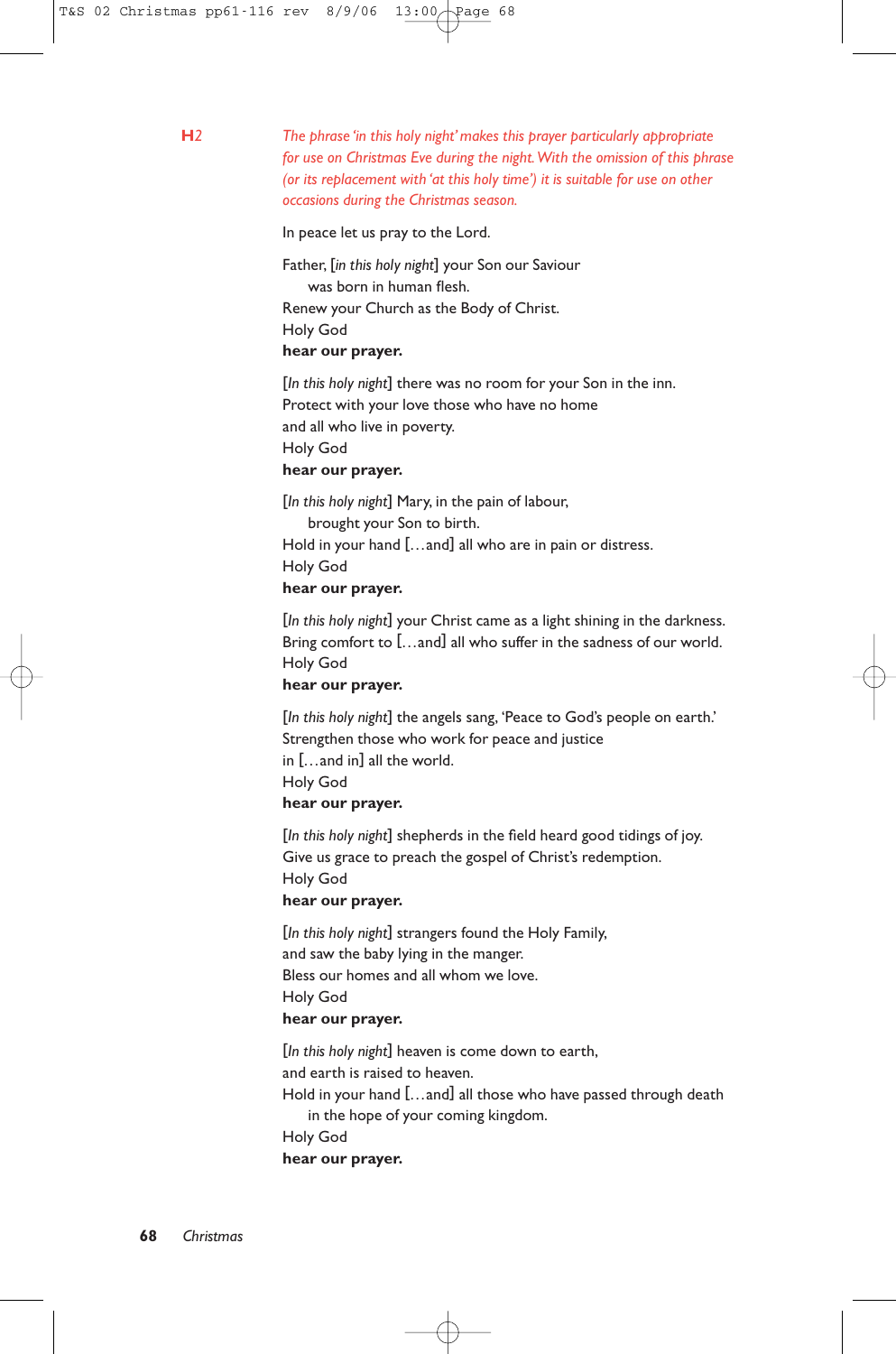

[*In this holy night*] Christians the world over celebrate Christ's birth. Open our hearts that he may be born in us today. Holy God

## **hear our prayer.**

Father, [*in this holy night*] angels and shepherds worshipped at the manger throne. Receive the worship we offer in fellowship with Mary, Joseph and the saints through him who is your Word made flesh,

our Saviour Jesus Christ.

**Amen.**

### **H***3 A Litany for the World*

Unto us a child is born, unto us a Son is given. Let us bring before God the needs of the world.

Wonderful counsellor, give your wisdom to the rulers of the nations. Lord, in your mercy **hear our prayer.**

Mighty God, make the whole world know that the government is on your shoulders. Lord, in your mercy **hear our prayer.**

Everlasting father, establish your reign of justice and righteousness for ever. Lord, in your mercy **hear our prayer.**

Prince of peace, bring in the endless kingdom of your peace. Lord, in your mercy **hear our prayer.**

Almighty Lord, **hear our prayer and fulfil your purposes in us, as you accomplished your will in our Lord Jesus Christ. Amen.**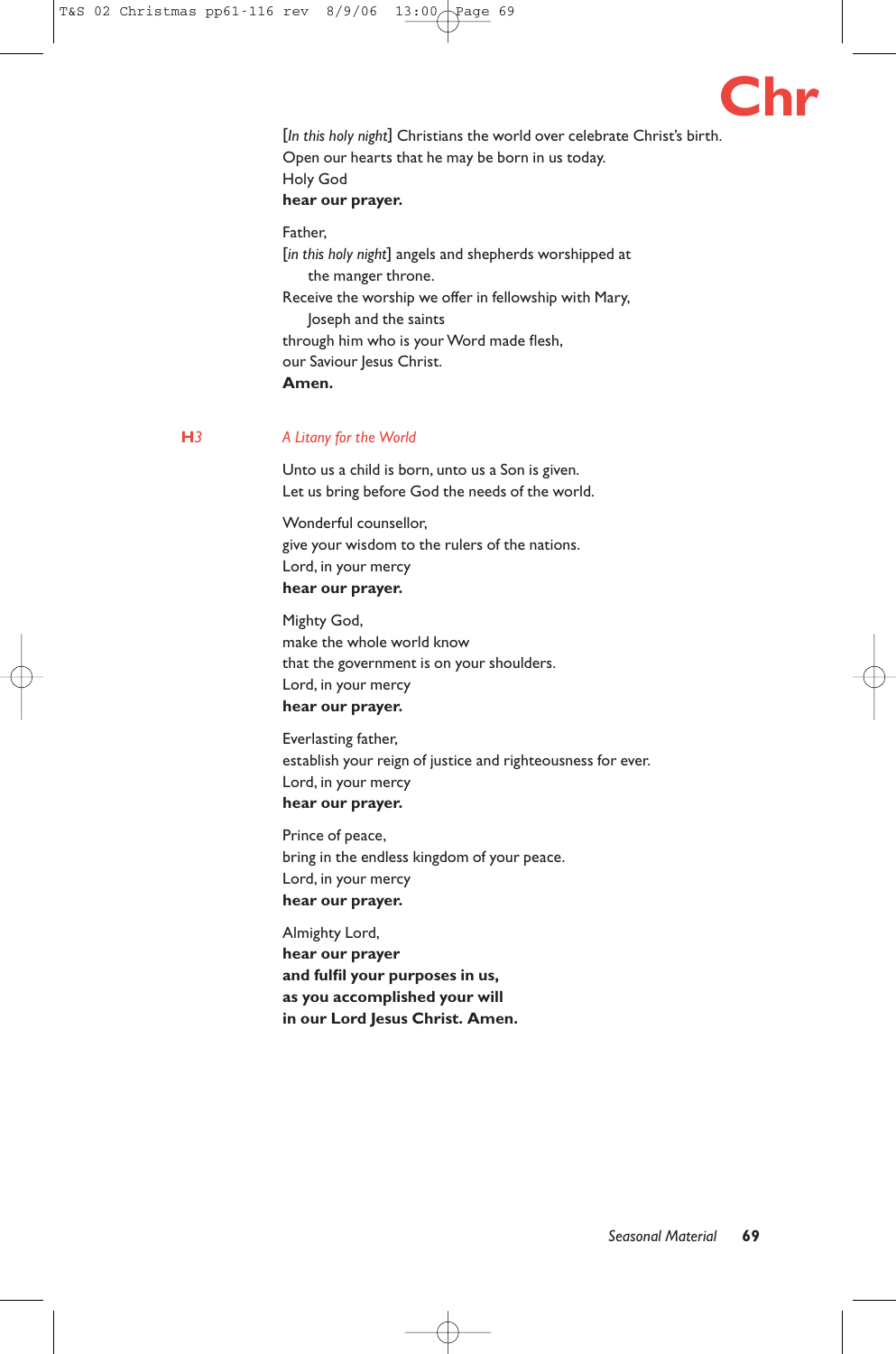**H***4* Let us pray to our incarnate Lord, who has brought us out of darkness and into his own marvellous light.

> Christ born for us, Son of God given for us: help us to know you, to worship and to serve you … Lord, in your mercy **hear our prayer.**

Wonderful counsellor, you order all things with your wisdom: help the Church to reveal the mystery of your love and fill her with the Spirit of truth … Lord, in your mercy **hear our prayer.**

Mighty God, the government is on your shoulders: guide the leaders of the nations and bring in your kingdom of justice and righteousness … Lord, in your mercy **hear our prayer.**

Everlasting father, you call us to live together in unity: protect by your mercy all your children, bless our families and renew our communities … Lord, in your mercy **hear our prayer.**

Prince of peace, you bring reconciliation through the cross: by your healing power give to all who suffer … your gift of wholeness and peace. Lord, in your mercy **hear our prayer.**

Lord Jesus Christ. Son of the Father, full of the Spirit, **hear our prayer, receive our praises, fill our lives. Amen.**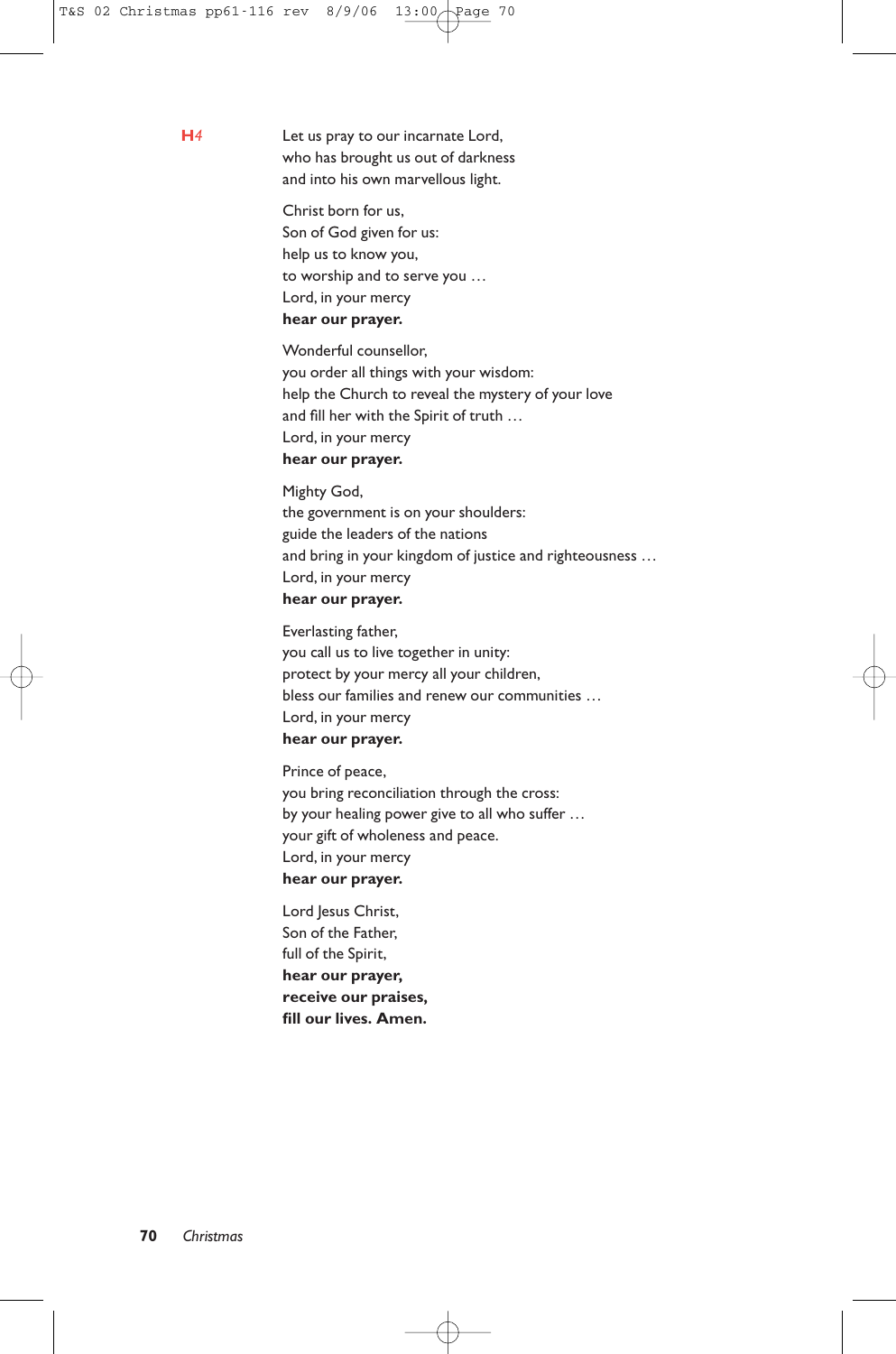

**H***5 For use when small children are present; the prayer should be very simple, if possible drawing from the children the subjects for intercession.*

> Jesus, whose mother was Mary: we pray for *…* [*families*]*.* Lord Jesus, **hear our prayer.**

Jesus, cradled in a manger: we pray for *…* [*the homeless, refugees*]*.* Lord Jesus, **hear our prayer.**

Jesus, sharing the stable with the animals: we pray for *…* [*the creation*]*.* Lord Jesus, **hear our prayer.**

Jesus, worshipped by shepherds and kings: we pray for *…* [*nations, races, peoples*]*.* Lord Jesus, **hear our prayer.**

Jesus, our Emmanuel: we pray for *…* [*those in particular need*]*.* Lord Jesus, **hear our prayer.**

## **Introductions to the Peace**

| Ħ  | Unto us a child is born, unto us a son is given,<br>and his name shall be called the Prince of Peace. | Isaiah 9.6       |
|----|-------------------------------------------------------------------------------------------------------|------------------|
| J2 | Glory to God in the highest heaven, and on earth peace<br>to all in whom he delights.                 | <u>Luke 2.14</u> |

## **Prayer at the Preparation of the Table**

| K I | Word made flesh, life of the world,           |
|-----|-----------------------------------------------|
|     | in your incarnation you embraced our poverty: |
|     | by your Spirit may we share in your riches.   |
|     | Amen.                                         |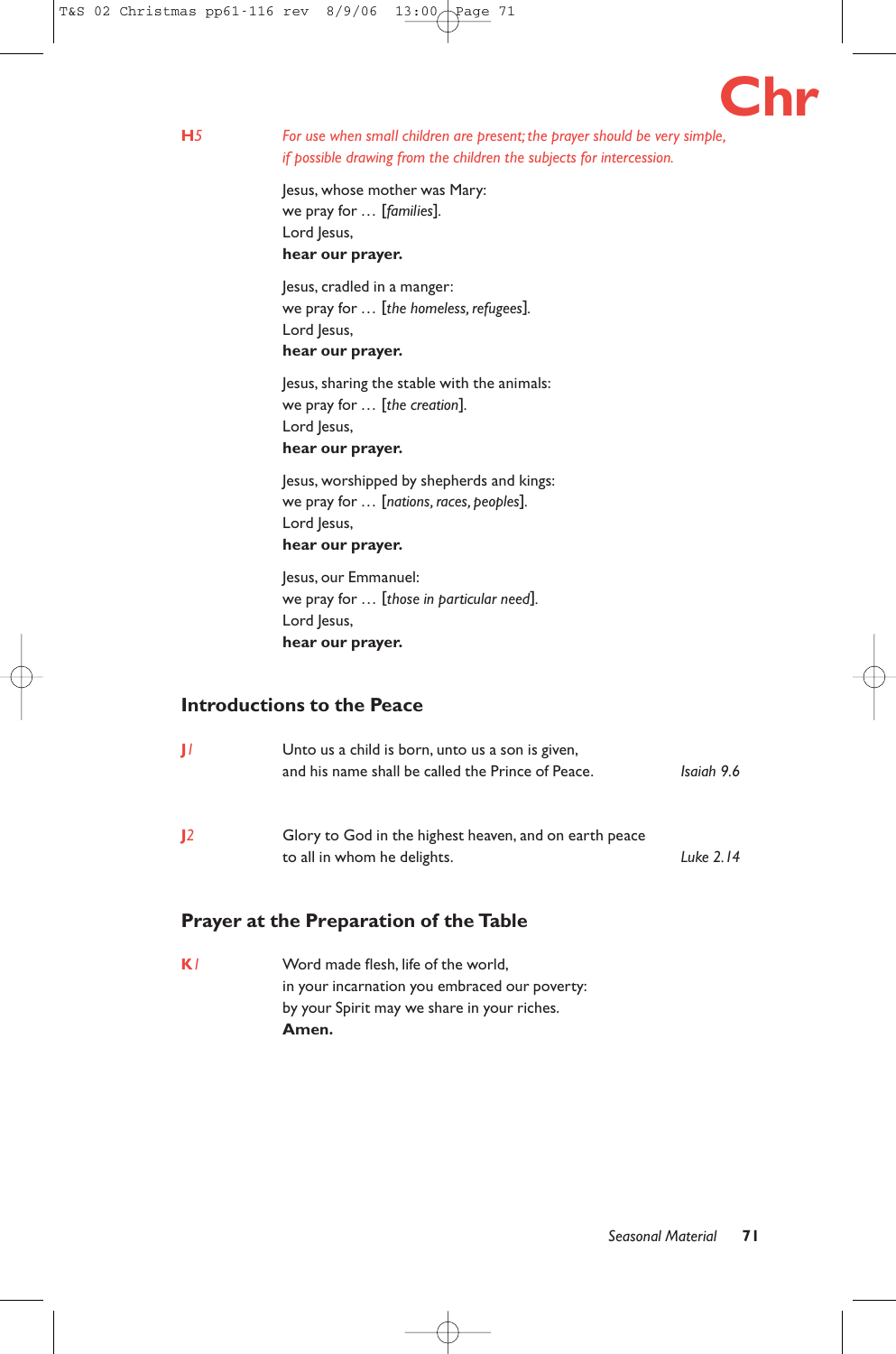## **Prefaces**

| LI | And now we give you thanks                  |
|----|---------------------------------------------|
|    | because, by the power of the Holy Spirit,   |
|    | he took our nature upon him                 |
|    | and was born of the Virgin Mary his mother, |
|    | that being himself without sin,             |
|    | he might make us clean from all sin.        |

- **L**2 And now we give you thanks because in coming to dwell among us as man, he revealed the radiance of your glory and brought us out of darkness into your own marvellous light.
- **L**<sup>3</sup> And now we give you thanks because, in the incarnation of the Word, a new light has dawned upon the world; you have become one with us that we might become one with you in your glorious kingdom.
- **L4** And now we give you thanks because for love of our fallen race he most wonderfully and humbly chose to be made man, and to take our nature as nevermore to lay it by, so that we might be born again by your Spirit and restored in your image.
- **L***5 The Holy Family*

And now we give you thanks because in his earthly childhood you entrusted him to the care of a human family. In Mary and Joseph you give us an example of love and devotion to him, and also a pattern of family life.

#### **L***6 The Blessed Virgin Mary*

And now we give you thanks because in choosing the Blessed Virgin Mary to be the mother of your Son you have exalted the humble and meek. Your angel hailed her as most highly favoured; with all generations we call her blessed and with her we rejoice and magnify your holy name.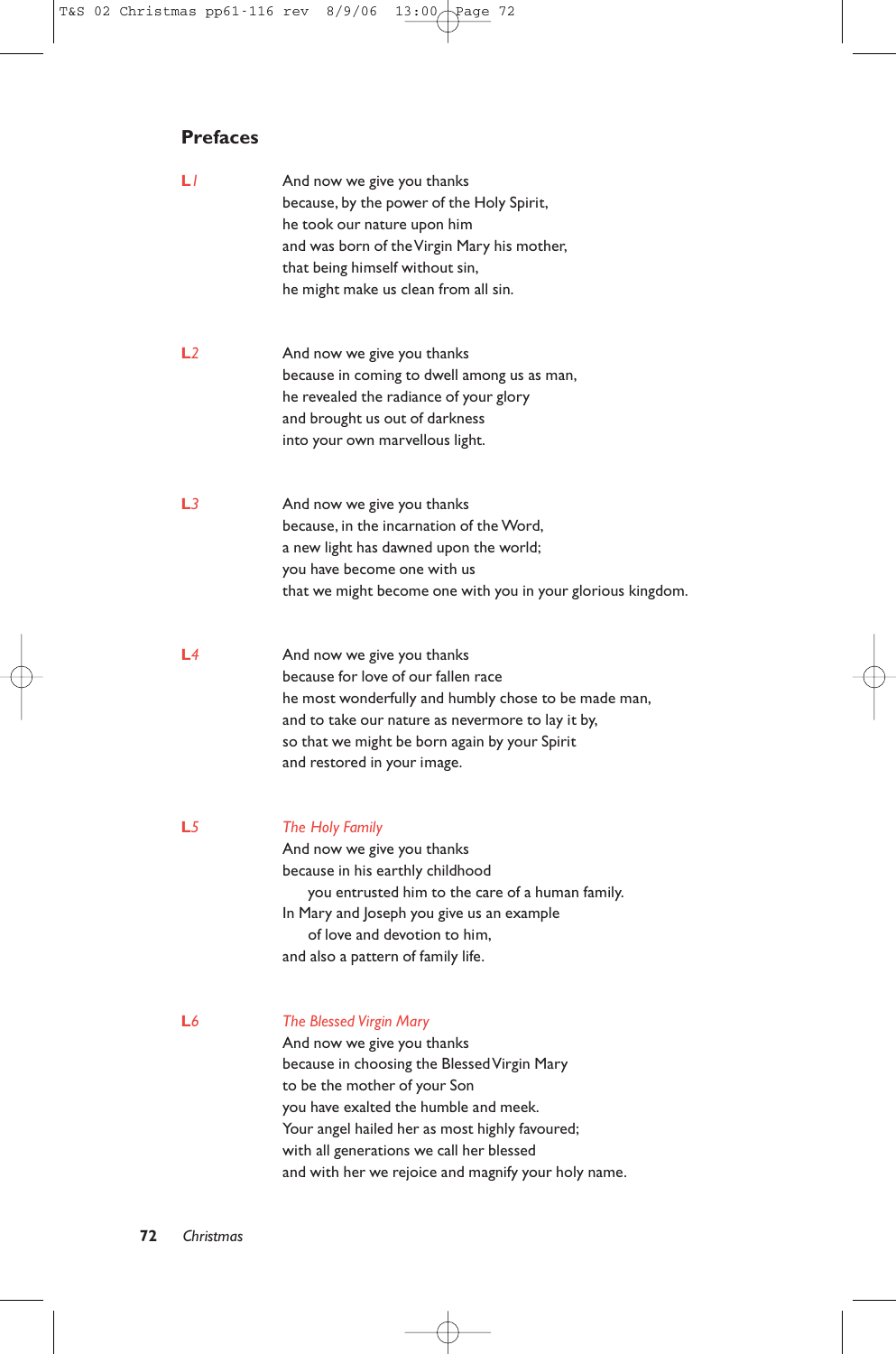## **Extended Preface**

| M/ | All glory and honour be yours always and everywhere,<br>mighty creator, ever-living God. |
|----|------------------------------------------------------------------------------------------|
|    |                                                                                          |
|    | We give you thanks and praise for your Son,                                              |
|    | our Saviour Jesus Christ,                                                                |
|    | who for love of our fallen race humbled himself,                                         |
|    | and [on this night] was born of the Virgin Mary                                          |
|    | by the power of your Spirit,                                                             |
|    | and lived as one of us.                                                                  |
|    | In this mystery of the Word made flesh                                                   |
|    | you have caused his light to shine in our hearts,                                        |
|    | to give knowledge of your glory in the face of Jesus Christ.                             |
|    | In him we see our God made visible                                                       |
|    | and so are caught up in the love of the God we cannot see.                               |
|    | Therefore with all the angels of heaven                                                  |
|    | we lift our voices to proclaim the glory of your name                                    |
|    | and sing our joyful hymn of praise:                                                      |
|    |                                                                                          |

## **Blessings**

| P/             | Christ, who by his incarnation gathered into one<br>things earthly and heavenly,<br>fill you with peace and goodwill<br>and make you partakers of the divine nature;<br>and the blessing                                     |
|----------------|------------------------------------------------------------------------------------------------------------------------------------------------------------------------------------------------------------------------------|
| P <sub>2</sub> | May the joy of the angels,<br>the eagerness of the shepherds,<br>the perseverance of the wise men,<br>the obedience of Joseph and Mary,<br>and the peace of the Christ-child<br>be yours this Christmas;<br>and the blessing |
| P <sub>3</sub> | Christ the Son of God, born of Mary,<br>fill you with his grace to trust his promises and obey his will;<br>and the blessing                                                                                                 |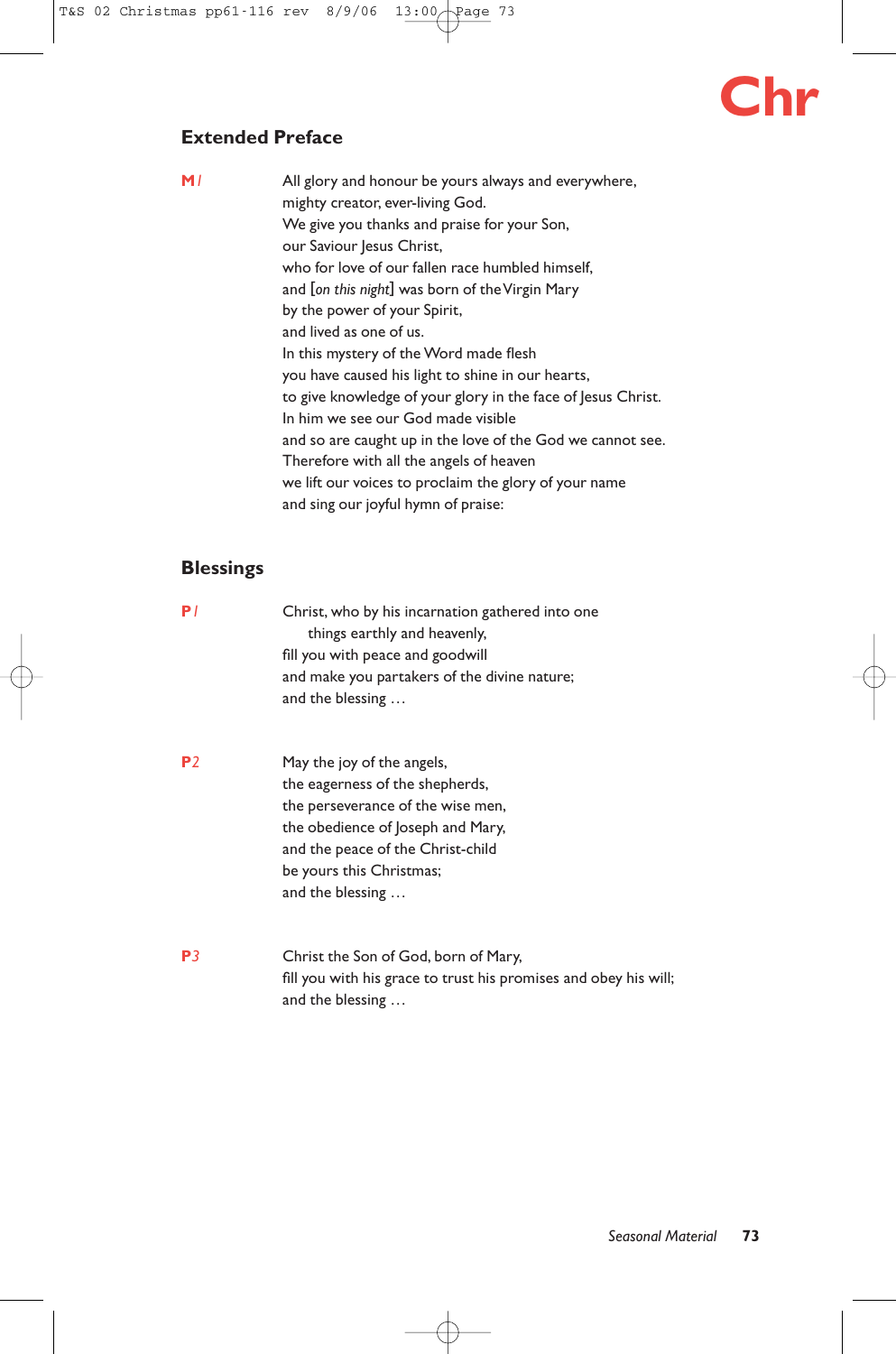**P***4* May the Father, who has loved the eternal Son from before the foundation of the world, shed that love upon you his children. **Amen.**

> May Christ, who by his incarnation gathered into one things earthly and heavenly, fill you with joy and peace. **Amen.**

May the Holy Spirit, by whose overshadowing Mary became the God-bearer, give you grace to carry the good news of Christ. **Amen.**

And the blessing …

*For other blessings and endings, see page 101.*

## **Acclamations**

**R***1* The people who walked in darkness **have seen a great light.**

> For to us a child is born **to us a Son is given.**

His name will be called Wonderful counsellor, mighty God, **the everlasting Father, the Prince of Peace.**

Glory to God in the highest **and peace to his people on earth.**

**R***2* Blessed be the Lord, the God of Israel, **he has come to his people and set them free.**

> Light has sprung up for the righteous **and joyful gladness for those who are true-hearted.**

Glory to God in the highest **and peace to his people on earth.**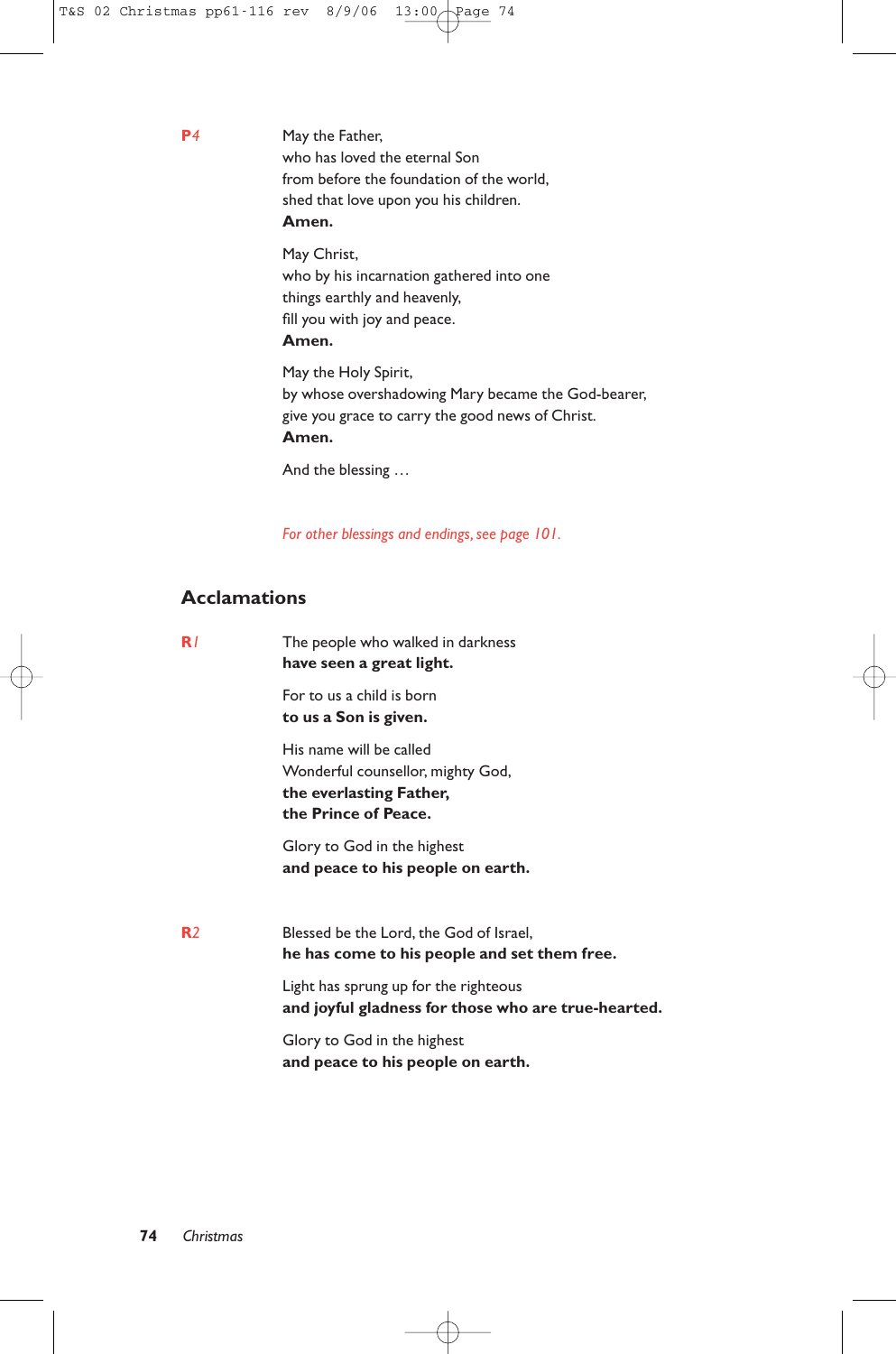### **R***3* The Word of life which was from the beginning **we proclaim to you.**

The darkness is passing away and the true light is already shining; **the Word of life which was from the beginning.**

That which we heard, which we saw with our eyes, and touched with our own hands, **we proclaim to you.**

For our fellowship is with the Father, and with his Son, Jesus Christ our Lord. **The Word of life which was from the beginning we proclaim to you.**

**R**<sup>4</sup> See what love the Father has given us **that we should be called the children of God.**

> You are my sons and daughters: this day I have begotten you. **See what love the Father has given us.**

As many as received him, to them he gave power to become the children of God. **See what love the Father has given us.**

Glory to the Father and to the Son and to the Holy Spirit. **See what love the Father has given us that we should be called the children of God.**

**R**<sup>5</sup> Let us bless the living God:

He was born of the Virgin Mary, **revealed in his glory,**

worshipped by the angels, **proclaimed among the nations,**

believed in throughout the world, **exalted to the highest heavens.**

Blessed be God, our strength and our salvation, **now and for ever. Amen.**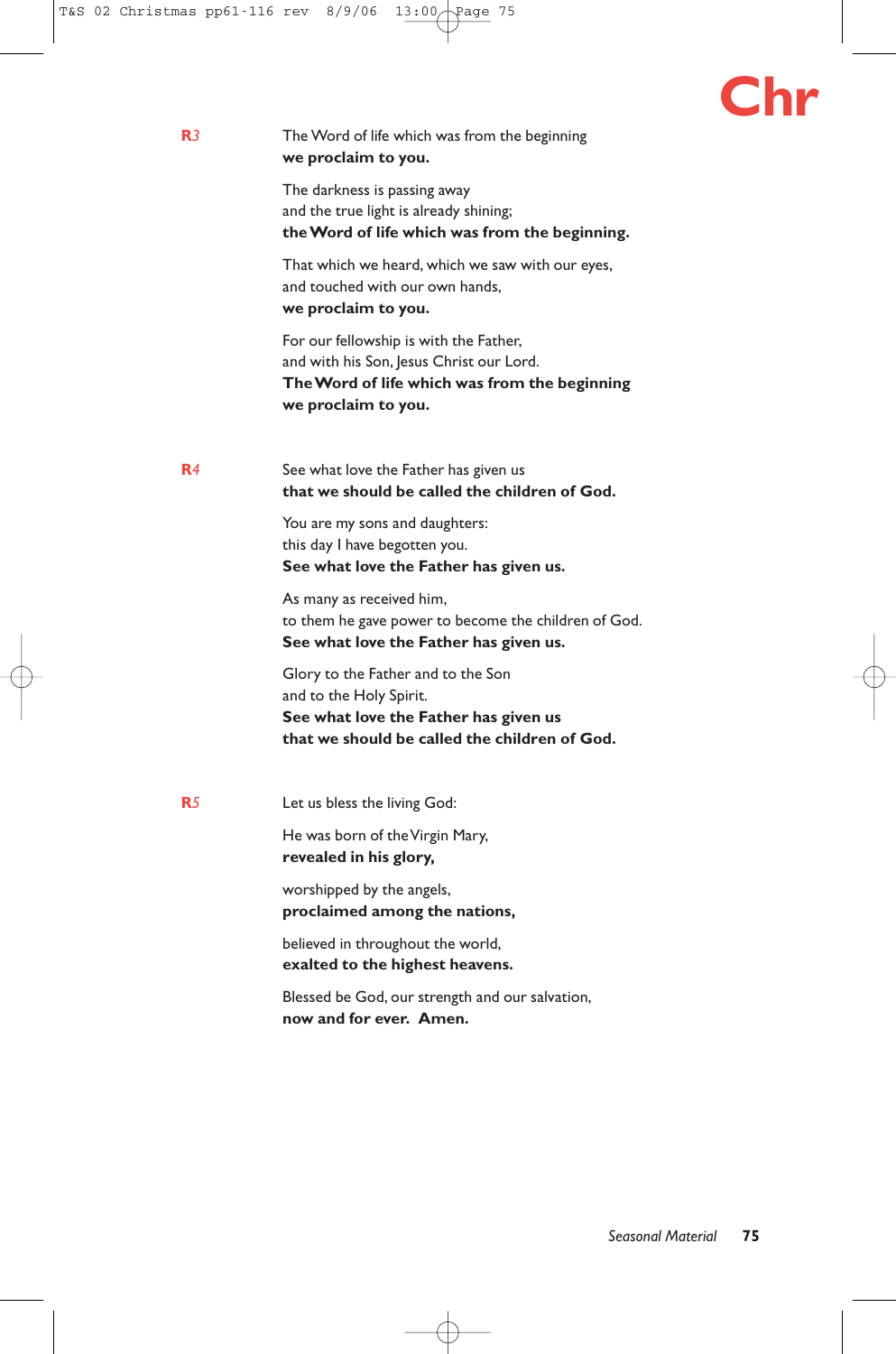| R6             | The Word became flesh and dwelt among us,<br>full of grace and truth.<br>The Word became flesh and dwelt among us,<br>full of grace and truth.      |              |
|----------------|-----------------------------------------------------------------------------------------------------------------------------------------------------|--------------|
|                | And we have seen his glory,<br>the glory as of a father's only son,<br>full of grace and truth.                                                     |              |
|                | Glory to the Father and to the Son<br>and to the Holy Spirit.<br>The Word became flesh and dwelt among us,<br>full of grace and truth.              | from John 1  |
|                | <b>Short Passages of Scripture</b>                                                                                                                  |              |
| s/             | The people who walked in darkness have seen a great light;<br>those who dwelt in a land of deep darkness,<br>on them has light shined.              | Isaiah 9.2   |
| S <sub>2</sub> | I am bringing you good news of great joy for all the people:<br>to you is born this day in the city of David a Saviour,<br>who is Christ, the Lord. | Luke 2.10,11 |
| S3             | The shepherds said to one another,<br>'Let us go now to Bethlehem<br>and see this thing that has taken place,                                       |              |

| S <sub>4</sub> | And the Word was made flesh, and dwelt among us,<br>and we beheld his glory.      | John $1.14$ |
|----------------|-----------------------------------------------------------------------------------|-------------|
| $\mathbf{S}5$  | The bread of God is he who comes down from heaven<br>and gives life to the world. | John 6.33   |

which the Lord has made known to us.' *Luke 2.15*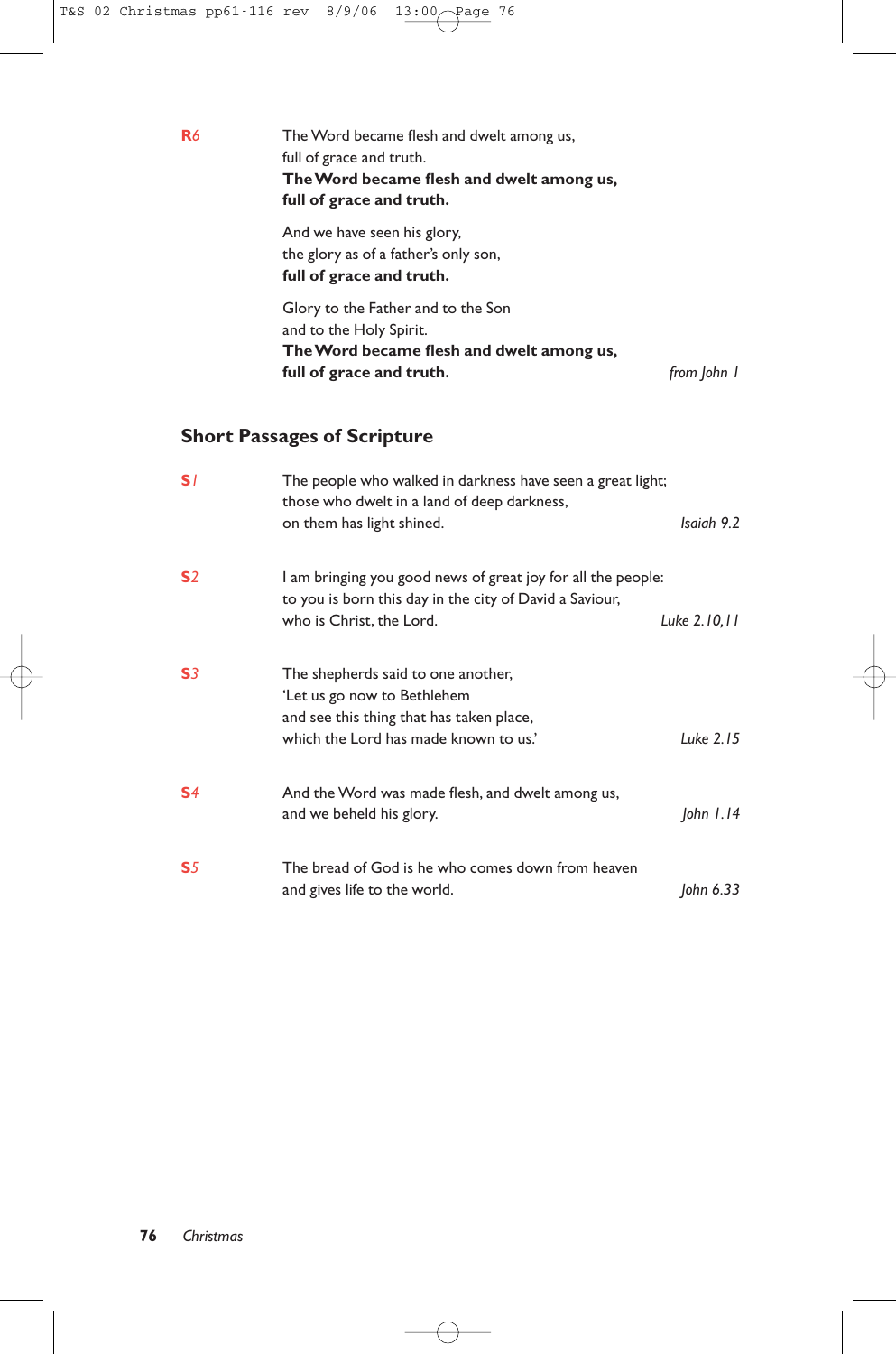## **Eucharist of Christmas Night or Morning**

## ¶ *The Gathering*

*The service may begin at the crib.*

*A hymn or carol may be sung.*

#### *These words may be said*

Welcome all wonders in one sight! Eternity shut in a span. Summer in winter, day in night, heaven in earth and God in man.

Great little one whose all-embracing birth brings earth to heaven, stoops heaven to earth.

#### *(or)*

'Do I not fill heaven and earth?' says the Lord.

- *All* **Now the Word is made flesh and laid in a narrow manger.** From eternity to eternity you are God,
- *All* **and now we see you as a newborn child.**

## **The Greeting**

**Chr**

#### *The president greets the people*

Grace, mercy and peace from God our Father and the Lord Jesus Christ be with you

*All* **and also with you.**

## **Blessing of the Crib**

#### *If there is no dedication of the crib, the service continues with the Prayers of Penitence.*

Dear friends, as we meet to celebrate the birth of Christ, let us pray that God will bless this crib, that all who worship his Son, born of the Virgin Mary, may come to share his life in glory.

God our Father, on this night [*day*] your Son Jesus Christ was born of the Virgin Mary for us and for our salvation: bless this crib, which we have prepared to celebrate that holy birth; may all who see it be strengthened in faith and receive the fullness of life he came to bring, who is alive and reigns for ever.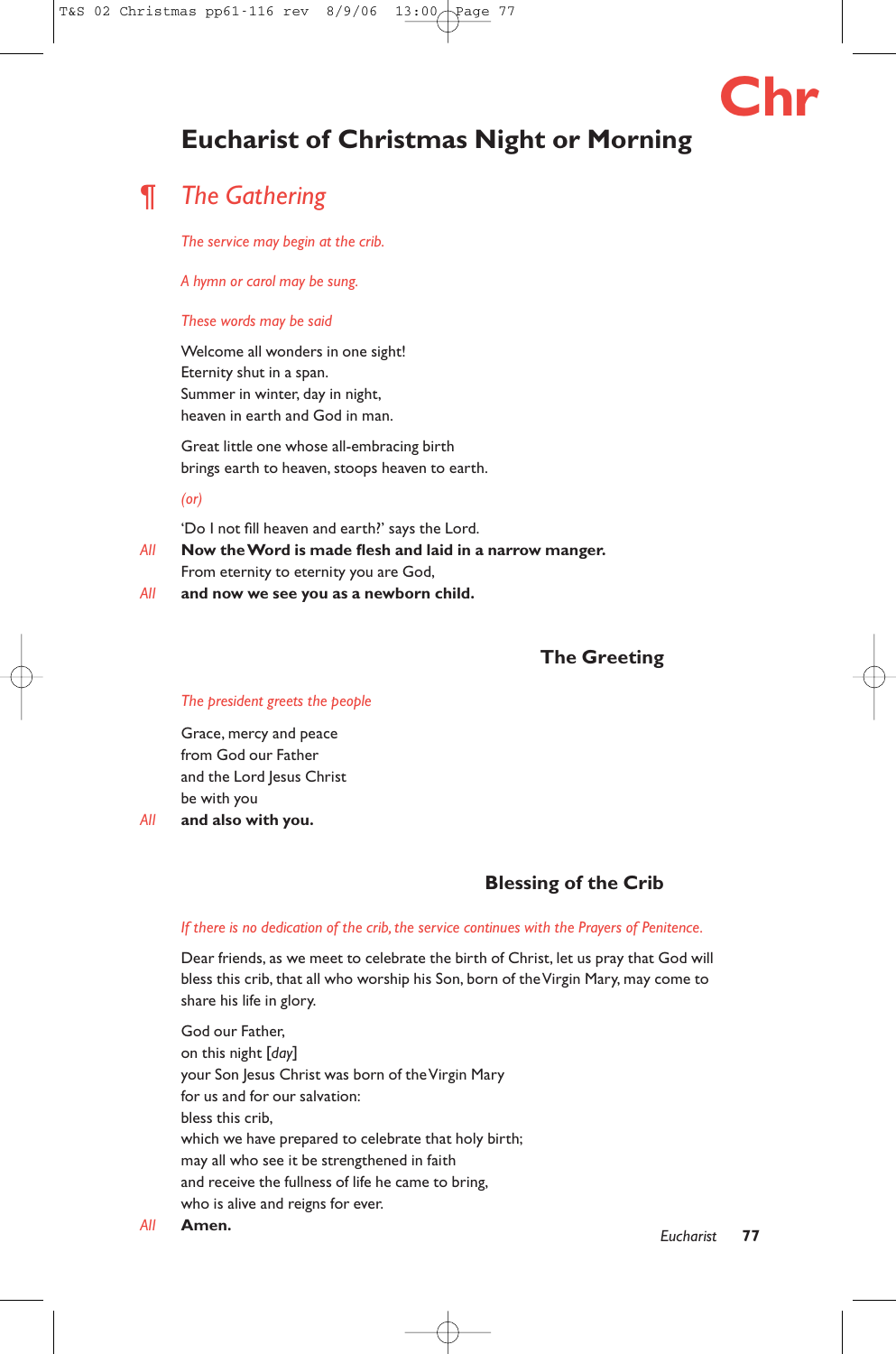## **Prayers of Penitence**

*The Prayers of Penitence may be used at the crib.*

#### *A minister uses this Invitation to Confession or other suitable words*

Christ the light of the world has come to dispel the darkness of our hearts. In his light let us examine ourselves and confess our sins.

#### *Silence is kept.*

God our Father, you sent your Son full of grace and truth: forgive our failure to receive him. Lord, have mercy.

#### *All* **Lord, have mercy.**

Jesus our Saviour, you were born in poverty and laid in a manger: forgive our greed and rejection of your ways. Christ, have mercy.

#### *All* **Christ, have mercy.**

Spirit of love,

your servant Mary responded joyfully to your call: forgive the hardness of our hearts. Lord, have mercy.

#### *All* **Lord, have mercy.**

*Or another authorized form of confession may be used.*

#### *The president uses this or another authorized absolution*

May the God of all healing and forgiveness draw you to himself, that you may behold the glory of his Son, the Word made flesh, and be cleansed from all your sins, through Jesus Christ our Lord.

*All* **Amen.**

*The ministers move from the crib to the place where the Liturgy of the Word is celebrated.*

## **Gloria in Excelsis**

*The Gloria in excelsis may be used.*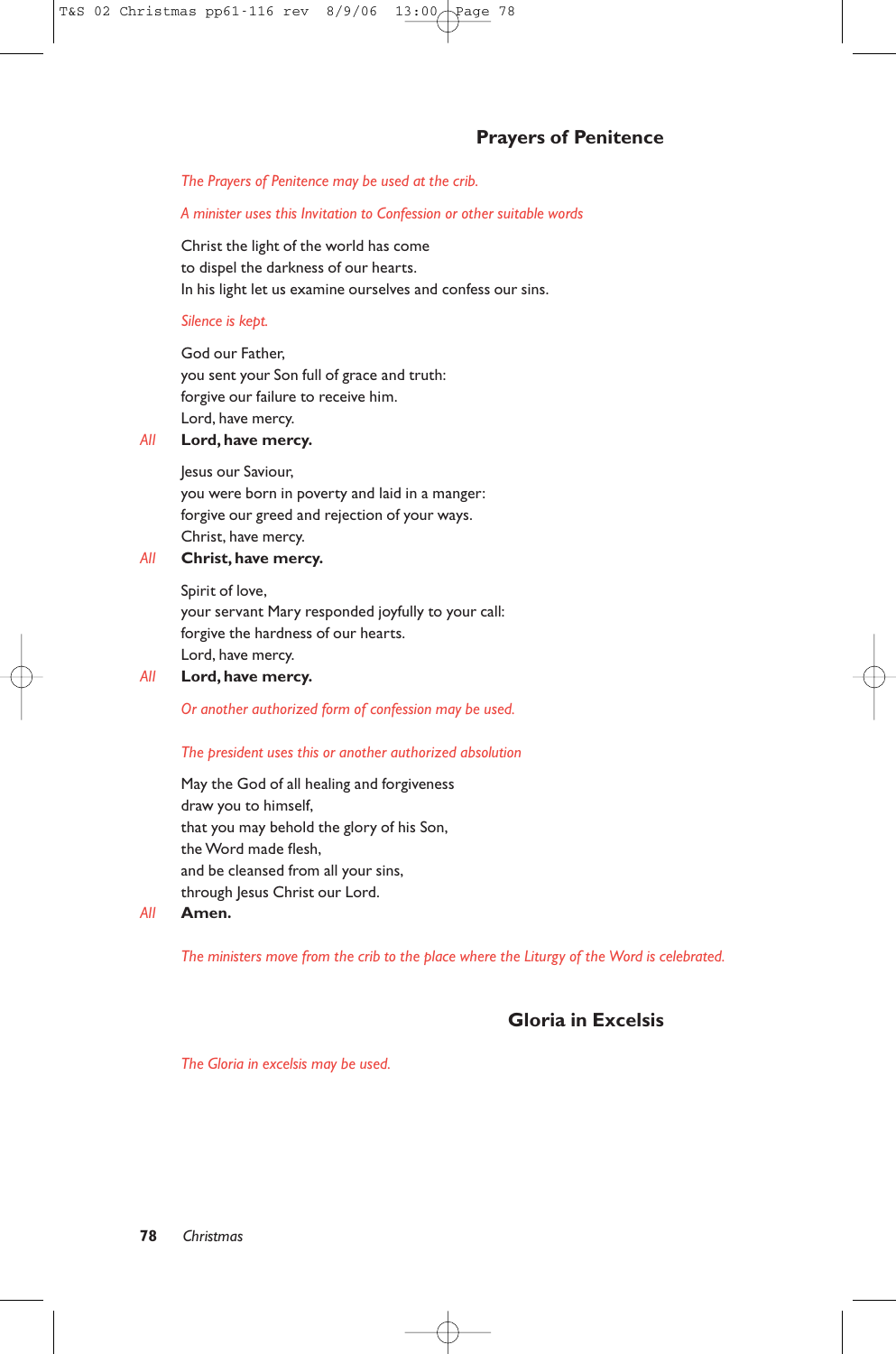## **The Collect**

#### *The president introduces a period of silent prayer with the words*

Let us pray in the peace of this Christmas celebration that our joy in the birth of Christ will last for ever.

#### *Silence is kept.*

#### *At night*

Eternal God, who made this most holy night to shine with the brightness of your one true light: bring us, who have known the revelation of that light on earth, to see the radiance of your heavenly glory; through Jesus Christ your Son our Lord, who is alive and reigns with you, in the unity of the Holy Spirit, one God, now and for ever.

#### *All* **Amen.**

#### *In daytime*

#### Almighty God,

you have given us your only-begotten Son to take our nature upon him and as at this time to be born of a pure virgin: grant that we, who have been born again and made your children by adoption and grace, may daily be renewed by your Holy Spirit; through Jesus Christ your Son our Lord, who is alive and reigns with you, in the unity of the Holy Spirit, one God, now and for ever.

#### *All* **Amen.**

#### *(or)*

Lord Jesus Christ, your birth at Bethlehem draws us to kneel in wonder at heaven touching earth: accept our heartfelt praise as we worship you, our Saviour and our eternal God.

#### *All* **Amen.**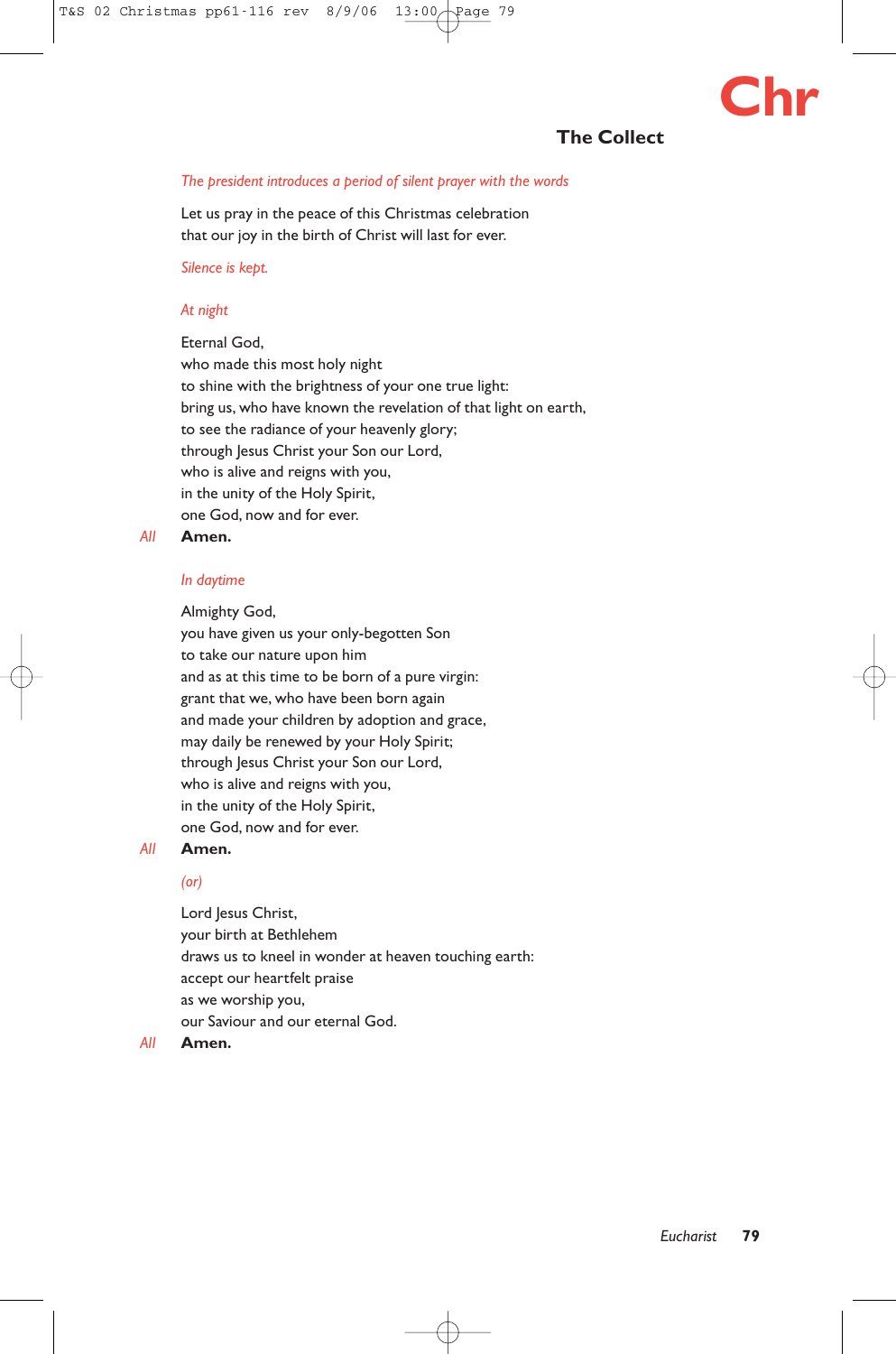## ¶ *The Liturgy of the Word*

## **Readings**

*Either one or two readings from Scripture precede the Gospel reading.*

*At the end of each the reader may say*

This is the word of the Lord.

#### *All* **Thanks be to God.**

*A Song of God's Chosen One or a psalm follows the first reading, or other hymns and carols may be used between the readings.*

#### *Refrain:*

#### *All* **The Spirit of the Lord shall rest upon him.**

- 1 There shall come forth a shoot from the stock of Jesse, ♦ and a branch shall grow out of his roots.
- 2 And the Spirit of the Lord shall rest upon him,  $\bullet$ the spirit of wisdom and understanding,
- 3 The spirit of counsel and might,  $\bullet$ the spirit of knowledge and the fear of the Lord. *[R]*
- 4 He shall not judge by what his eyes see,  $\ast$ or decide by what his ears hear,
- 5 But with righteousness he shall judge the poor, ♦ and decide with equity for the meek of the earth. *[R]*
- 6 The wolf shall dwell with the lamb, ♦ and the leopard shall lie down with the kid.
- 7 The calf, the lion and the fatling together,  $\bullet$ with a little child to lead them.
- 8 They shall not hurt or destroy in all my holy mountain,  $\bullet$ for the earth shall be full of the knowledge of the Lord as the waters cover the sea. *Isaiah 11.1, 2, 3b-4a, 6, 9*

*All* **The Spirit of the Lord shall rest upon him.**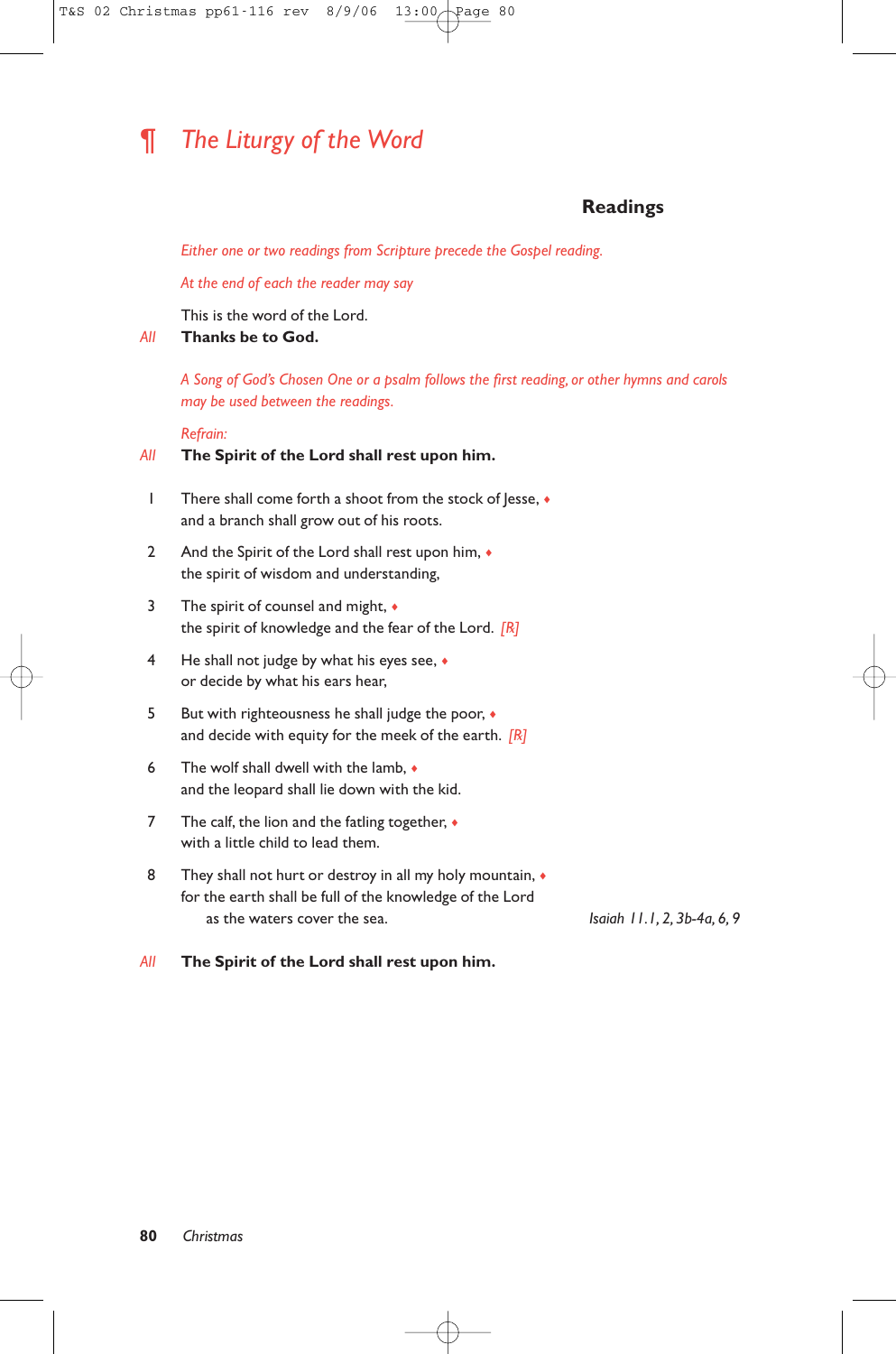## **Gospel Reading**

**Chr**

#### *One of these acclamations may herald the Gospel reading*

Today Christ is born:

*All* **alleluia.** Today the Saviour has come: *All* **alleluia.**

Today the angels sing on earth:

*All* **alleluia. Glory to God in the highest.**

*(or)*

- *All* Alleluia, alleluia. The Word became flesh and dwelt among us, and we have seen his glory.
- *All* **Alleluia.**

#### *When the Gospel is announced the reader says*

Hear the Gospel of our Lord Jesus Christ according to N.

*All* **Glory to you, O Lord.**

#### *At the end*

This is the Gospel of the Lord.

*All* **Praise to you, O Christ.**

#### **Sermon**

#### **The Creed**

*An authorized translation of the Nicene Creed is used.*

### **Prayers of Intercession**

*The following form may be used. Insertions should be brief.When used during the day, the words 'on this holy day' are substituted for 'in this holy night'.*

In peace let us pray to the Lord.

Father, [*in this holy night*] your Son our Saviour was born in human flesh. Renew your Church as the Body of Christ. Holy God

#### *All* **hear our prayer.**

[*In this holy night*] there was no room for your Son in the inn. Protect with your love those who have no home and all who live in poverty. Holy God

#### *All* **hear our prayer.**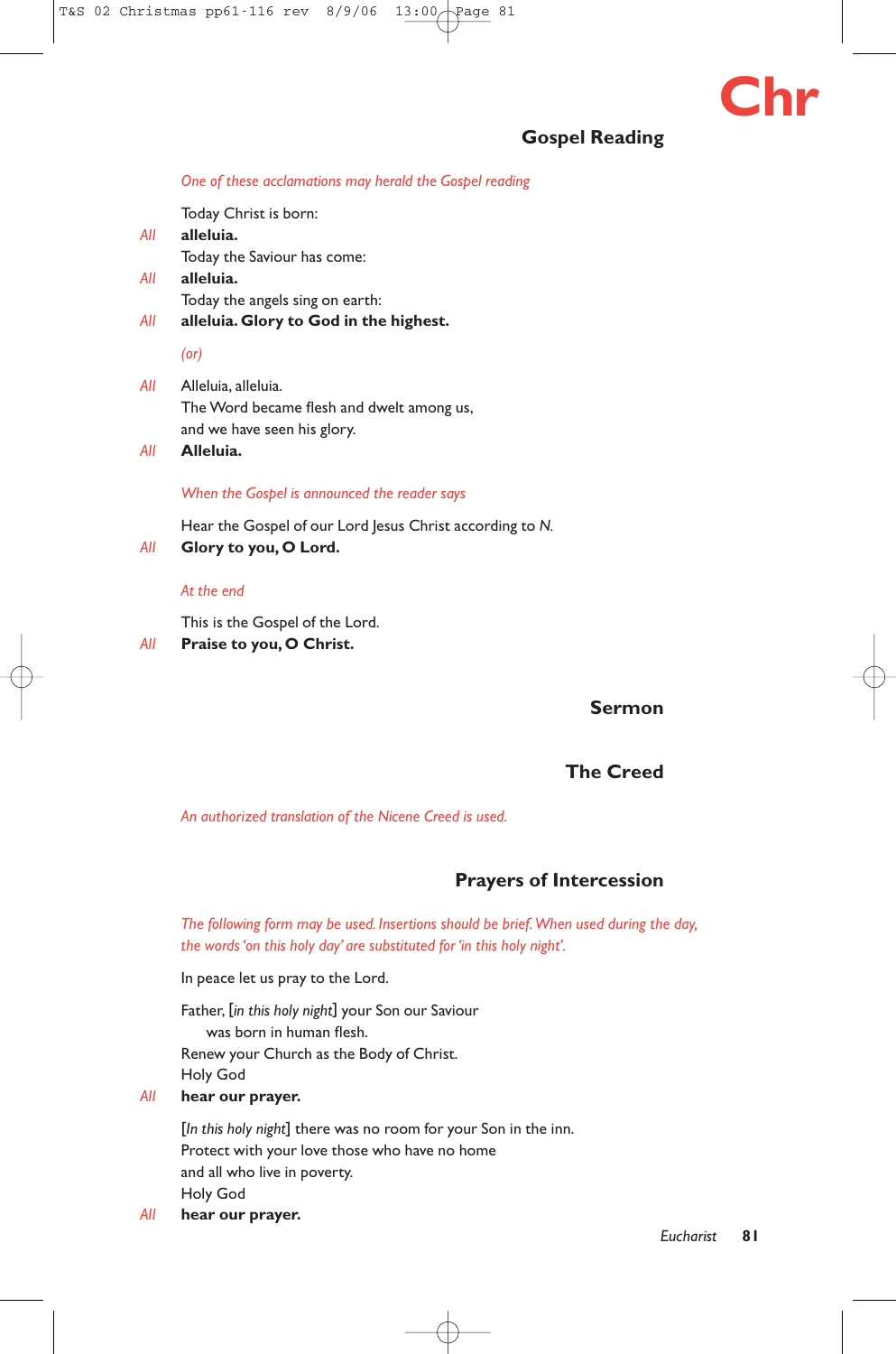[*In this holy night*] Mary, in the pain of labour,

brought your Son to birth.

Hold in your hand [*…*and] all who are in pain or distress. Holy God

### *All* **hear our prayer.**

[*In this holy night*] your Christ came as a light shining in the darkness. Bring comfort to [*…*and] all who suffer in the sadness of our world. Holy God

### *All* **hear our prayer.**

[*In this holy night*] the angels sang, 'Peace to God's people on earth.' Strengthen those who work for peace and justice in [*…*and in] all the world. Holy God

### *All* **hear our prayer.**

[*In this holy night*] shepherds in the field heard good tidings of joy. Give us grace to preach the gospel of Christ's redemption. Holy God

#### *All* **hear our prayer.**

[*In this holy night*] strangers found the Holy Family, and saw the baby lying in the manger. Bless our homes and all whom we love. Holy God

#### *All* **hear our prayer.**

[*In this holy night*] heaven is come down to earth, and earth is raised to heaven. Hold in your hand [*…*and] all those who have passed through death in the hope of your coming kingdom. Holy God

#### *All* **hear our prayer.**

[*In this holy night*] Christians the world over celebrate Christ's birth. Open our hearts that he may be born in us today. Holy God

#### *All* **hear our prayer.**

#### Father,

[*in this holy night*] angels and shepherds worshipped at the manger throne.

Receive the worship we offer in fellowship with Mary, Joseph and the saints

through him who is your Word made flesh,

our Saviour Jesus Christ.

#### *All* **Amen.**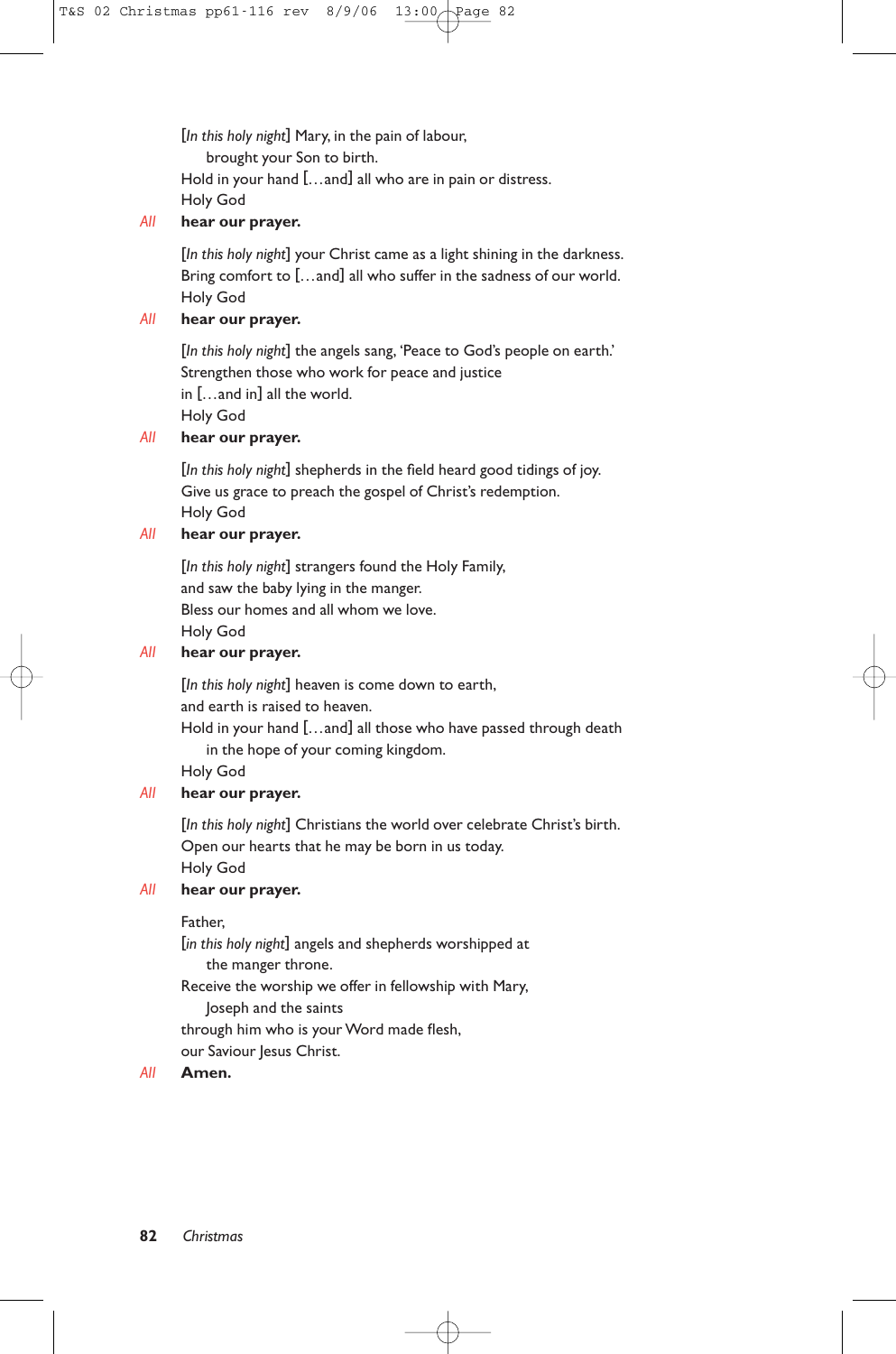## ¶ *The Liturgy of the Sacrament*



## **The Peace**

#### *At night*

This holy night the angels sang, 'Glory to God in the highest heaven, and on earth peace to all in whom he delights.' *Luke 2.14*

#### *In daytime*

Unto us a child is born, unto us a son is given, and his name shall be called the Prince of Peace. *Isaiah 9.6* 

The peace of the Lord be always with you *All* **and also with you.**

#### *These words may be added*

Let us offer one another a sign of peace.

*All may exchange a sign of peace.*

## **Preparation of the Table Taking of the Bread and Wine**

*A hymn may be sung. The gifts of the people may be gathered and presented. The table is prepared and bread and wine are placed upon it.*

*This prayer may be said*

Word made flesh, life of the world, in your incarnation you embraced our poverty: by your Spirit may we share in your riches.

#### *All* **Amen.**

*The president takes the bread and wine.*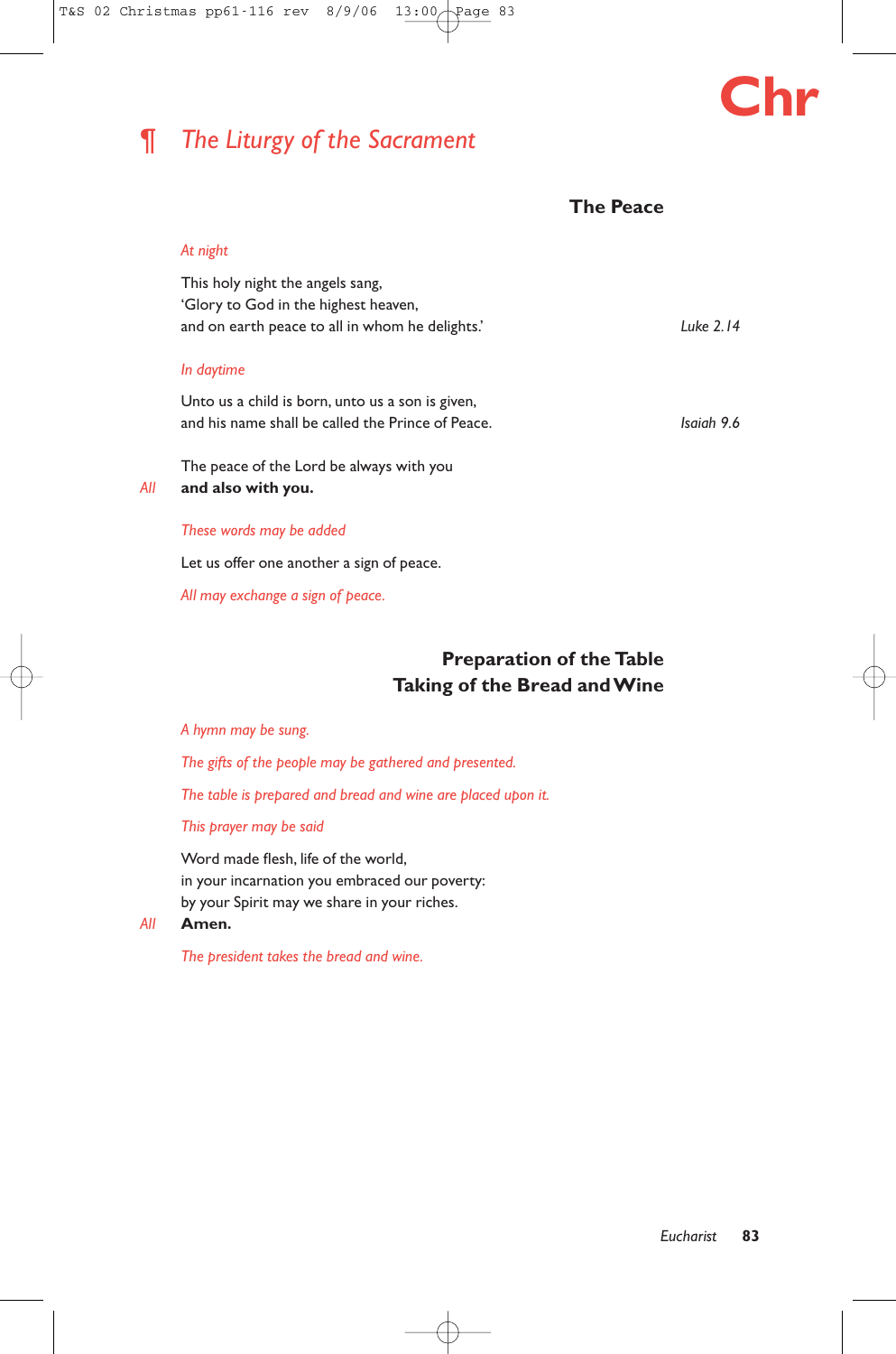#### *The president uses one of the authorized Eucharistic Prayers.*

#### *One of the following Proper Prefaces may be used where appropriate*

And now we give you thanks because, in the incarnation of the Word, a new light has dawned upon the world; you have become one with us that we might become one with you in your glorious kingdom.

#### *(or)*

And now we give you thanks because for love of our fallen race he most wonderfully and humbly chose to be made man, and to take our nature as nevermore to lay it by, so that we might be born again by your Spirit and restored in your image.

#### *(or)*

All glory and honour be yours always and everywhere, mighty creator, ever-living God. We give you thanks and praise for your Son, our Saviour Jesus Christ, who for love of our fallen race humbled himself, and [*on this night*] was born of the Virgin Mary by the power of your Spirit, and lived as one of us. In this mystery of the Word made flesh you have caused his light to shine in our hearts, to give knowledge of your glory in the face of Jesus Christ. In him we see our God made visible and so are caught up in the love of the God we cannot see. Therefore with all the angels of heaven we lift our voices to proclaim the glory of your name and sing our joyful hymn of praise: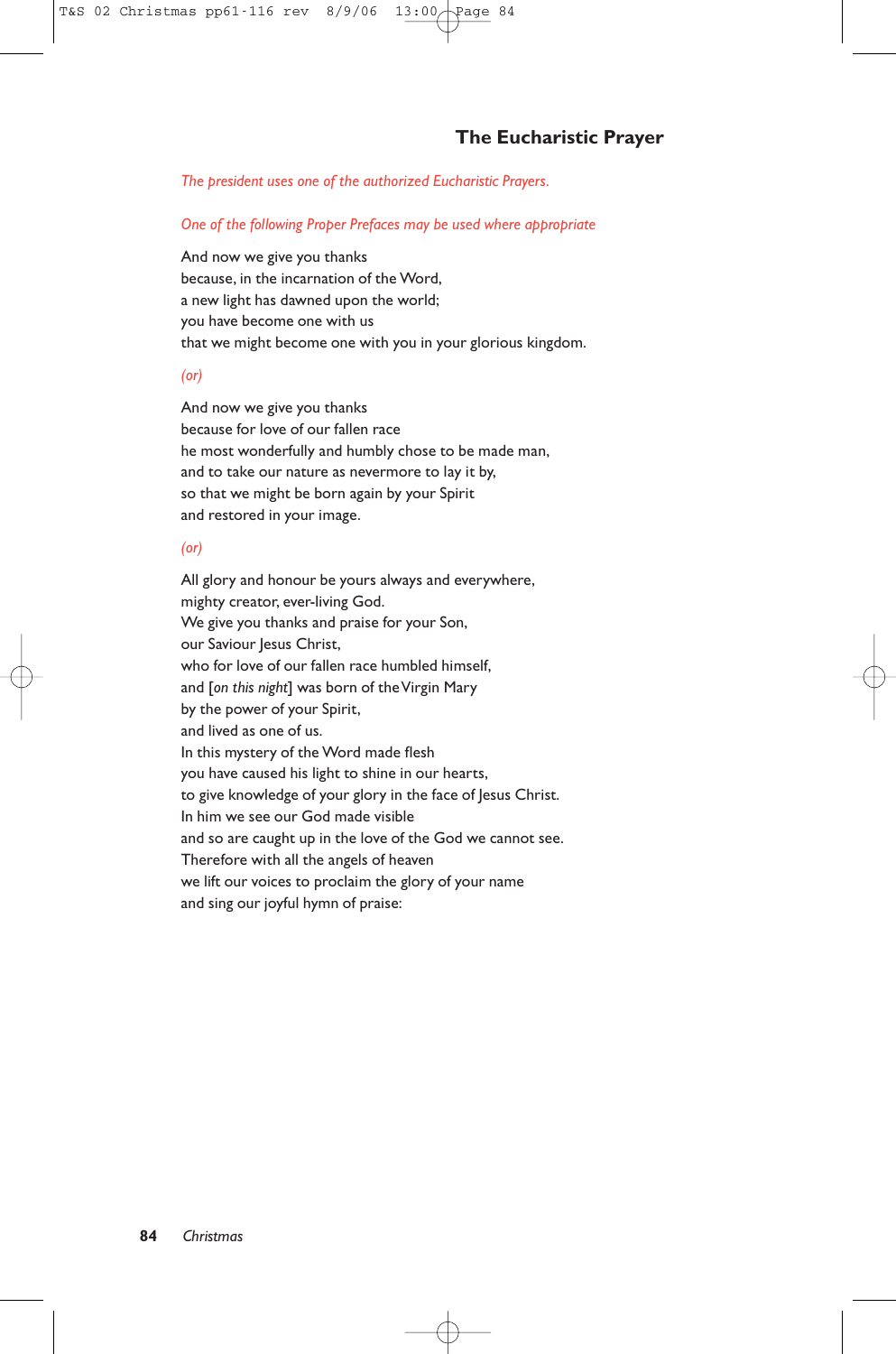## **The Lord's Prayer**

**Chr**

#### *The Lord's Prayer is said*

Rejoicing in the presence of God here among us, as our Saviour taught us, so we pray

#### *All* **Our Father in heaven …**

#### *(or)*

Rejoicing in the presence of God here among us, let us pray with confidence as our Saviour has taught us

#### *All* **Our Father, who art in heaven …**

## **Breaking of the Bread**

#### *The president breaks the consecrated bread.*

We break the bread of life, and that life is the light of the world.

*All* **God here among us, light in the midst of us, bring us to light and life.**

*The Agnus Dei may be used as the bread is broken.*

## **Giving of Communion**

#### *The president says this or another invitation to communion*

Christ is the true bread which has come down from heaven. *All* **Lord, give us this bread always.**

*The Prayer of Humble Access may be used (*Common Worship: Services and Prayers for the Church of England*, page 181).*

*The president and people receive communion.*

*Authorized words of distribution are used and the communicant replies*

#### **Amen.**

*During the distribution, hymns, carols and anthems may be sung.*

*The Common Worship provision is followed for consecration of additional bread and wine, and for disposing of what remains (*Common Worship: Services and Prayers for the Church of England*, page 182).*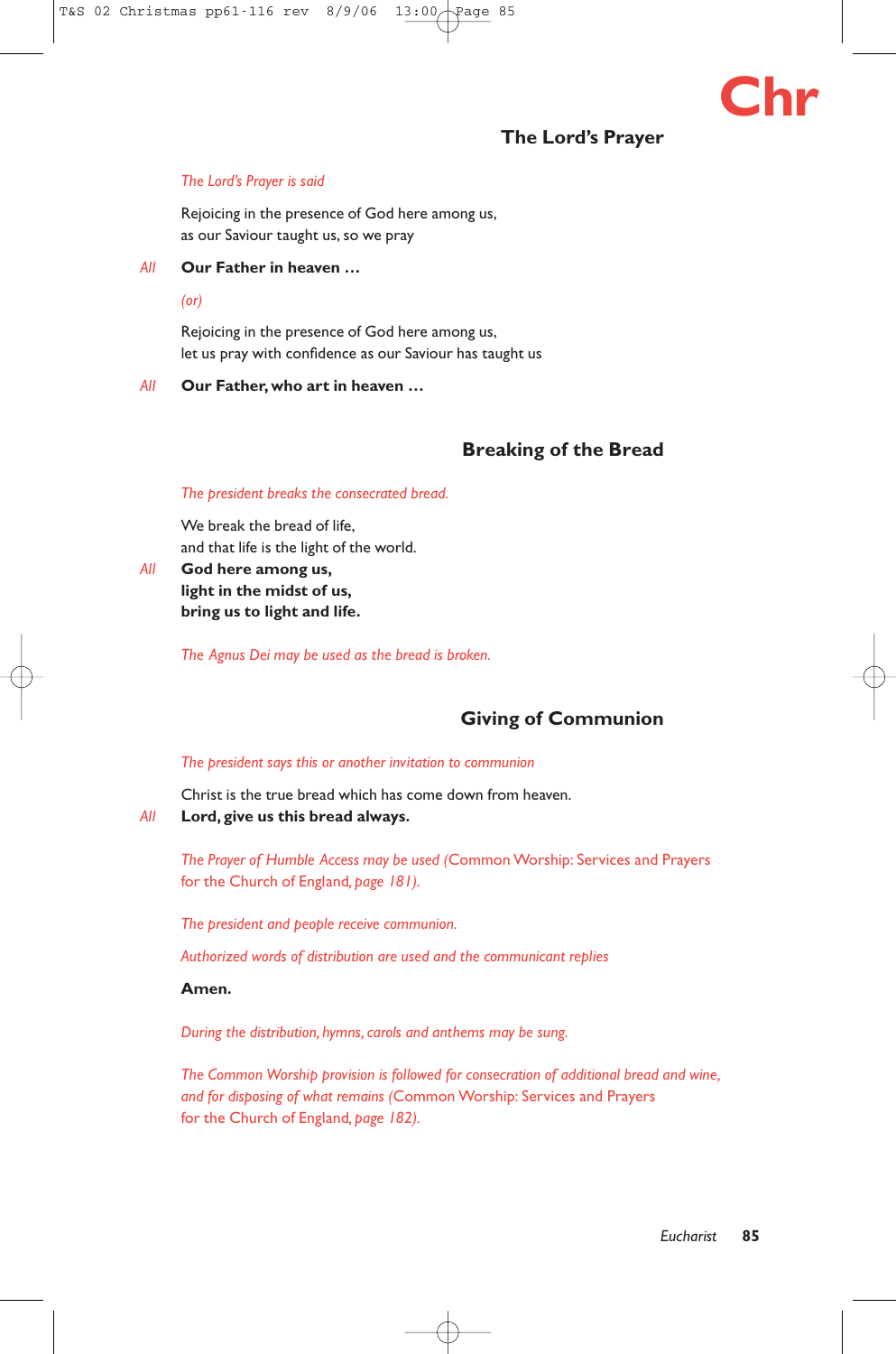## **Prayer after Communion**

#### *Silence is kept.*

*The Post Communion or another suitable prayer is said*

#### *At night*

God our Father, in this night you have made known to us again the coming of our Lord Jesus Christ: confirm our faith and fix our eyes on him until the day dawns and Christ the Morning Star rises in our hearts.

#### *All* **To him be glory both now and for ever. Amen.**

#### *In daytime*

God our Father,

whose Word has come among us in the Holy Child of Bethlehem: may the light of faith illumine our hearts and shine in our words and deeds; through him who is Christ the Lord.

#### *All* **Amen.**

#### *All may say one of these prayers*

#### *All* **Almighty God,**

**we thank you for feeding us with the body and blood of your Son Jesus Christ. Through him we offer you our souls and bodies to be a living sacrifice. Send us out in the power of your Spirit to live and work to your praise and glory. Amen.**

#### *(or)*

#### *All* **Father of all,**

**we give you thanks and praise, that when we were still far off you met us in your Son and brought us home. Dying and living, he declared your love, gave us grace, and opened the gate of glory. May we who share Christ's body live his risen life; we who drink his cup bring life to others; we whom the Spirit lights give light to the world. Keep us firm in the hope you have set before us, so we and all your children shall be free, and the whole earth live to praise your name; through Christ our Lord. Amen.**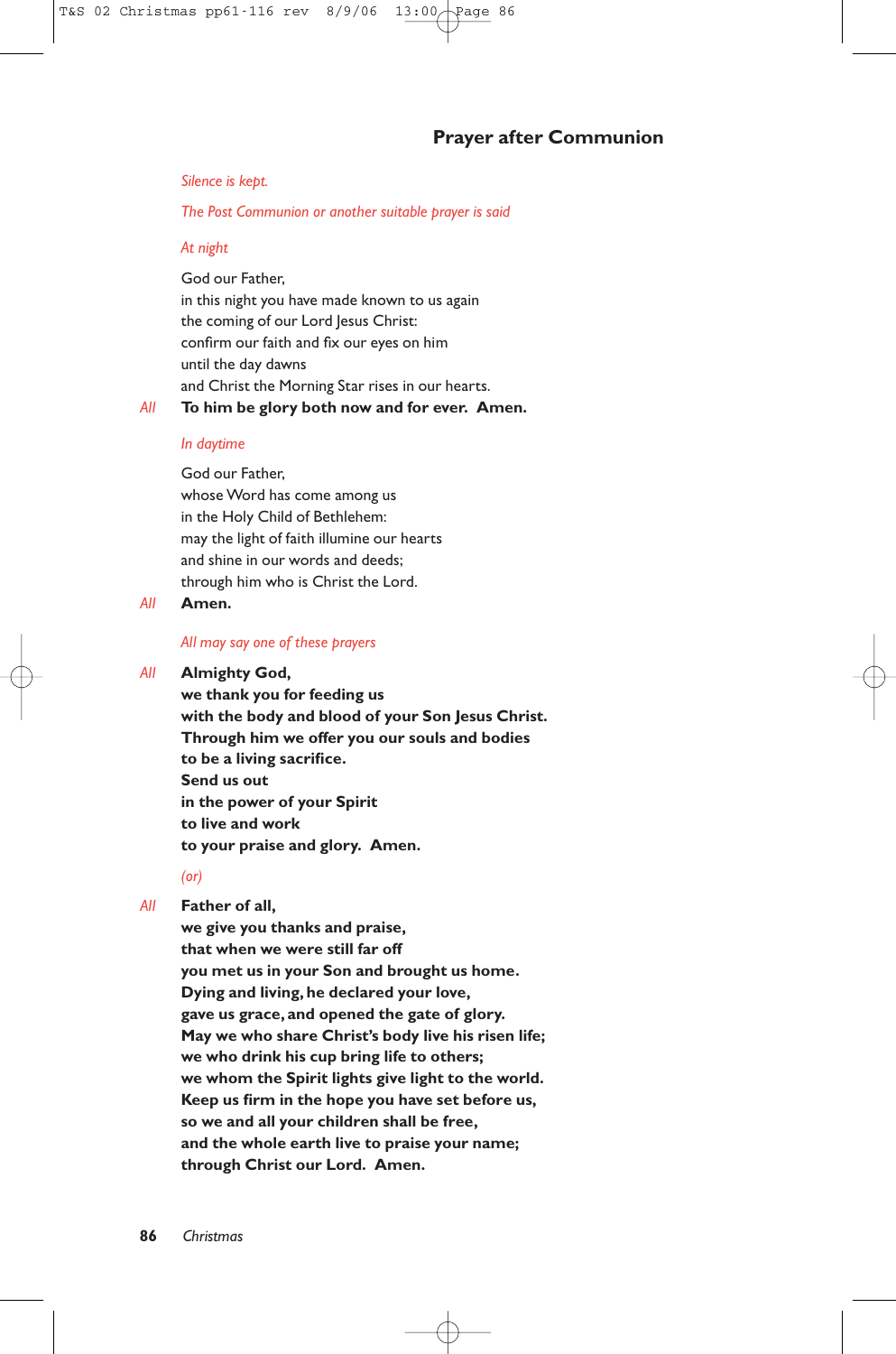

*A hymn may be sung.*

## **The Dismissal Gospel**

**Chr**

*A minister may proclaim the prologue to the Gospel according to John (John 1.1-14). This may be done either before or after the Blessing.*

Hear the good news of the Word made flesh according to John.

#### *All* **Glory to you, O Lord.**

*At the end*

This is the Gospel of the Lord.

#### *All* **Praise to you, O Christ.**

## **The Blessing**

#### *The president uses this or another Christmas Blessing*

May the Father, who has loved the eternal Son from before the foundation of the world, shed that love upon you his children.

#### *All* **Amen**.

May Christ, who by his incarnation gathered into one things earthly and heavenly, fill you with joy and peace.

#### *All* **Amen**.

May the Holy Spirit, by whose overshadowing Mary became the God-bearer, give you grace to carry the good news of Christ.

#### *All* **Amen**.

And the blessing of God almighty, the Father, the Son, and the Holy Spirit, be among you and remain with you always.

*All* **Amen**.

## **The Dismissal**

#### *A minister dismisses the people.*

*These words may be used*

Go in peace. Proclaim the Word made flesh.

*All* **Glory, thanks and praise to God.**

*The ministers and people depart.*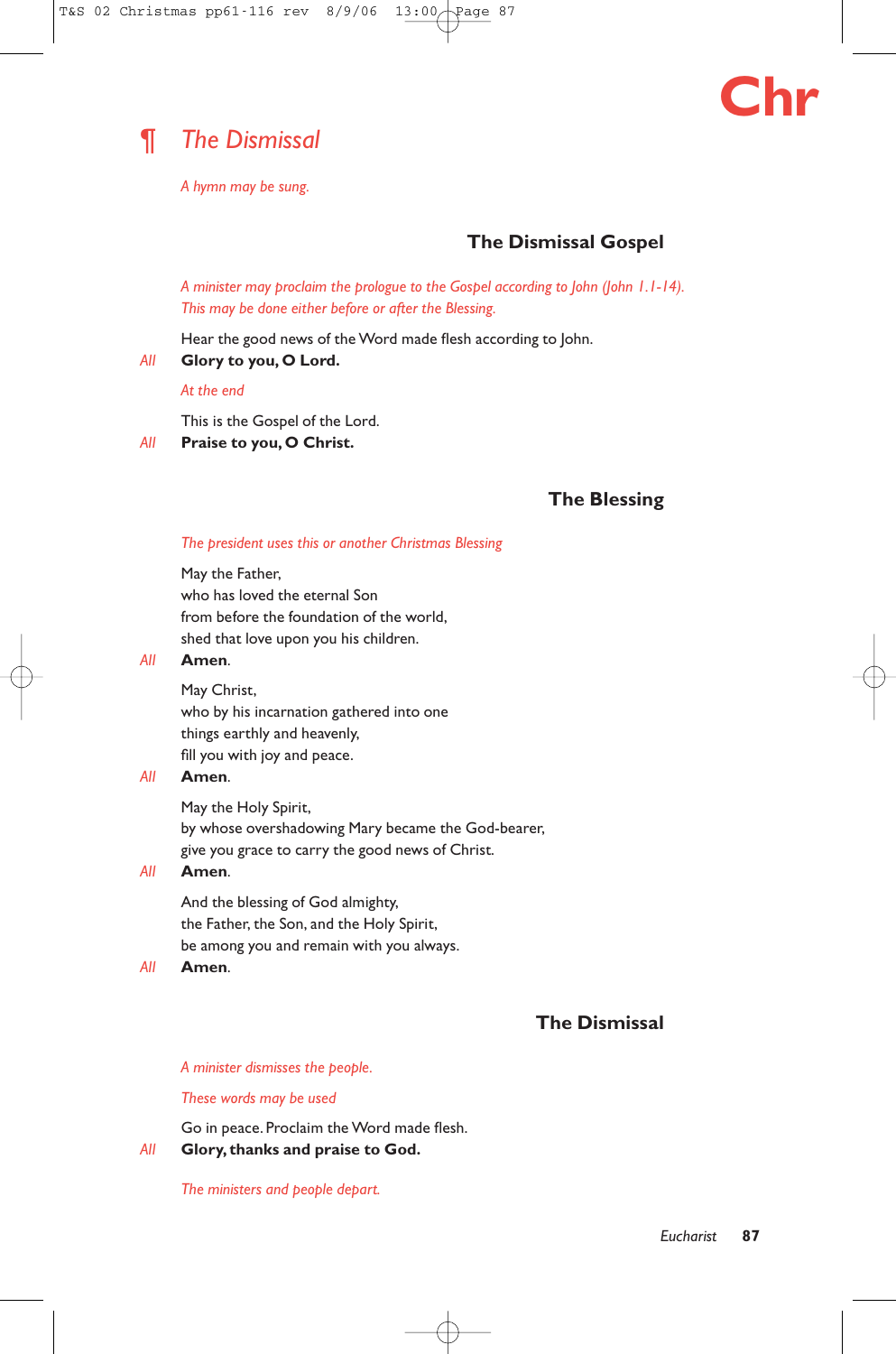## **Carol Services in the Christmas Season**

## **Bidding Prayers and Introductions**

#### **1**

*The Service of Nine Lessons with Carols was first drawn up by Edward Benson when Bishop of Truro for use in his cathedral. It was simplified and adapted for use in the chapel of King's College, Cambridge, in 1918 by the Dean, Eric Milner-White, who wrote the Bidding Prayer that follows.*

Beloved in Christ, be it this Christmastide our care and delight to hear again the message of the angels, and in heart and mind to go even unto Bethlehem and see this thing which is come to pass, and the Babe lying in a manger.

Therefore let us read and mark in Holy Scripture the tale of the loving purposes of God from the first days of our disobedience unto the glorious redemption brought us by this Holy Child.

But first, let us pray for the needs of the whole world; for peace on earth and goodwill among all his people; for unity and brotherhood within the Church he came to build, and especially in this city [*town, village*] of … and diocese of …

And because this of all things would rejoice his heart, let us remember, in his name, the poor and helpless, the cold, the hungry and the oppressed; the sick and them that mourn, the lonely and the unloved, the aged and the little children; all those who know not the Lord Jesus, or who love him not, or who by sin have grieved his heart of love.

Lastly, let us remember before God all those who rejoice with us, but upon another shore, and in a greater light, that multitude which no man can number, whose hope was in the Word made flesh, and with whom in the Lord Jesus we are for ever one.

These prayers and praises let us humbly offer up to the throne of heaven, in the words which Christ himself hath taught us:

*All* **Our Father, which art in heaven, hallowed be thy name; thy kingdom come; thy will be done, in earth as it is in heaven. Give us this day our daily bread. And forgive us our trespasses, as we forgive them that trespass against us. And lead us not into temptation; but deliver us from evil. For thine is the kingdom, the power and the glory, for ever and ever. Amen.**

> May the almighty God bless us with his grace; Christ give us the joys of everlasting life, and unto the fellowship of the citizens above may the King of angels bring us all.

*All* **Amen.**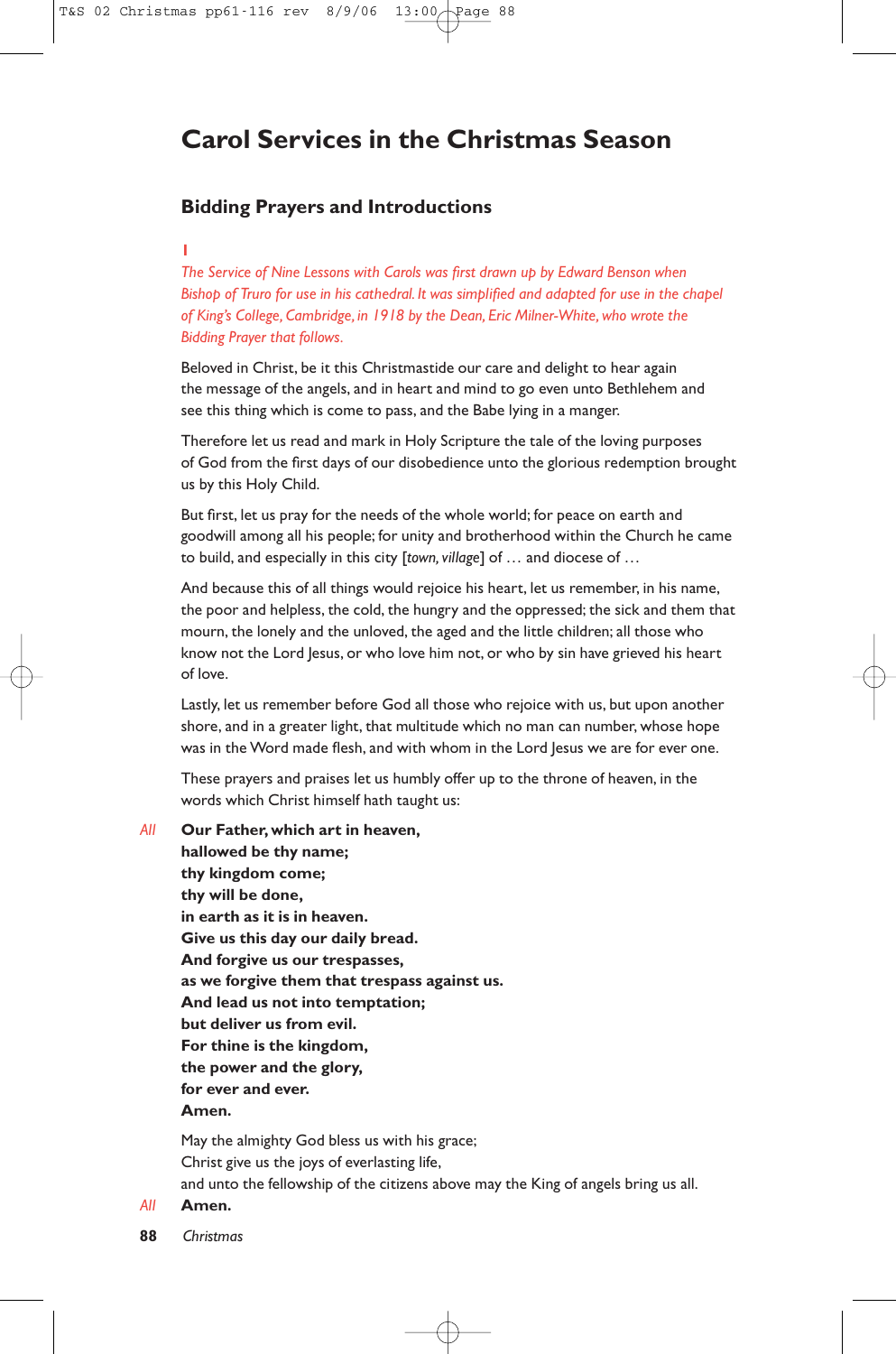**2**

I welcome you, on behalf of …

We have come together as the family of God, in our Father's presence, to celebrate the great festival of Christmas. In this service we hear and receive the good news of the birth of Christ and we offer to God our thanksgiving in the joyful singing of carols.

As we gather together in the name of Christ, we pray for the world he came to save:

for the Church, that it may be enabled in our generation to surrender anew to God's holy Wisdom, and bear the good news of God's love to a needy world;

for the world, which is already Christ's, that all its peoples may recognize their responsibility for its future, and may be inspired by the message of Christmas to work together for the establishment of justice, freedom and peace everywhere;

for all in special need, the sick, the anxious, the lonely, the fearful and the bereaved, that the peace and light of the Christ-child may bring hope and healing to all who sit in darkness.

We commend all whom we love, or who have asked for our prayers, to the unfailing mercy of our heavenly Father, and say together, as Christ himself taught us:

#### *The Lord's Prayer is said.*

#### **3**

My brothers and sisters: in the name of Christ I welcome you. We have come together as Christmas draws near to prepare for our celebration of the birth of God's beloved Son. Through the days of Advent we have followed the light of Christ, and now we travel in spirit with Mary and Joseph to Bethlehem to acclaim with the multitude of the heavenly host the coming of the Prince of Peace.Through Scripture and silence, prayer and song, let us hear again the wonderful story of our redemption, and, hearing, let us rejoice and respond with lively faith.

#### *All pray in silence for a while.*

#### Almighty God,

you make us glad with the yearly remembrance of the birth of your Son Jesus Christ: grant that, as we joyfully receive him as our redeemer, we may with sure confidence behold him when he shall come to be our judge; who is alive and reigns with you, in the unity of the Holy Spirit, one God, now and for ever.

#### *All* **Amen.**

*The service should conclude with an acclamation or blessing from the seasonal material (pages 73–75).*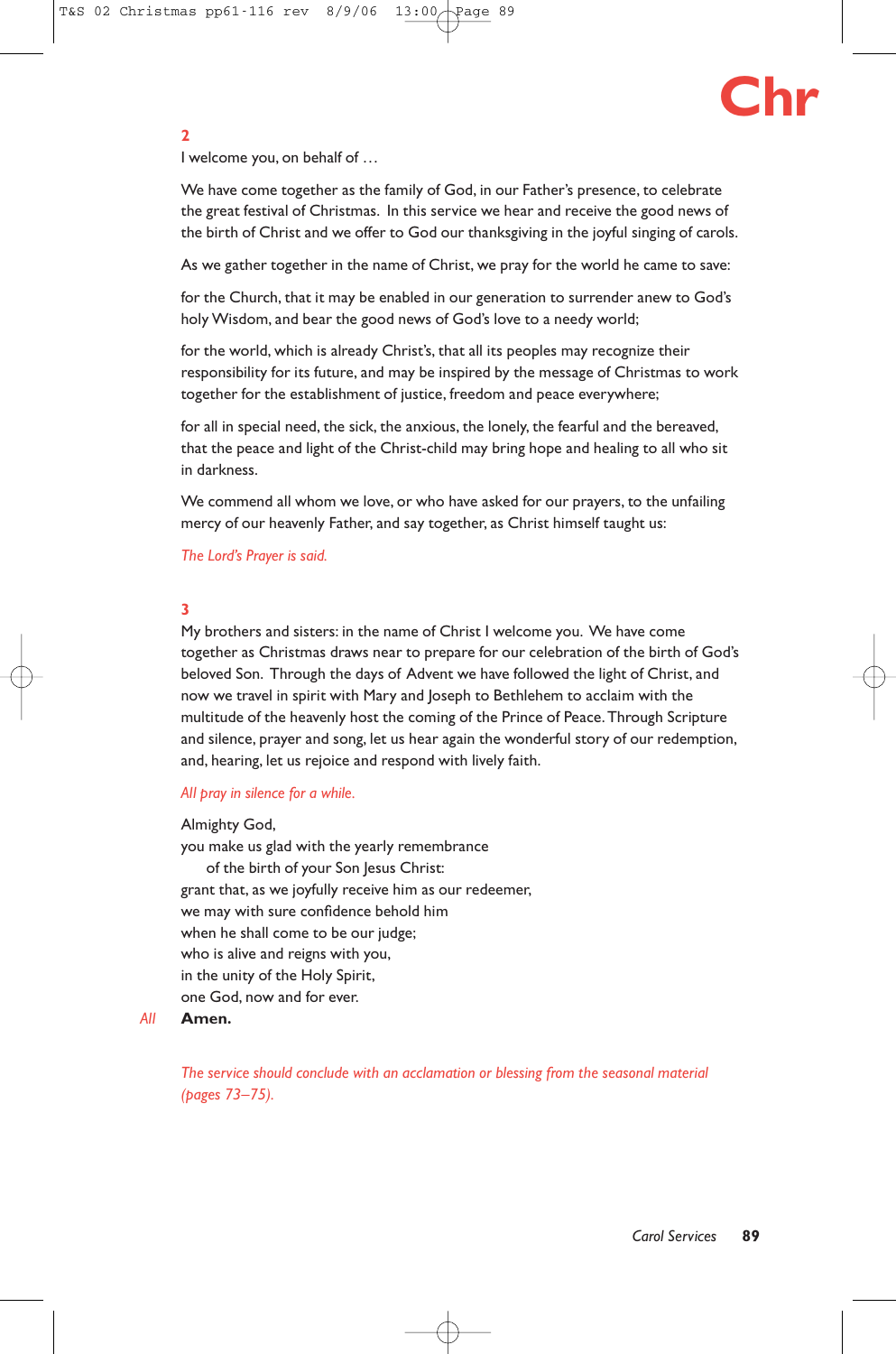## **Patterns of Readings**

#### **Sequence 1: Good news for the poor**

*These readings are also suitable for Christmas Eve.*

| I              | Micah 5.2-4<br>Psalm 89.1-4                          | Bethlehem, from you shall come forth a ruler                                                   |
|----------------|------------------------------------------------------|------------------------------------------------------------------------------------------------|
| $\overline{2}$ | Isaiah 35<br>Psalm 126                               | The wilderness and the dry land shall be glad                                                  |
| 3              | Haggai 2.5b-9<br>or leremiah<br>22.13-16; 23.5,6     | I will fill this house with splendour                                                          |
|                | Psalm 96.7-12                                        | Your Father judged the cause of the poor                                                       |
| 4              | $Isaiah$ $II.I-9$<br>Psalm 132.10-16                 | There shall come forth a shoot from the stump of Jesse                                         |
| 5              | Isaiah 52.7-10<br>or Isaiah 40.1-11<br>Psalm 85.8-13 | How beautiful on the mountains<br>A voice cries in the wilderness: Prepare the way of the Lord |
| 6              | Philippians 2.5-11                                   | He took the form of a servant                                                                  |
| Canticle       |                                                      | Magnificat (The Song of Mary)<br>(Common Worship: Daily Prayer, pages 607–609)                 |
| Gospel         | In Advent                                            |                                                                                                |
|                | Luke 1.26-38<br><b>At Christmas</b>                  | The Annunciation                                                                               |
|                | Luke 2.1-20                                          | The birth of Jesus                                                                             |

#### **Sequence 2:The Gospel of Luke**

*In Christmastide, Readings 1 and 4 might be omitted.This pattern of readings might also be used before Christmas, when Readings 6 and 7 (and possibly 5) might be omitted. But there is virtue in reading the whole infancy narrative with hymns, songs and canticles interspersed.*

|   | Luke 1.5-25                                                            | The Annunciation to Zechariah  |
|---|------------------------------------------------------------------------|--------------------------------|
| 2 | Luke 1.26-38                                                           | The Annunciation to Mary       |
| 3 | Luke 1.39-56<br>or 39-49<br>if the Magnificat is<br>used as a canticle | The visit of Mary to Elizabeth |
| 4 | Luke 1.57-80<br>or 57-67<br>if the Benedictus is                       | The birth of John              |

*used as a canticle*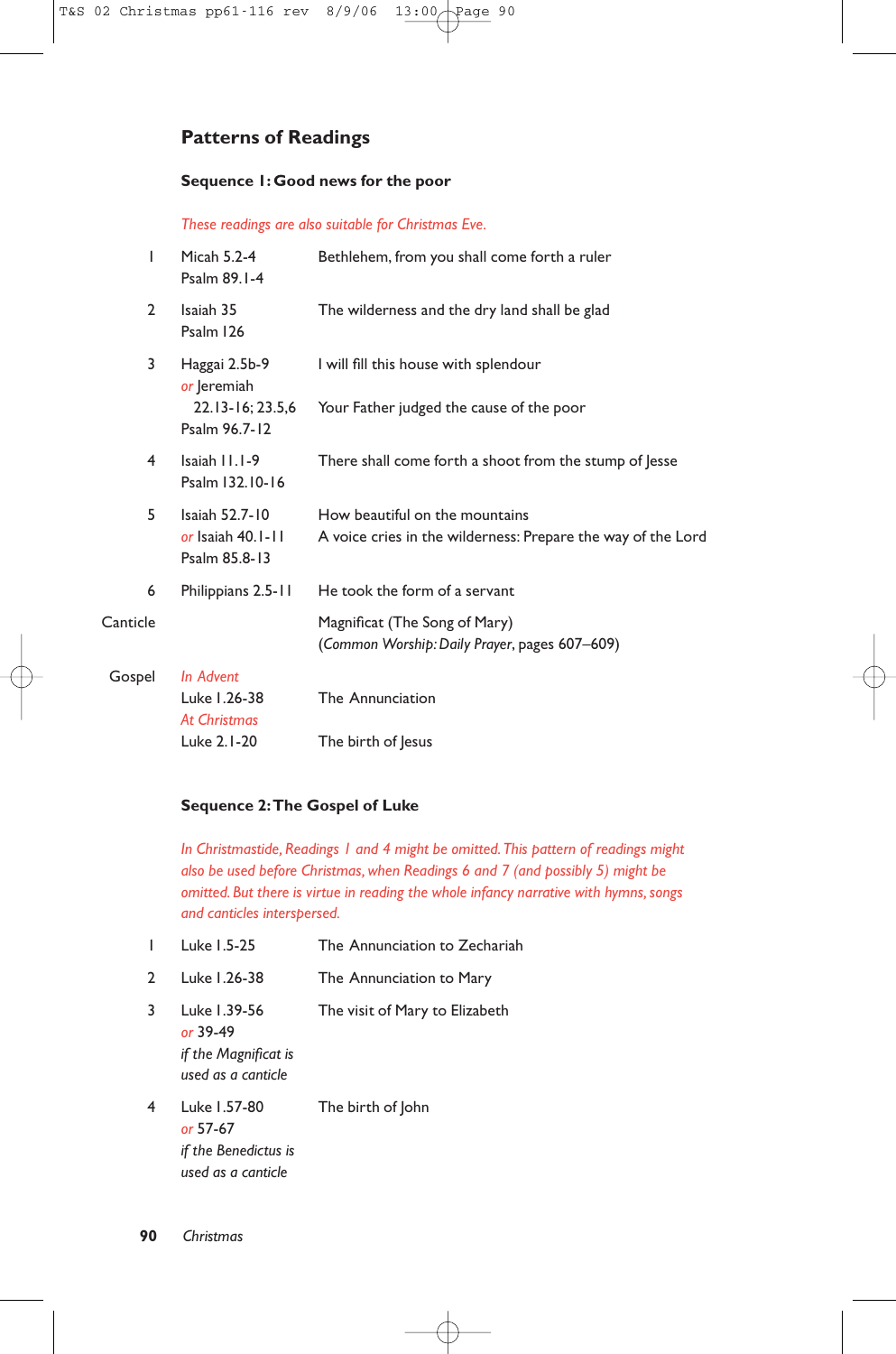| 5                | Luke 2.1-7                                                                | The birth of Jesus                                                                  |
|------------------|---------------------------------------------------------------------------|-------------------------------------------------------------------------------------|
| 6                | Luke 2.8-20                                                               | The shepherds                                                                       |
| 7                | Luke 2.22-40<br>or 22-28 if the<br>Nunc dimittis is<br>used as a canticle | The Presentation in the Temple                                                      |
| Canticle         |                                                                           | Benedictus (The Song of Zechariah)<br>(Common Worship: Daily Prayer, pages 610-612) |
| Canticle         |                                                                           | Magnificat (The Song of Mary)<br>(Common Worship: Daily Prayer, pages 607-609)      |
| Canticle         |                                                                           | Nunc dimittis (The Song of Simeon)<br>(Common Worship: Daily Prayer, pages 613)     |
| Final<br>Reading | Titus 2.11-14,<br>$3.3 - 7$                                               | The Grace of God has appeared for the salvation of all                              |

## **Sequence 3: Christmas Eve Pattern from King's College, Cambridge**

*This pattern is traditionally introduced by the Bidding Prayer on page 88.*

| ı              | Genesis 3.8-14                      | The Fall                                                                                |
|----------------|-------------------------------------|-----------------------------------------------------------------------------------------|
| $\overline{2}$ | Genesis 22.1-19<br>or 22.15-18      | The promise to Abraham                                                                  |
| 3              | Isaiah 9.2,6,7                      | The prophecy of the Messiah's birth                                                     |
| 4              | $Isaiah$ $II.I-9$<br>or Micah 5.2-4 | The prophecy of the Messiah's kingdom of peace<br>The Messiah will be born in Bethlehem |
| 5              | Luke 1.26-38<br>or Isaiah 60.1-6,19 | The Annunciation to Mary<br>The coming of the glory of the Lord                         |
| 6              | Matthew LI8-23<br>or Luke 2.1-7     | The birth of Emmanuel<br>The birth of Jesus                                             |
| 7              | Luke 2.8-16                         | The shepherds go to the manger                                                          |
| 8              | Matthew 2.1-11                      | The magi are led by the star to lesus                                                   |
| 9              | $ ohn L.1-14$                       | The Incarnation of the Word of God                                                      |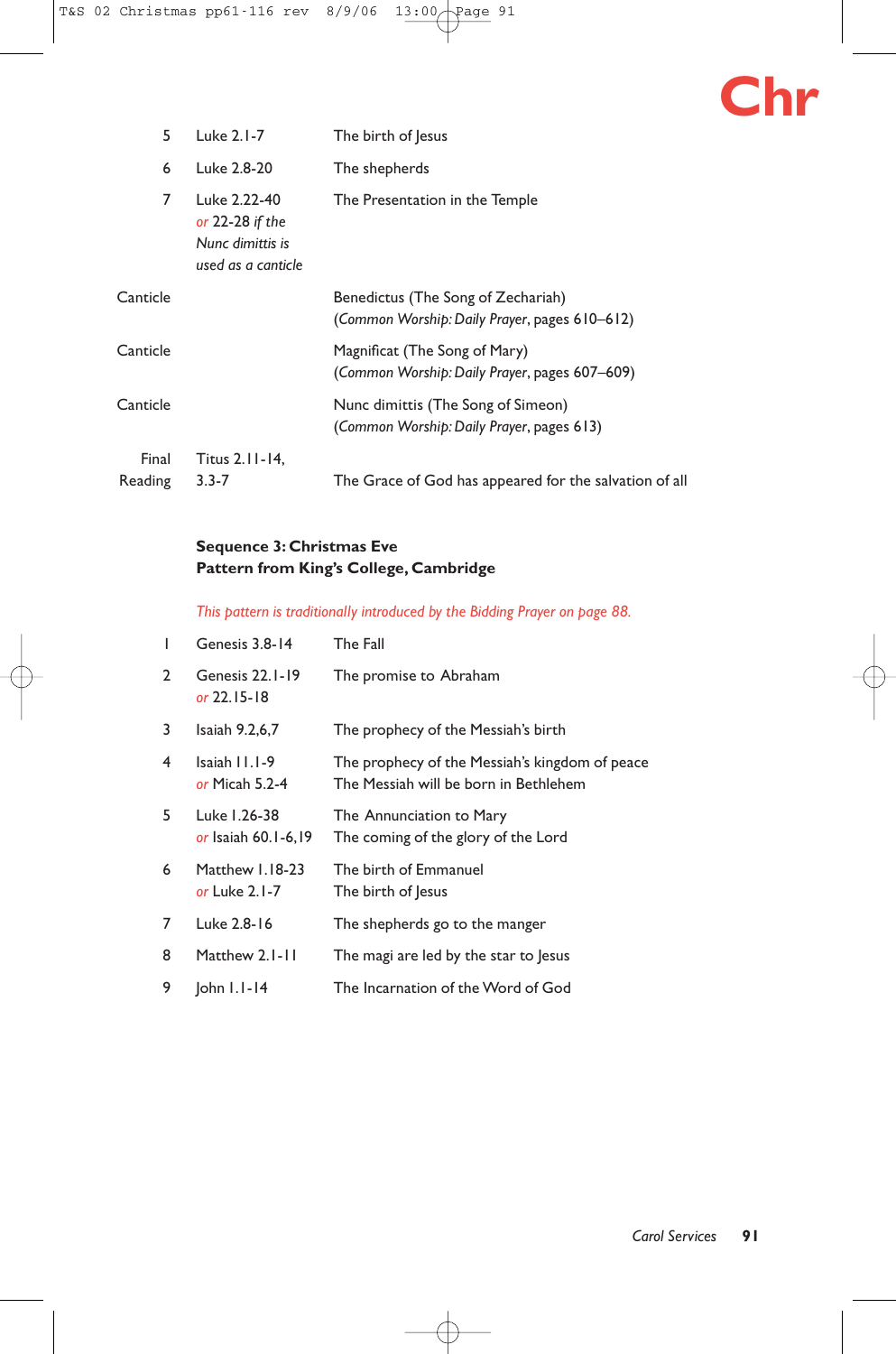## **Christingle Services and Crib Services**

*Two service outlines are provided here (for a Christingle Service and a Crib Service), followed by a resource section.These outlines suggest, rather than prescribe, a pattern. Care will be needed to adapt the outlines to local custom and context, taking into account the range of ages and Christian experience of those present.*

*Whatever structure and shape is adopted, the telling of the story should lead to praise and thanksgiving, and be concluded by prayer. In any of the acts of thanksgiving, the lighting of one prominently placed large single candle, or a Christingle, or the candles of the Advent Wreath, may provide a helpful focus.*

## **An Outline for a Christingle Service**

- ¶ Greeting
- ¶ Lighting of a Candle
- ¶ Thanksgiving
- ¶ Ministry of the Word Reading Talk or Address
- ¶ Offering of Gifts
- ¶ Prayers
- ¶ The Lord's Prayer
- ¶ Lighting/Presentation of Christingles
- ¶ Ending/Blessing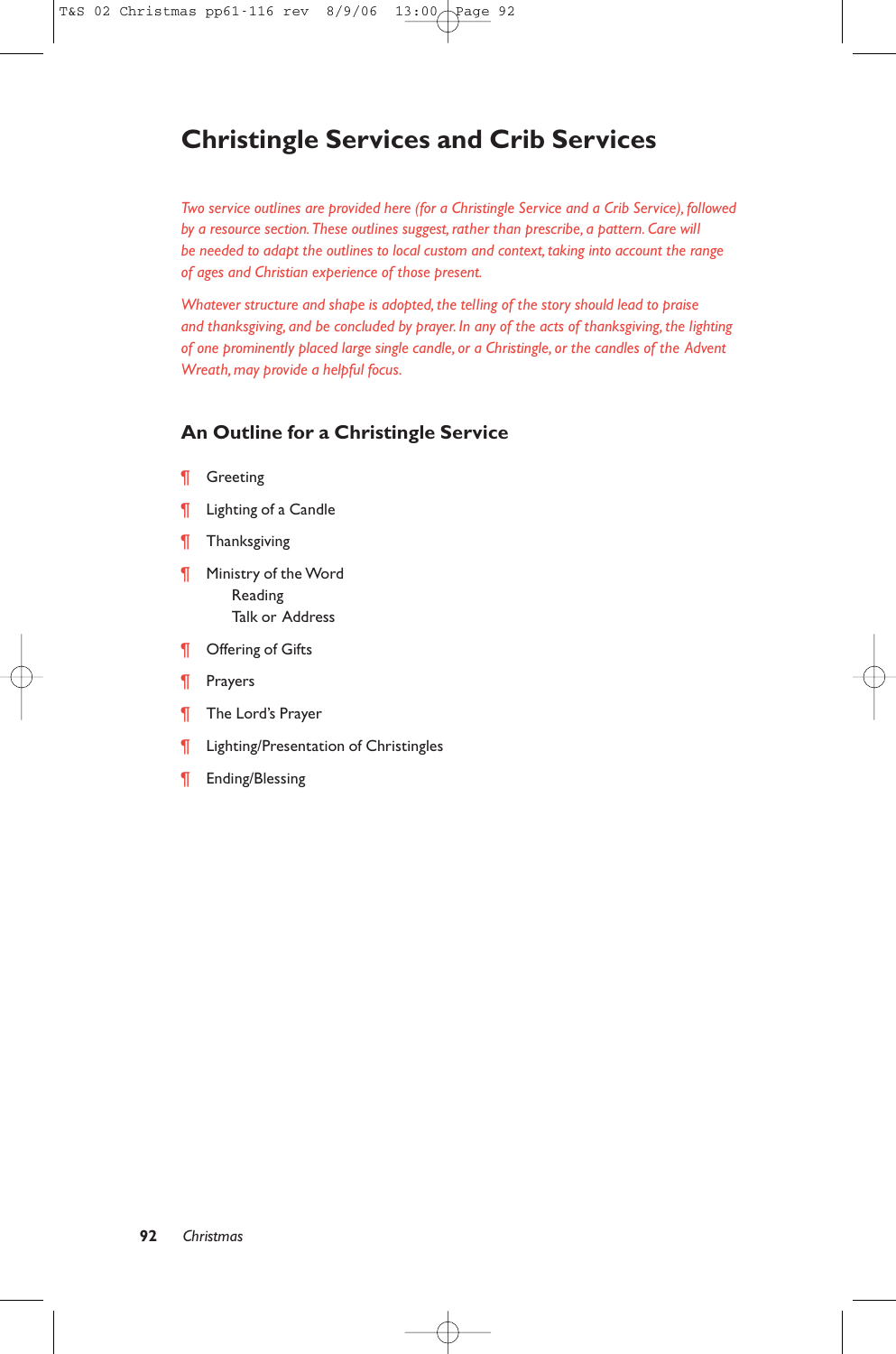## **An Outline for a Crib Service**

- ¶ Greeting
- **T** Lighting of a Candle
- ¶ Penitential Section
- ¶ Collect
- ¶ Ministry of the Word Reading Building up of Crib while Telling the Story Talk or Address
- ¶ Thanksgiving
- ¶ Prayers
- ¶ The Lord's Prayer
- ¶ Ending/Blessing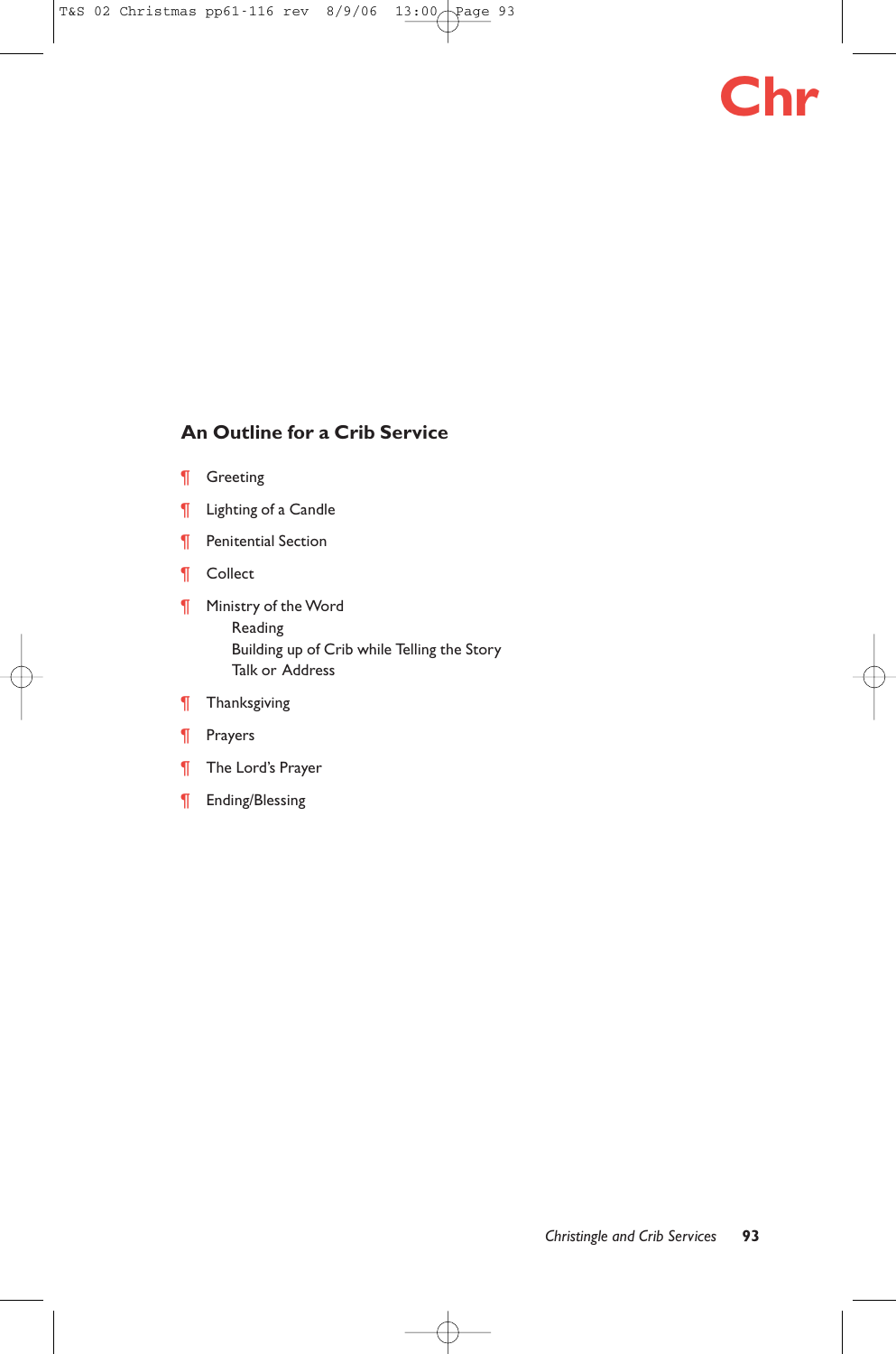## **Greeting / Introduction / Acclamation**

**1**

Christ has brought us out of darkness: **to live in his marvellous light.**

Brothers and sisters in Christ, welcome to … today. We have come together in the presence of God our Father to rejoice in the gift of Jesus to us as the light of the world, to hear and receive the story and message of the coming of Christ, and to offer to God our thanksgiving in prayer and song.

#### **2**

Today we remember Jesus and the story of his birth; **Jesus is our King.**

#### *As a candle is lit*

Jesus Christ is the light of the world; **Jesus is our Way.**

With Jesus even dark places are light; **Jesus is the Truth.**

In Jesus we shall live for ever: **Jesus is our Life.**

#### **3**

We meet to celebrate the coming of Christ into the world. The Word was made flesh, and dwelt among us **and we beheld his glory.**

#### **4**

I bring you good news of great joy: **a Saviour has been born to you. Alleluia.** Unto us a child is born, **unto us a Son is given. Alleluia.**

[Hear the words of St Luke: When the angels had gone from them into heaven, the shepherds said to one another, 'Let us go to Bethlehem and see this thing that has happened which the Lord has made known to us.' So they hastened, and found Mary and Joseph, and the baby lying in a manger.]

He is Christ the Lord. Alleluia. **We worship and adore him. Alleluia.**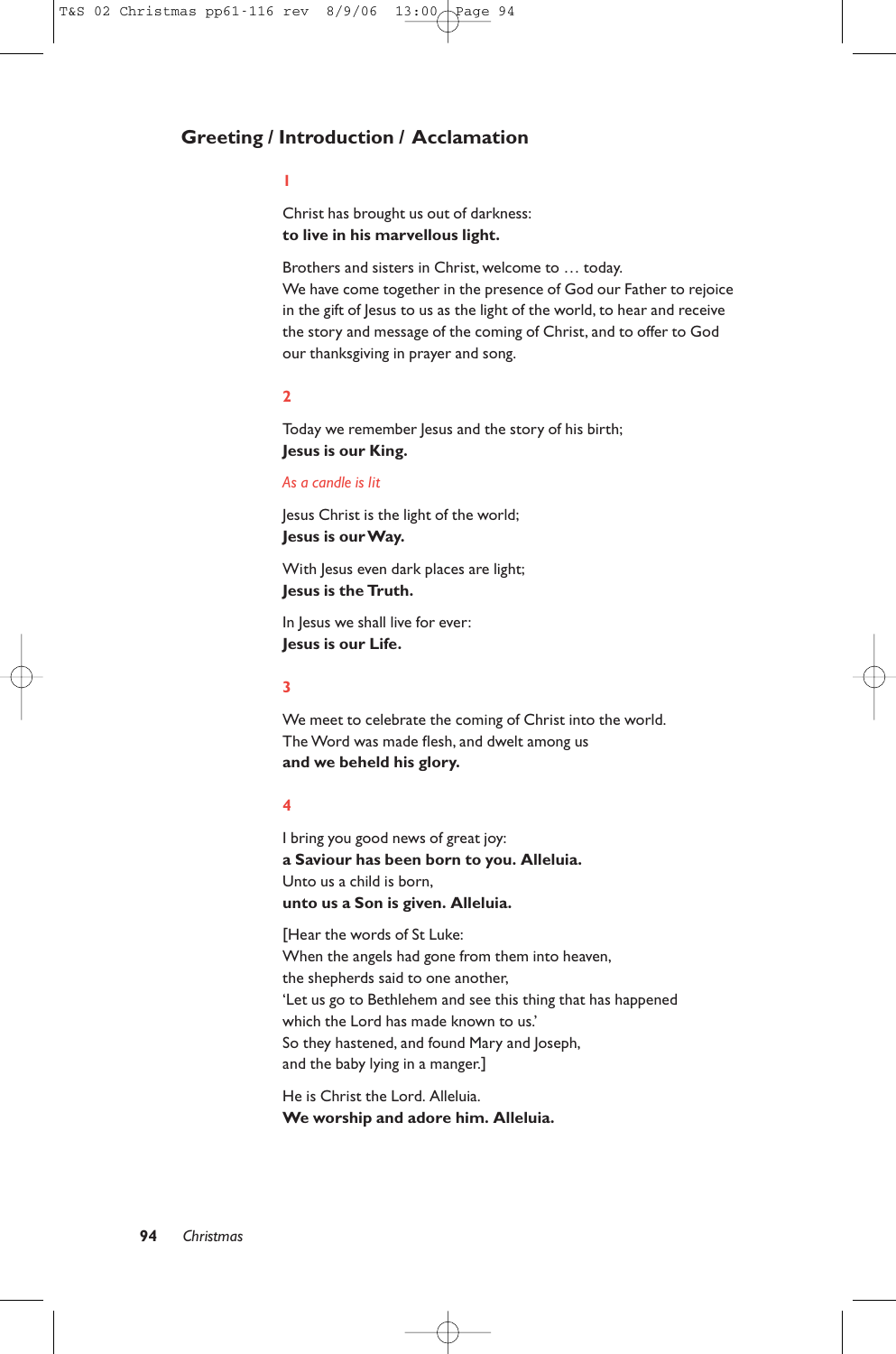**5**

The glory of the Lord has been revealed **and all flesh shall see it together.**

#### *As a candle is lit*

Jesus Christ is the light of the world: **a light no darkness can quench.**

The shepherds kept watch by night, **and your glory shone round about them.**

The darkness is not dark to you, **the night is as bright as the day.**

Let your light scatter the darkness **and fill your Church with your glory.**

## **6**

Holy Jesus, by being born one of us, and lying humbly in a manger, you show us how much God loves the world. Let the light of your love always shine in our hearts, until we reach our home in heaven, and see you on your throne of glory. **Amen.**

## **Invitations to Confession**

**A***4* Christ the light of the world has come to dispel the darkness of our hearts. In his light let us examine ourselves and confess our sins.

**A***5* As we kneel with the shepherds before the newborn Christ-child, we open our hearts in penitence and faith.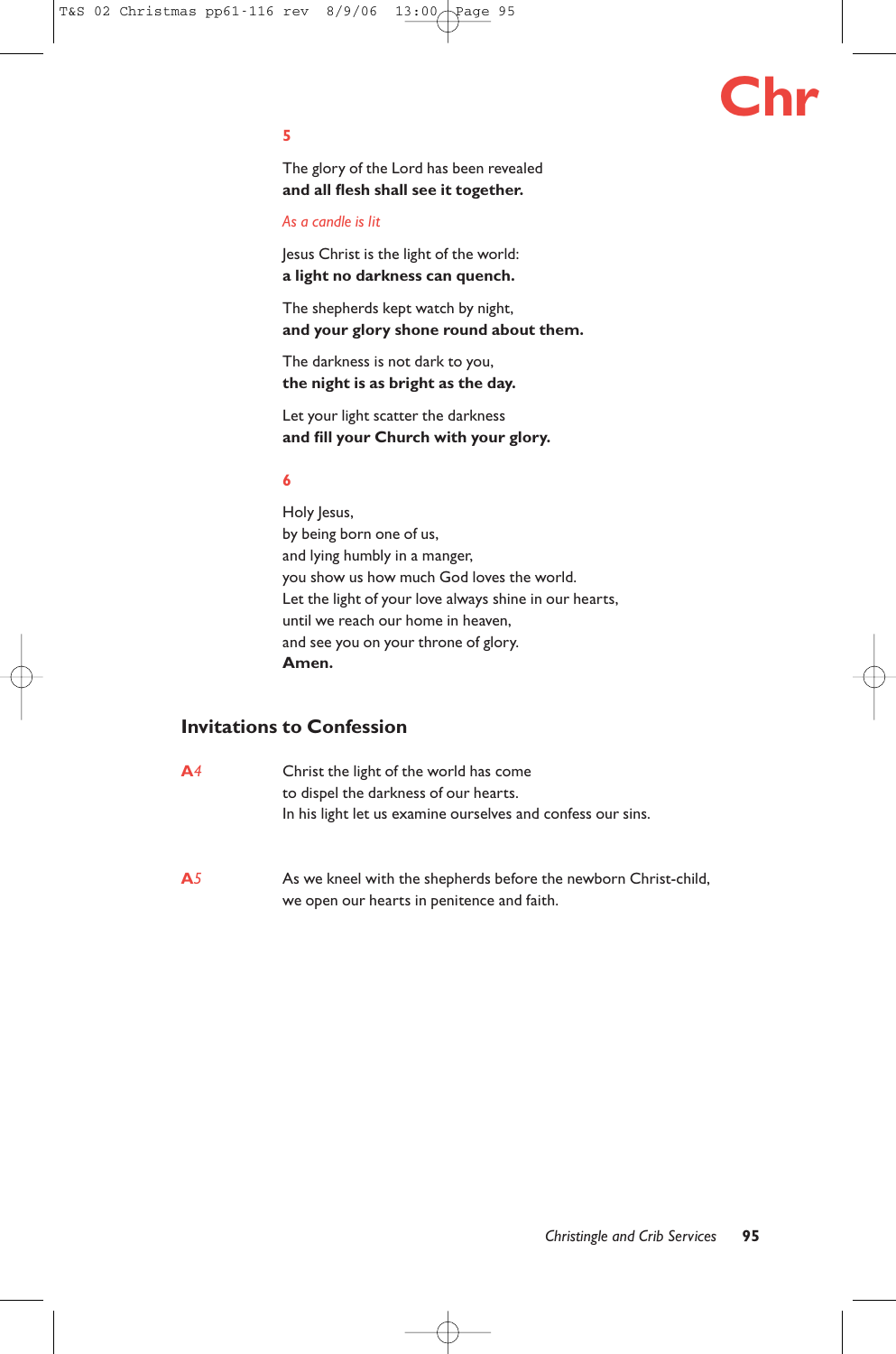## **Kyrie Confession**

**B***2* You were born for our salvation: Lord, have mercy. **Lord, have mercy.**

> You came as Saviour to bring wholeness and peace: Christ, have mercy. **Christ, have mercy.**

You come to bring light into the darkness of our lives: Lord, have mercy. **Lord, have mercy.**

## **Prayer of Penitence**

**D***1 A prayer for use with small children*

Father God, we are sorry for the things we do and say and think which make you sad, and for not thinking of others before ourselves. Please forgive us, and help us to love you and other people more and more. **Amen.**

## **Absolutions**

- **E***1* May the God of all healing and forgiveness draw *us* to himself and cleanse *us* from all *our* sins, that *we* may behold the glory of his Son, the Word made flesh, Jesus Christ our Lord. **Amen.**
- **E***2* May God who loved the world so much that he sent his Son to be our Saviour forgive *us our* sins and make *us* holy to serve him in the world, through Jesus Christ our Lord. **Amen.**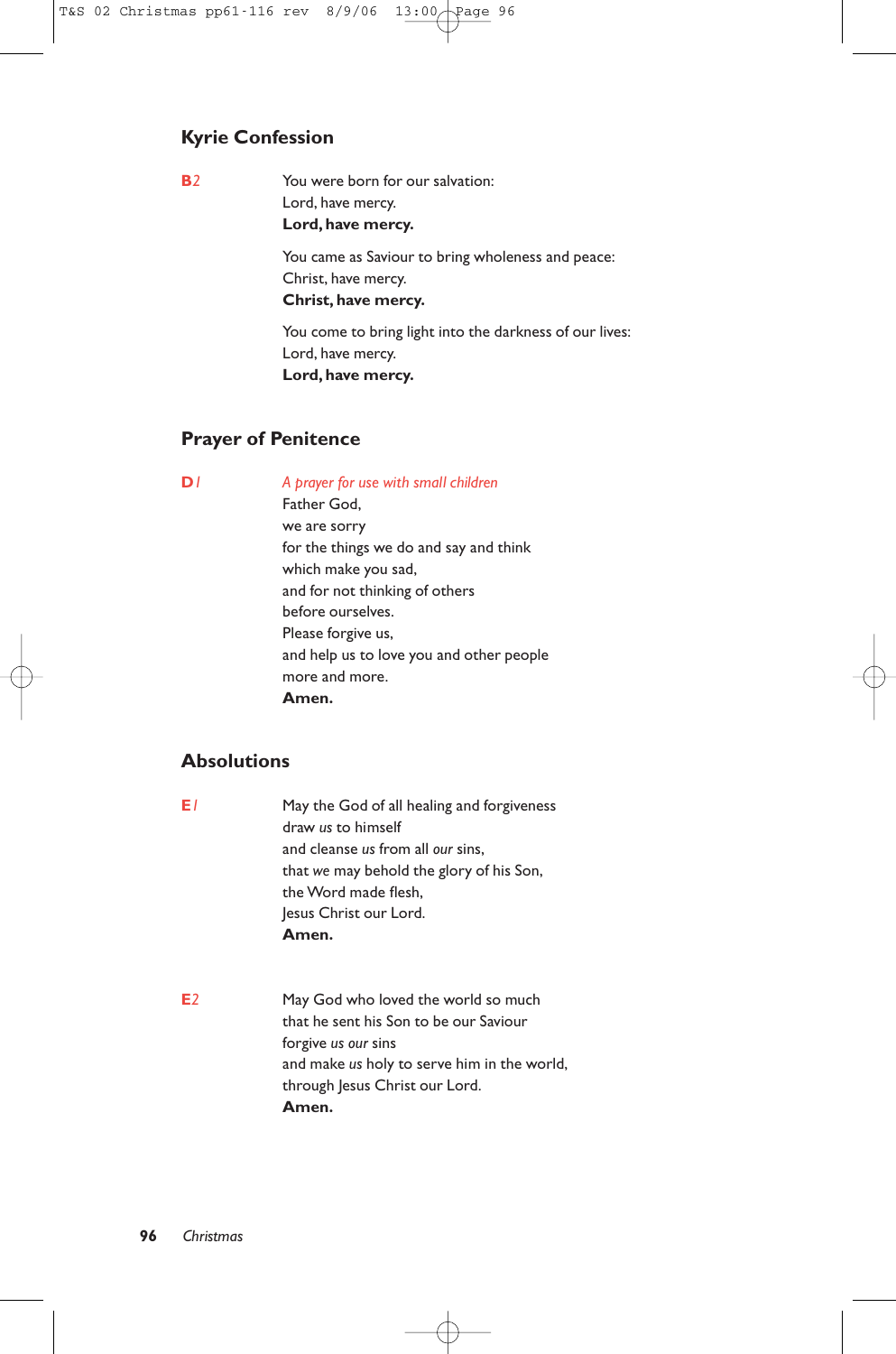## **Thanksgivings**

*One prominently placed Christingle, or a large candle, or the candles of the Advent Wreath, may be lit.*

#### **1**

Gracious God, we give you thanks and praise for Jesus Christ our Lord: for he was the Word before all creation. Through him all things come to be; not one thing has its being but through him.

Jesus, light of the world, **we worship and adore you.**

His life is the light that shines in the dark, a light that darkness cannot overpower.

Jesus, light of the world, **we worship and adore you.**

The Word was the true light coming into the world. He was in the world that had its being through him, and the world did not know him.

Jesus, light of the world, **we worship and adore you.**

He came to his own, and they did not accept him. But to all who accept him he gives power to become children of God.

Jesus, light of the world, **we worship and adore you.**

The Word was made flesh and lived among us, and we have seen his glory, as of the only Son of the Father, full of grace and truth.

Jesus, light of the world, **we worship and adore you.**

To God our creator, born as one of us, be all praise and glory. With all the company of heaven, we worship, saying: **Holy, holy, holy is the Lord God almighty, who was, and is, and is to come; to him be glory and honour for ever and ever. Amen.**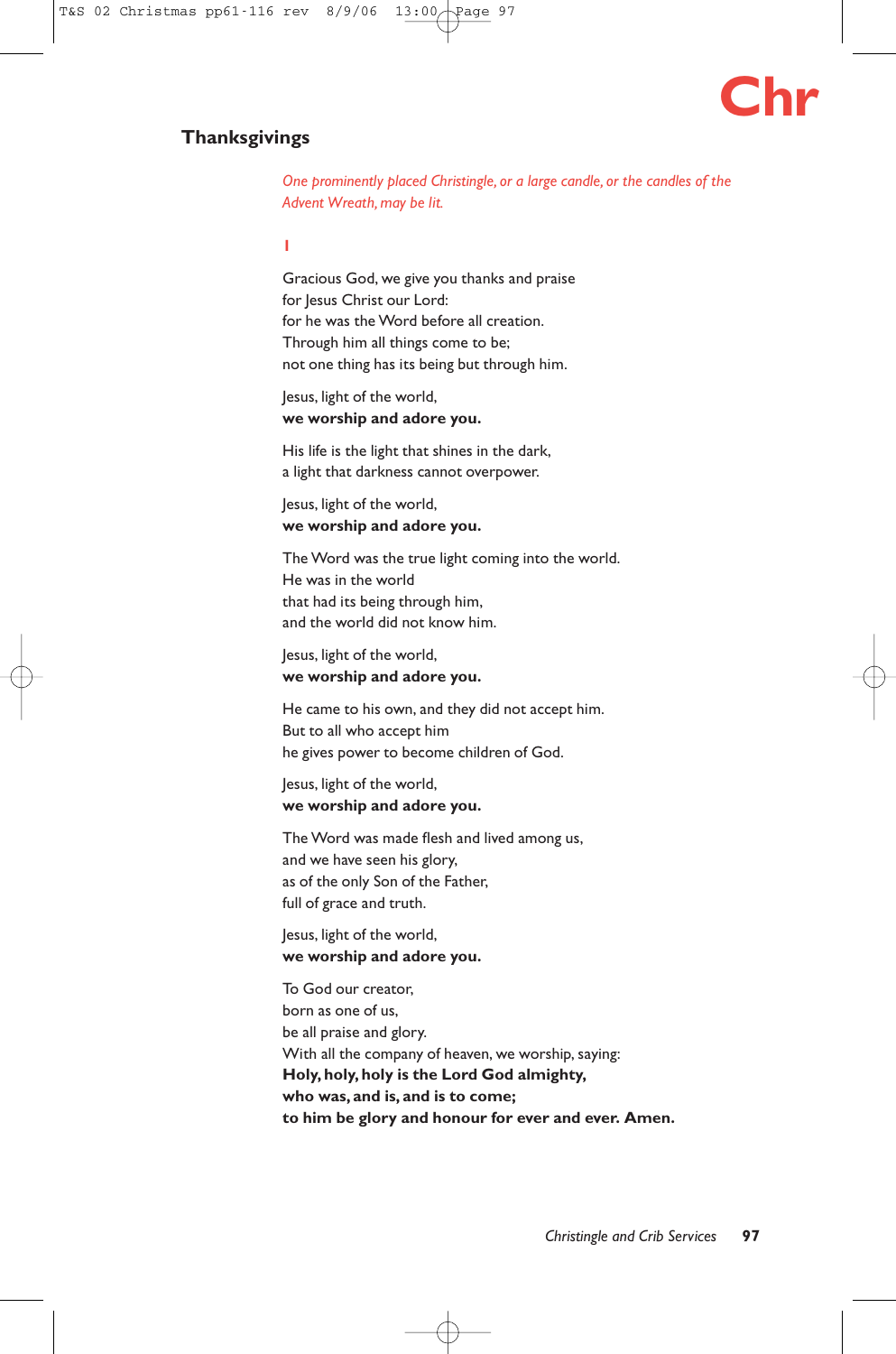## **2**

Blessed are you, God of all glory, through your Son the Christ. His name is Jesus **because he saves his people from their sin.**

He will be called Emmanuel: **God is with us.**

Let us praise the Lord, the God of Israel: **he has come to his people and set them free.**

He gave up the glory of heaven **and took the form of a servant.**

The Word was made flesh **and we beheld his glory.**

In humility he walked the path of obedience **to die on the cross.**

God raised him to the highest place above and gave him the name above every name: **Jesus Christ is Lord.**

So all beings in heaven and earth will fall at his feet, and proclaim to the glory of God: **Jesus Christ is Lord.**

Today [*This night/day*] Christ is born: **Alleluia.**

Today [*This night/day*] the Saviour comes: **Alleluia.**

Today [*This night/day*] the angels sing on earth: **Alleluia. Glory to God in the highest.**

#### **3**

Glory to Christ, Son of Mary; born a child, you are one with us. **Glory to God in the highest.**

Glory to Christ, Son of David; born to rule, you reign in our hearts. **Glory to God in the highest.**

Glory to Christ, Son of man; born to save, you are the light of the world. **Glory to God in the highest.**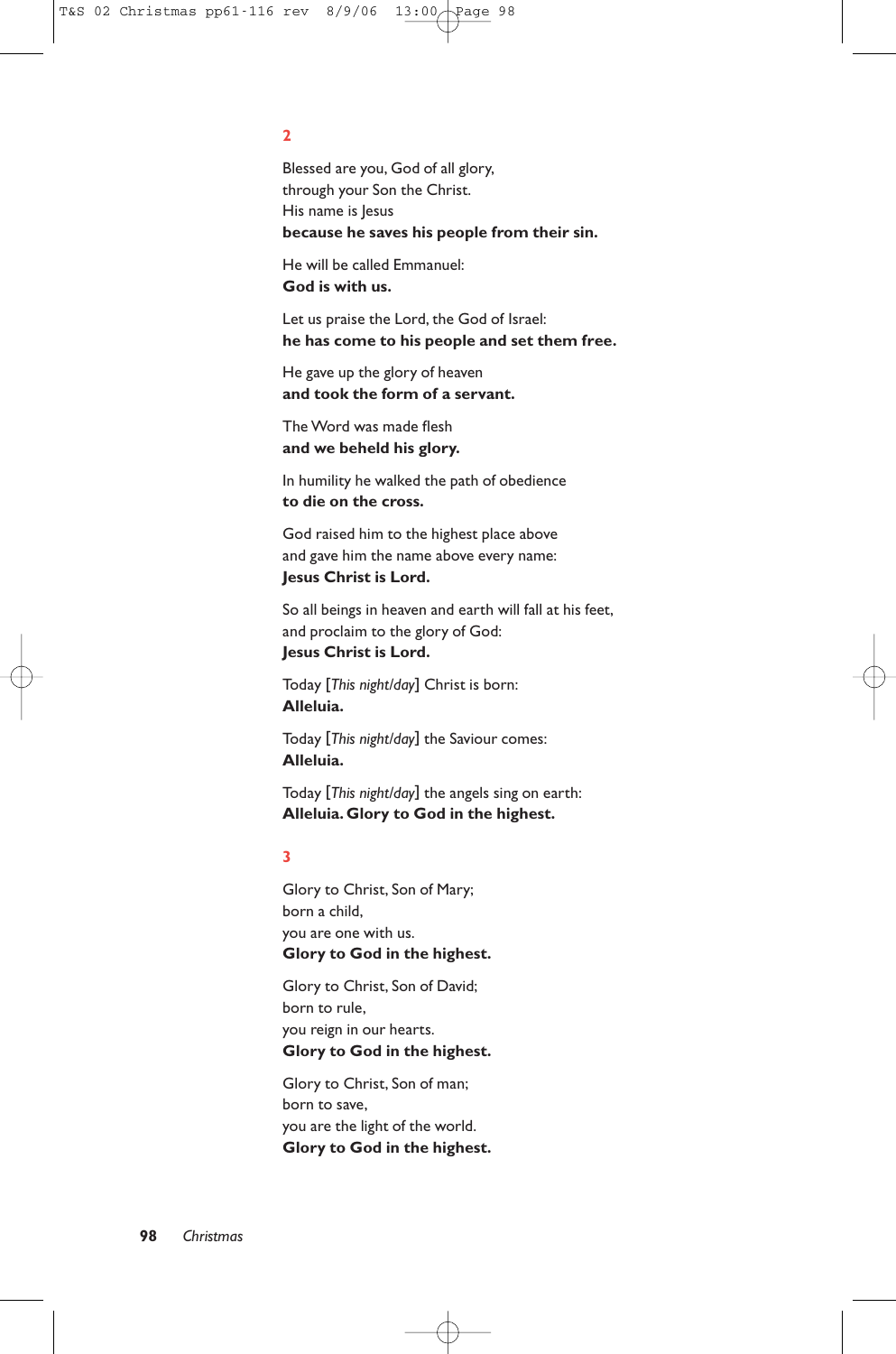**4**

Blessed are you, God our Father, through your Son the Christ. His name is Jesus. **God is with us. Praise the Lord.**

Jesus came and shared our life. **God is with us. Praise the Lord.**

Jesus' touch made people whole. **God is with us. Praise the Lord.**

Jesus raised the dead to life. **God is with us. Praise the Lord.**

Jesus died to set us free. **God is with us. Praise the Lord.**

Jesus rose to life again. **God is with us. Praise the Lord.**

Jesus is our King on high. **God is with us. Praise the Lord.**

## **Before a Bible Reading**

God's word is a lantern to our feet **and a light to our path.**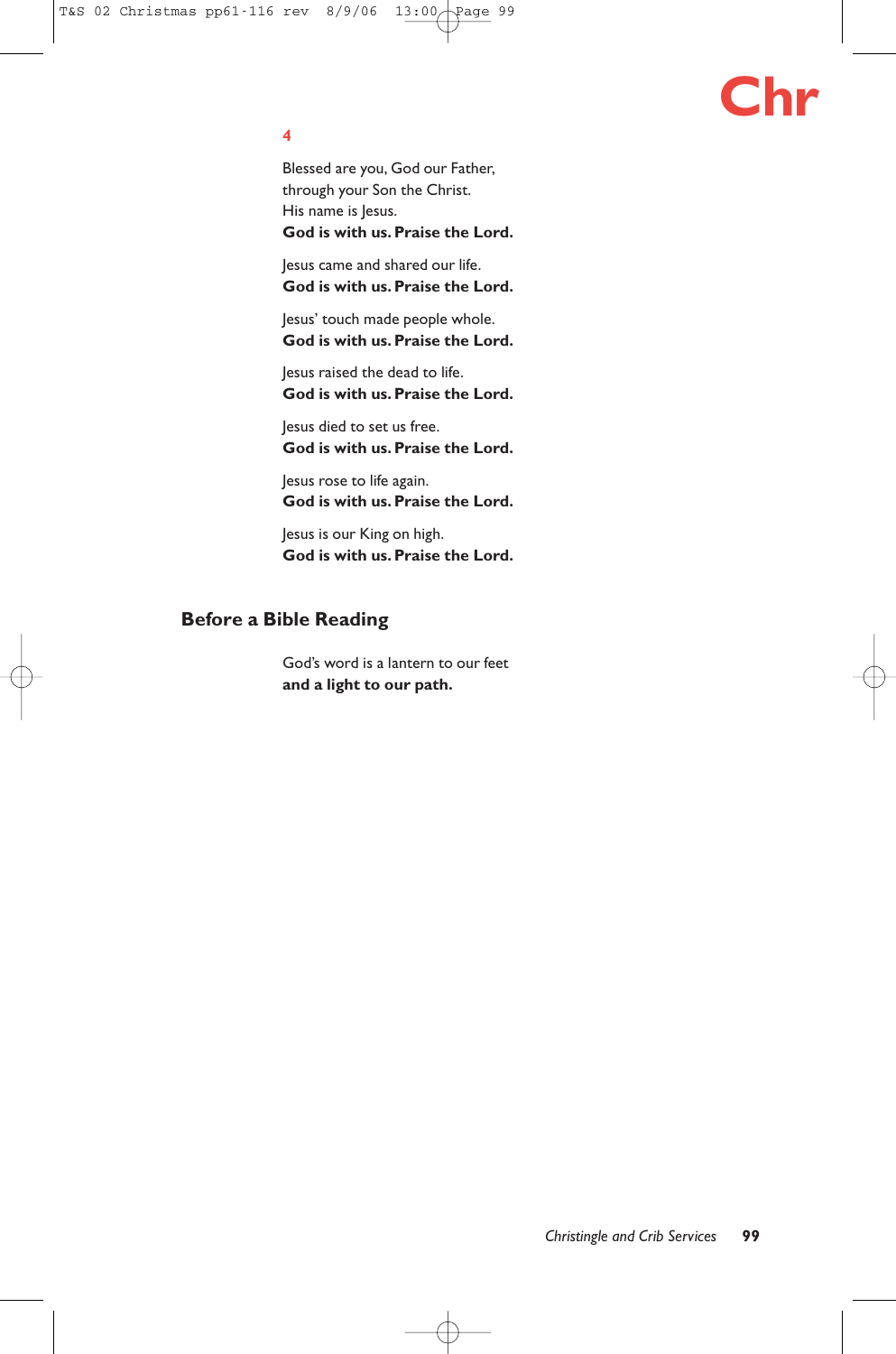#### **Intercession**

*The Intercessions on pages 67–71 may be used. H3 and H5 are particularly appropriate.*

**H***6 A prayer for the Children's Society (for use at a Christingle Service)* Loving Lord, we thank you for the Children's Society as it reaches out to young people experiencing pain and injustice. Guide and strengthen its work alongside children and young people who are homeless and on the streets, in prison or facing problems in the community. Grant us the wisdom to listen to the voices of the young and to recognize their gifts and insights. Help us to work with them to create a fair and just society where all may know the fullness of your love, through Jesus Christ our Lord. **Amen.**

## **Affirmation of Faith**

Let us declare our faith in God:

**We believe in God the Father, from whom every family in heaven and on earth is named.**

**We believe in God the Son, who lives in our hearts through faith, and fills us with his love.**

**We believe in God the Holy Spirit, who strengthens us with power from on high.**

**We believe in one God; Father, Son and Holy Spirit. Amen.**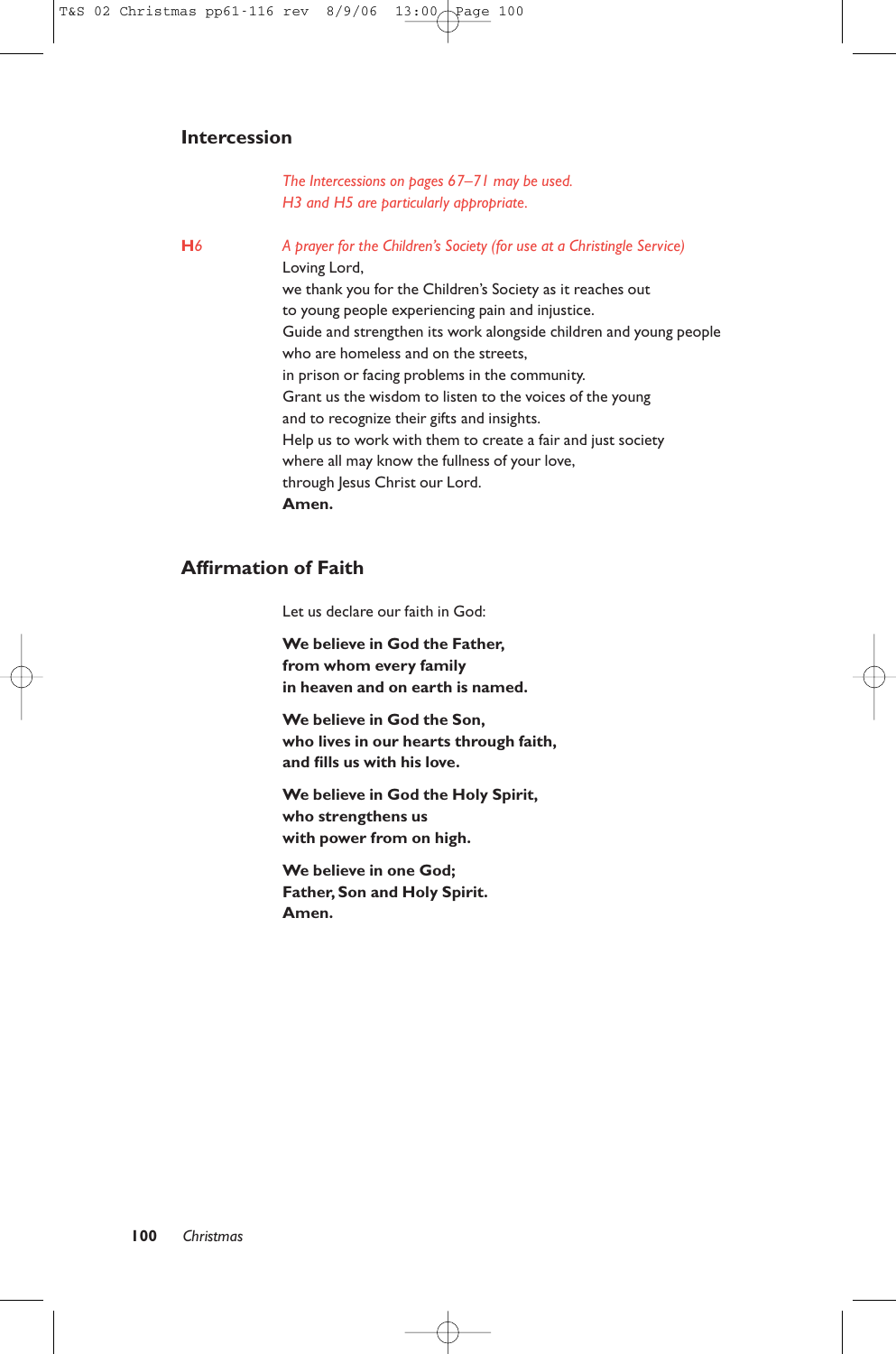## **Blessings and Endings**

| <b>P</b> 5     | The Lord bless you and watch over you,<br>the Lord make his face shine upon you<br>and be gracious to you,<br>the Lord look kindly on you<br>and give you peace;<br>and the blessing                                                                       |
|----------------|------------------------------------------------------------------------------------------------------------------------------------------------------------------------------------------------------------------------------------------------------------|
| P <sub>6</sub> | May God the Father keep you in all your days.<br>May God the Son shield you in all your ways.<br>May God the Spirit bring you healing and peace.<br>May God the Holy Trinity drive all darkness from you<br>and pour upon you blessing and light.<br>Amen. |
| P <sub>7</sub> | Father of all,<br>you have given us your Son to be the Saviour of the world.<br>Welcome us your children into your kingdom<br>to enjoy your presence for ever.<br>Amen.                                                                                    |
| P8             | God sent his angels from glory to bring to shepherds<br>the good news of Jesus' birth.<br>Amen. We thank you, Lord.<br>You have heard his story,<br>the story of God's own Son.<br>Amen. We thank you, Lord.                                               |
|                | May he fill you with joy<br>to bring this good news to others today.<br>Amen. We thank you, Lord.                                                                                                                                                          |
|                | For other blessings, see pages 73-74.                                                                                                                                                                                                                      |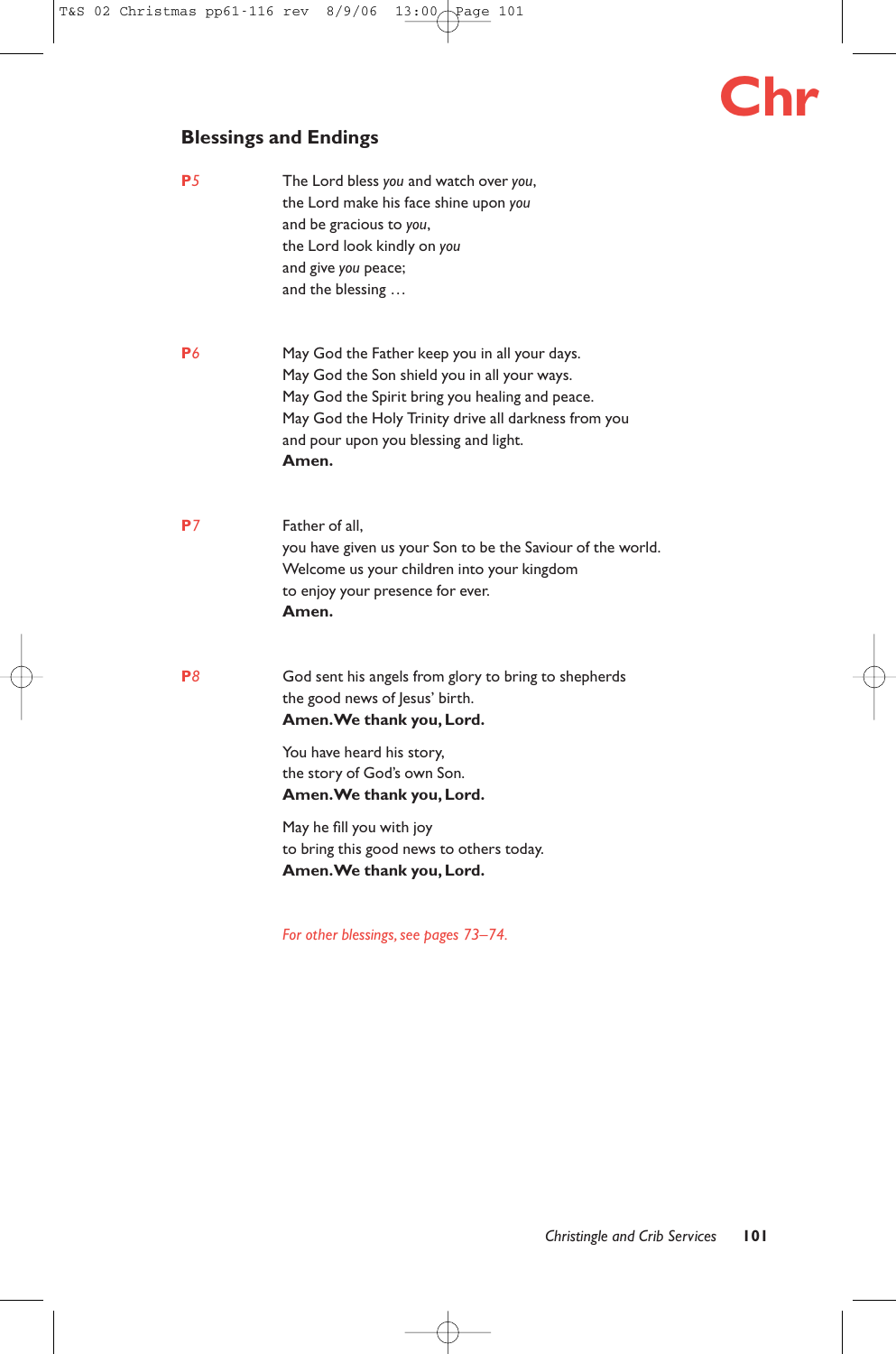## **Additional Prayers for use at Christmastide**

## **Blessing of the Crib**

*A form for the dedication of the crib at the Eucharist is given on page 77. On other occasions one of the following may be used*

#### **1**

A hallowed day has dawned upon us. Come and worship the Lord: **for a great light has shone on the earth.**

Hear the words of the book of Wisdom: When peaceful silence lay over all and night was in the midst of her swift course, from your royal throne, O God, down from the heavens, leapt your almighty Word.

Hear the words of Saint John: God's love for us was revealed when God sent his only Son into the world so that we could have life through him.

#### **Thanks be to God.**

Let us pray that God our Father will bless this crib, and that all who worship his Son, born of the Virgin Mary, may come to share his life in glory.

God our Father, on this night [*day*] your Son Jesus Christ was born of the Virgin Mary for us and for our salvation: bless this crib, which we have prepared to celebrate that holy birth; may all who see it be strengthened in faith and receive the fullness of life he came to bring, who is alive and reigns for ever. **Amen.**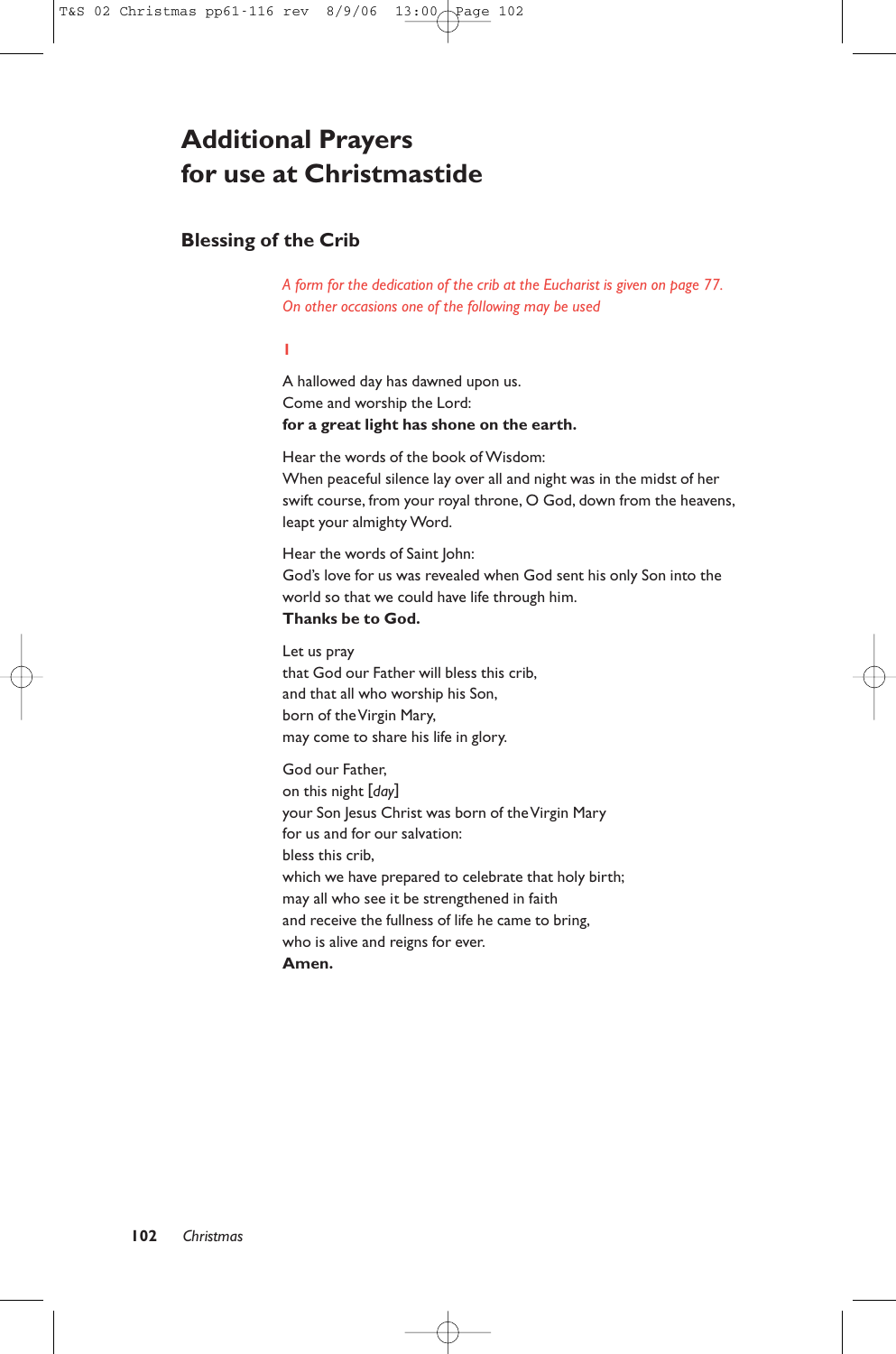## **2**

In the faith of Christ, and in your name, O God most holy, we hallow this crib of Christmas, to set before the eyes of your children the great love and humility of Jesus Christ your only Son; who for us, and for our salvation, came down as at this time from heaven, and was incarnate by the Holy Spirit of the Virgin Mary his mother, and was made man; to whom with you and the same Spirit be all honour, majesty, glory and worship, now and to the ages of ages. **Amen.**

May the grace of Christ our Saviour be with us all. **Amen.**

### **Prayers at the Crib**

### **1**

To you, O Christ, Word of the Father, we offer our lowly prayers and humble thanks; for love of our human race you most wonderfully chose to be born of Mary, and to take our nature as nevermore to lay it by; so that we might be born again by your Spirit and restored in the image of God; to whom, one blessed Trinity, be given all honour, might, majesty and power, now and for ever. **Amen.**

### **2**

O God the Son, highest and holiest, who humbled yourself to share our birth and our death: bring us with the shepherds and the wise men to kneel before your holy cradle, that we may come to sing with your angels your glorious praises in heaven; where with the Father and the Holy Spirit you live and reign, God, world without end. **Amen.**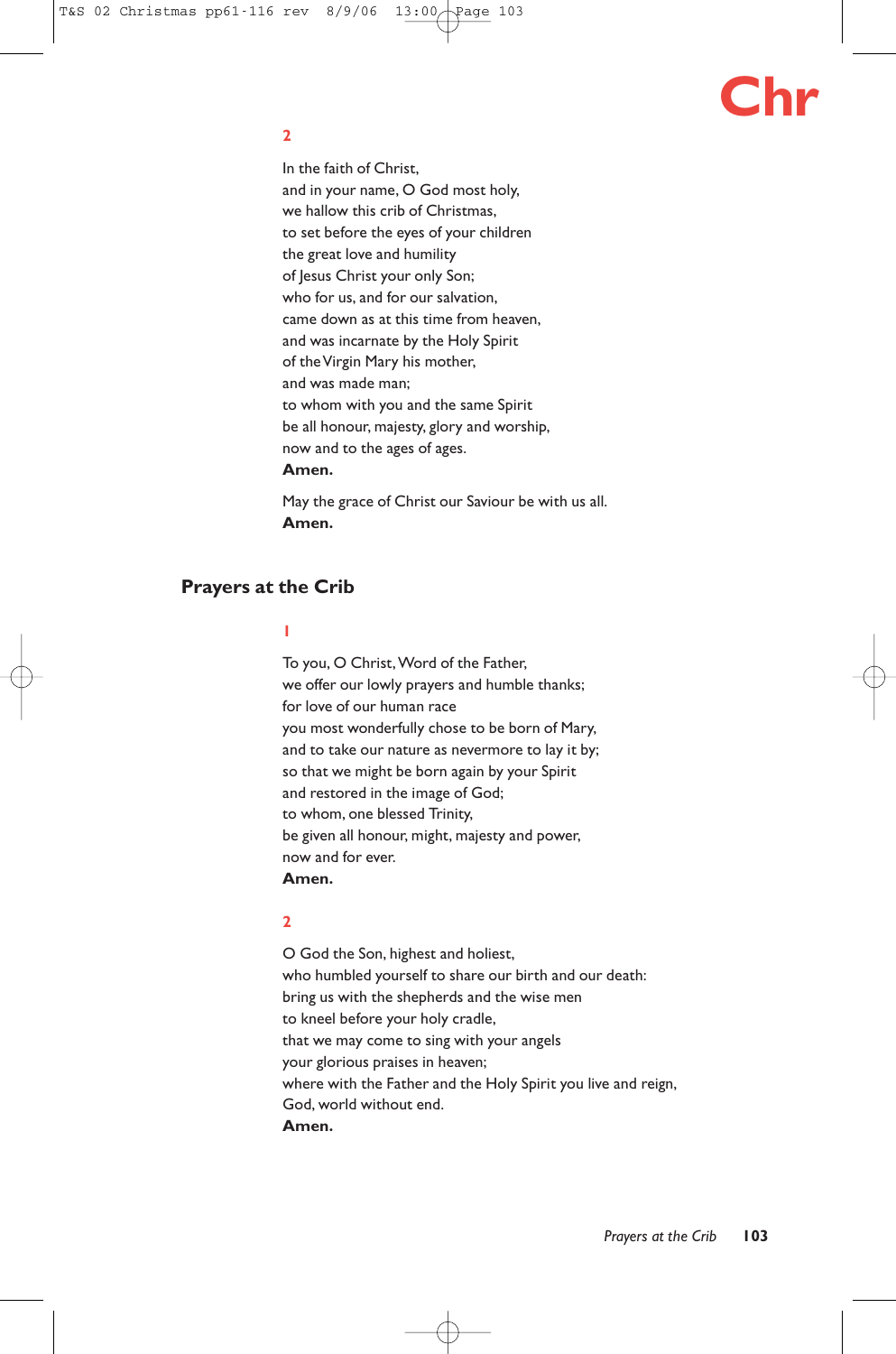## **3**

We pray you, Lord, to purify our hearts, that they may be worthy to become your dwelling place. Let us never fail to find room for you, but come and abide in us, that we also may abide in you, for as at this time you were born into the world for us, and live and reign, King of kings and Lord of lords, now and for ever.

## **Amen.**

#### **4**

Lord, by the song of the angels you disclosed your birth to your own people, and by the leading of a star you revealed your glory to strangers. Teach us to know you now, and to make you known to all. **Amen.**

#### **5**

The kings, Lord, brought myrrh, frankincense and gold. Lord, we have nothing of our own to bring; we bring you what you have given: our lives for your life. **Amen.**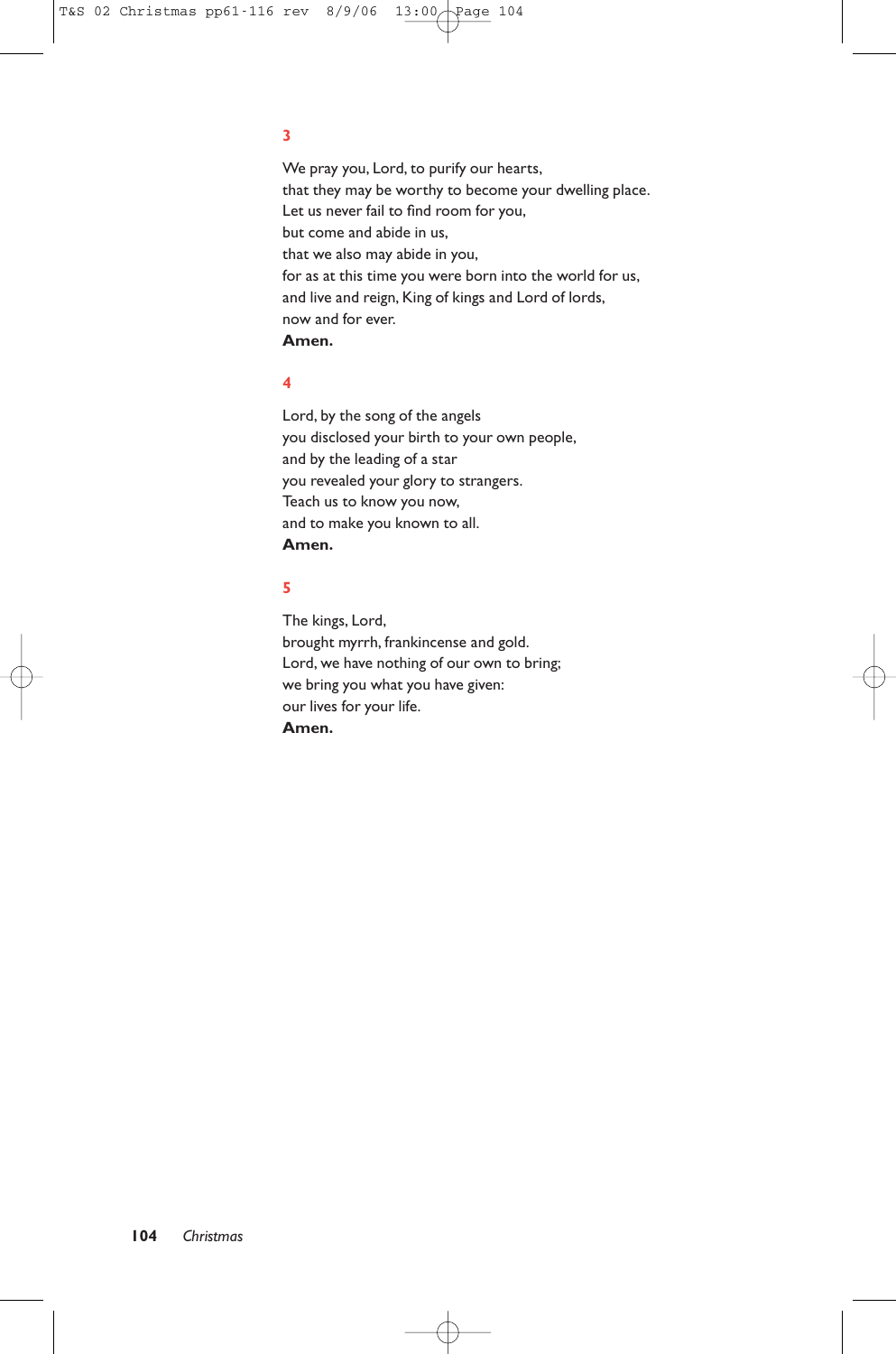## **NYr**

## **Resource Material for the Beginning of a New Year**

*For resources for the Naming and Circumcision of Jesus, see* Common Worship: Festivals*.*

## **Invitation to Confession**

**A***1* As we come to the Lord at [*near*] the start of this New Year, let us seek his grace to number our days, that we may apply our hearts to wisdom as we confess our sins in penitence and faith.

## **Kyrie Confession**

**B***1* Lord Jesus, you are mighty God and Prince of Peace: Lord, have mercy. **Lord, have mercy.**

> Lord Jesus, you are Son of God and Son of Mary: Christ, have mercy. **Christ, have mercy.**

Lord Jesus, you are Word made flesh and splendour of the Father: Lord, have mercy. **Lord, have mercy.**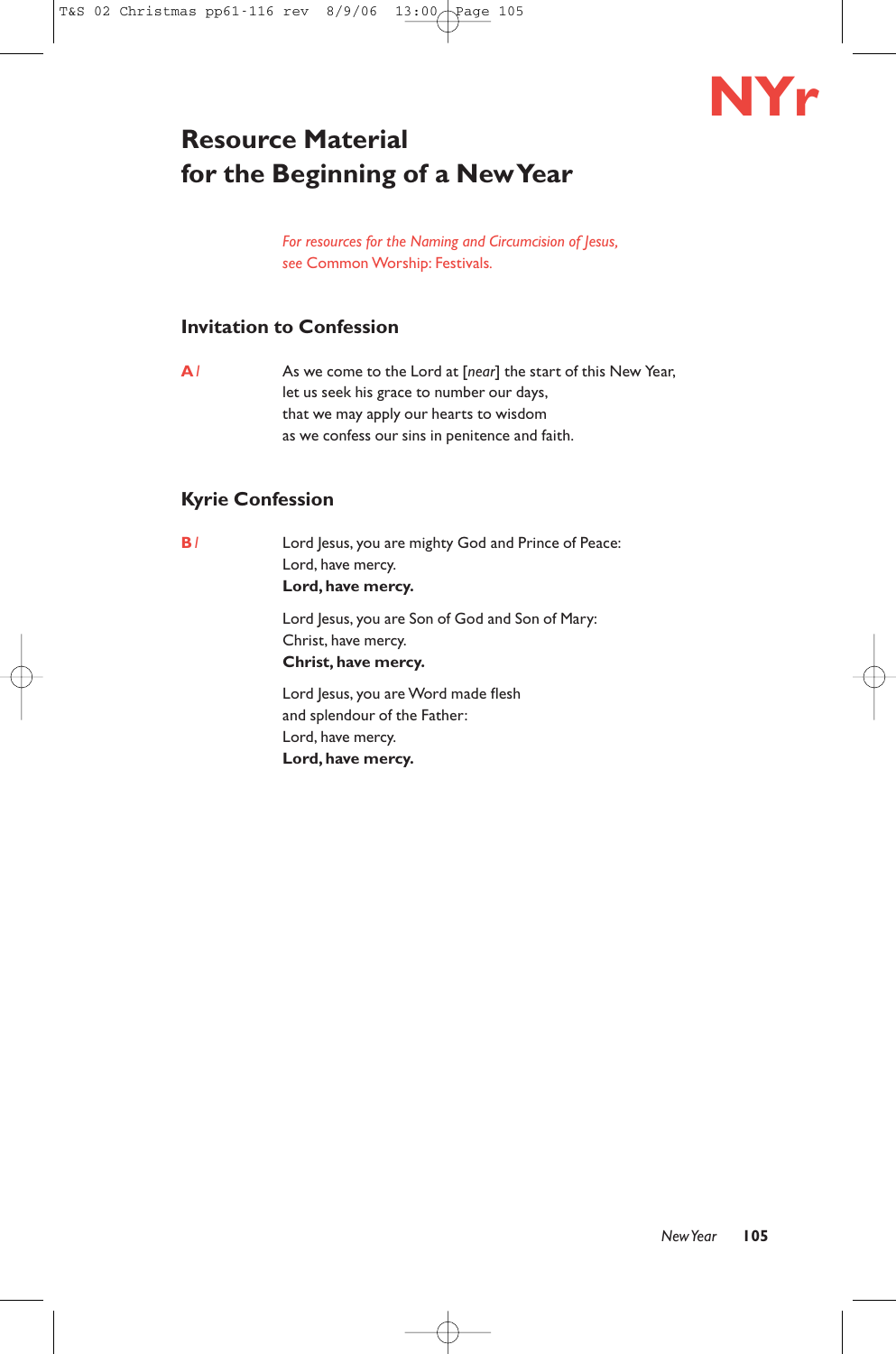## **Collects**

| FI | God and Father of our Lord Jesus Christ,          |
|----|---------------------------------------------------|
|    | whose years never fail                            |
|    | and whose mercies are new each returning day:     |
|    | let the radiance of your Spirit renew our lives,  |
|    | warming our hearts and giving light to our minds; |
|    | that we may pass the coming year                  |
|    | in joyful obedience and firm faith;               |
|    | through him who is the beginning and the end,     |
|    | your Son, Christ our Lord,                        |
|    | who is alive and reigns with you,                 |
|    | in the unity of the Holy Spirit,                  |
|    | one God, now and for ever.                        |
|    | Amen.                                             |
|    |                                                   |

**F***2* O God, by whose command the order of time runs its course: forgive our impatience, perfect our faith and, while we wait for the fulfilment of your promises, grant us to have a good hope because of your word; through Jesus Christ our Lord. **Amen.**

**F***3* Eternal Lord God, we give you thanks for bringing us through the changes of time to the beginning of another year. Forgive us the wrong we have done in the year that is past, and help us to spend the rest of our days to your honour and glory; through Jesus Christ our Lord. **Amen.**

## **Gospel Acclamation**

**G***1* Alleluia, alleluia. I am the Alpha and Omega, the first and the last, the beginning and the end. **Alleluia.**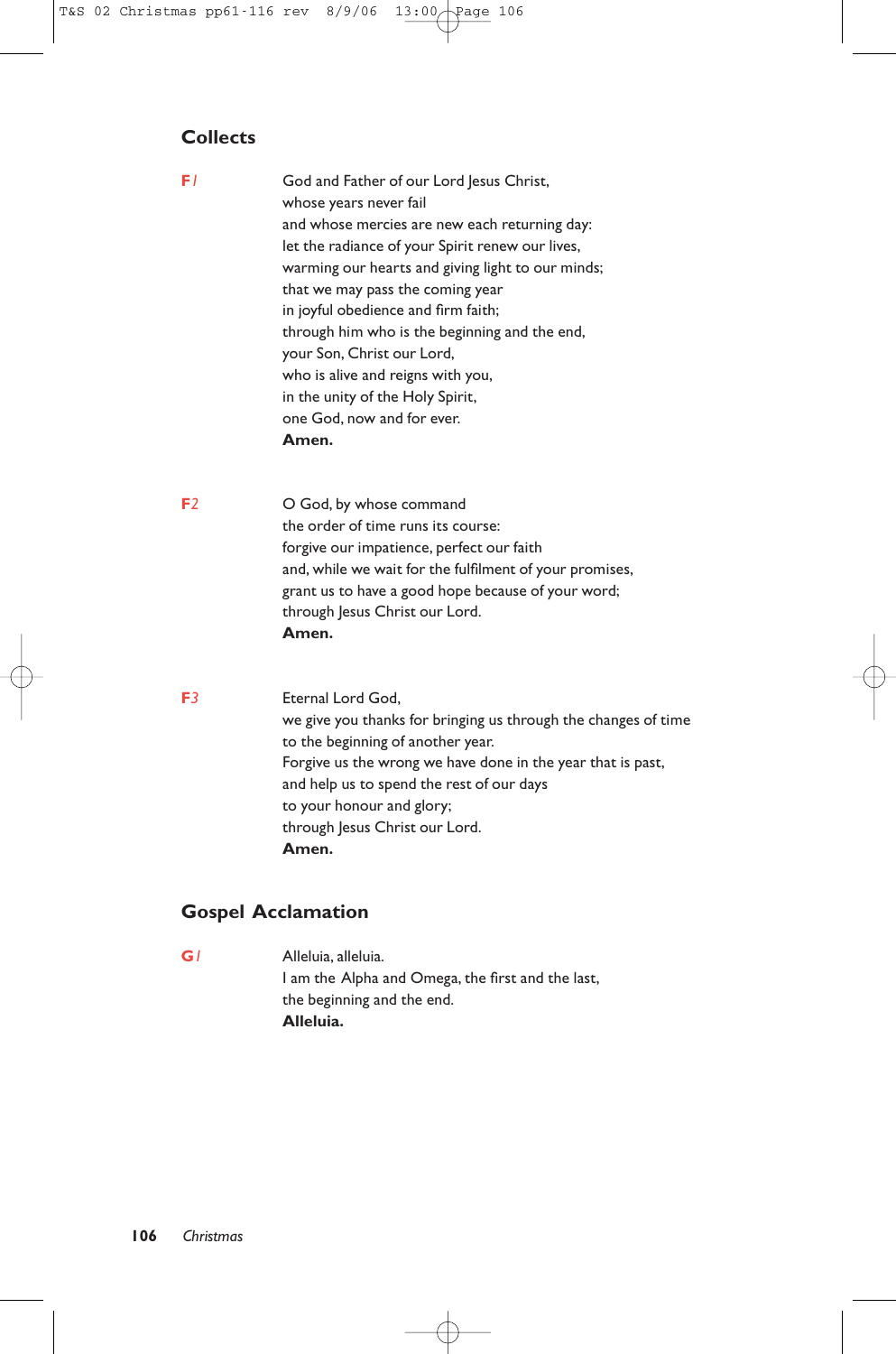

### **Intercession**

**H***1* We pray for God's faithfulness to be known in our world.

In a world of change and hope, of fear and adventure, faithful God **glorify your name.**

In human rebellion and obedience, in our seeking and our finding, faithful God **glorify your name.**

In the common life of our society, in prosperity and need, faithful God **glorify your name.**

As your Church proclaims your goodness in words and action, faithful God **glorify your name.**

Among our friends and in our homes, faithful God **glorify your name.**

In our times of joy, in our days of sorrow, faithful God **glorify your name.**

In our strengths and triumphs, in our weakness and at our death, faithful God **glorify your name.**

In your saints in glory and on the day of Christ's coming, faithful God **glorify your name.**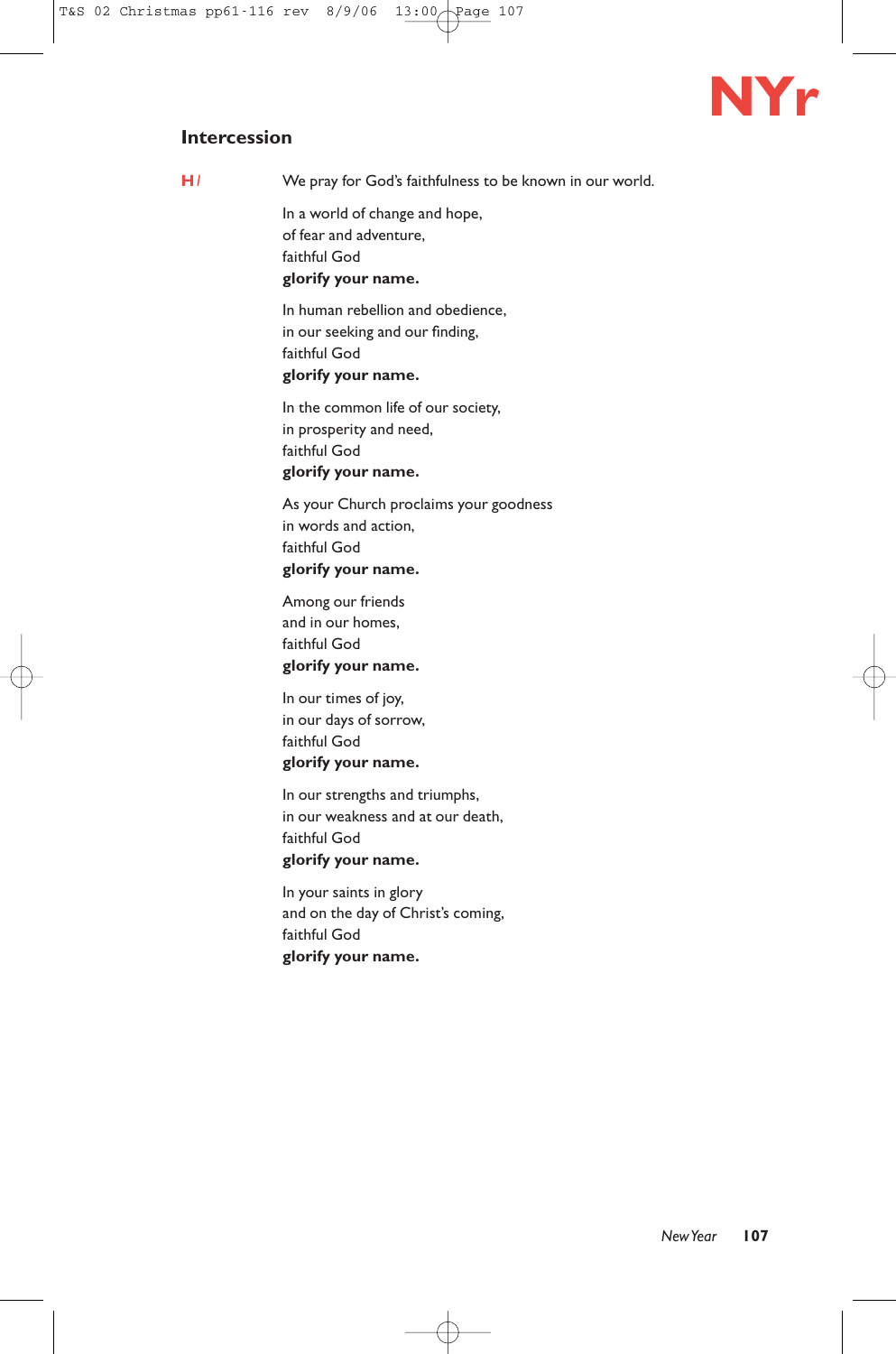## **The Renewal of the Covenant**

God made a covenant with the people of Israel, calling them to be a holy nation, chosen to bear witness to his steadfast love by finding delight in the law.

The covenant was renewed in Jesus Christ our Lord, in his life, work, death and resurrection. In him all people may be set free from sin and its power, and united in love and obedience.

In this covenant God promises us new life in Christ. For our part we promise to live no longer for ourselves but for God.

We meet, therefore, as generations have met before us, to renew the covenant which bound them and binds us to God.

Let us then seek forgiveness for the sin by which we have denied God's claim upon us.

Let us pray.

God of mercy, hear us as we confess our sins.

For the sin that has made us slow to learn from Christ, reluctant to follow him and afraid to bear the cross: Lord, have mercy. **Lord, forgive.**

For the sin that has caused the poverty of our worship, the formality and selfishness of our prayers, our neglect of fellowship and the means of grace, and our hesitating witness for Christ: Lord, have mercy. **Lord, forgive.**

For the sin that has led us to misuse your gifts, evade our responsibilities and fail to be good stewards of your creation: Lord, have mercy. **Lord, forgive.**

For the sin that has made us unwilling to overcome evil with good, tolerant of injustice, quick to condemn and selfish in sharing your love with others: Lord, have mercy. Lord, forgive.

*Silence is kept.*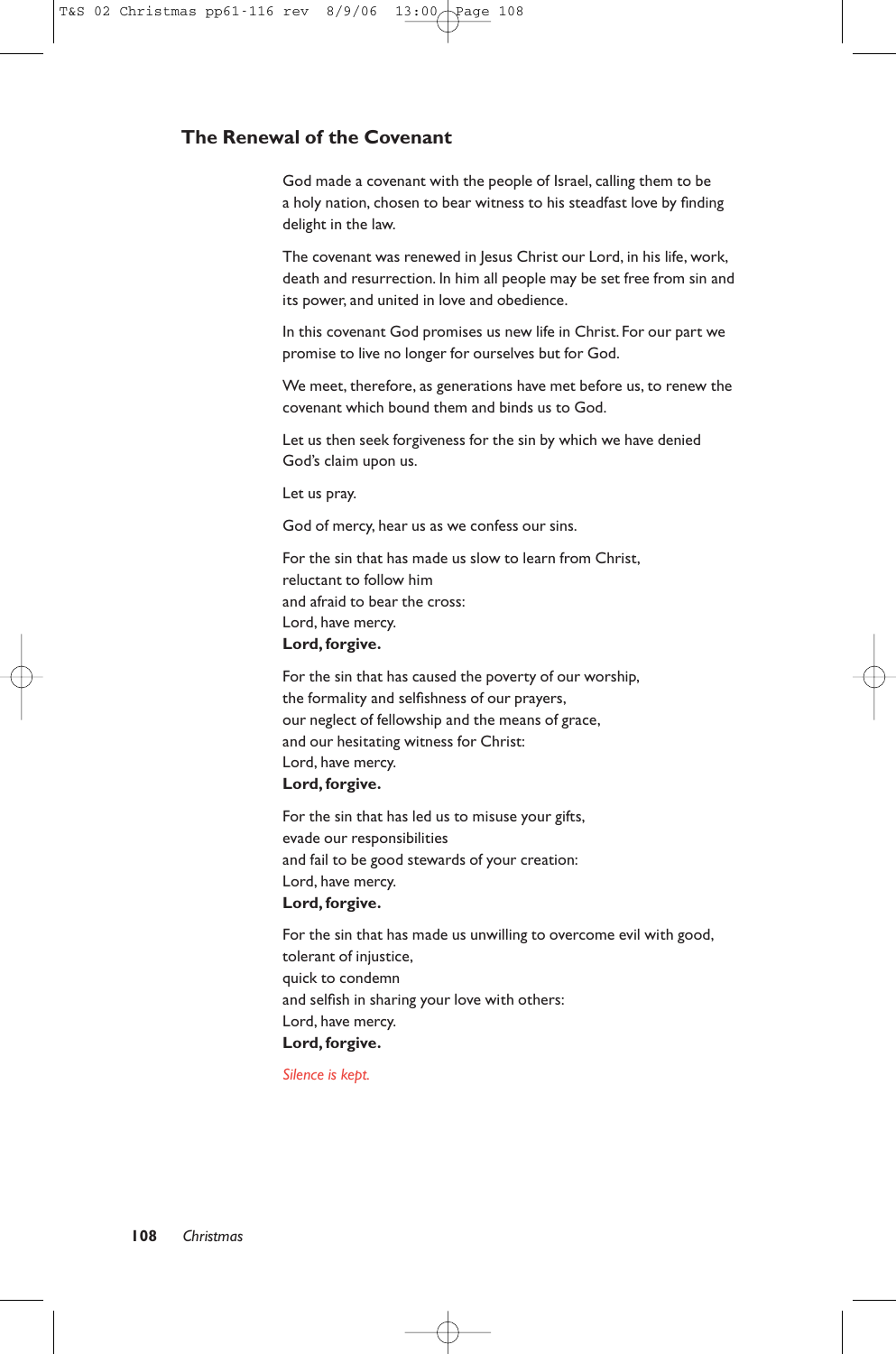

**Have mercy on me, O God, in your great goodness; according to the abundance of your compassion blot out my offences. Wash me thoroughly from my wickedness and cleanse me from my sin. Make in me a clean heart, O God, and renew a right spirit within me. Give me again the joy of your salvation and sustain me with your gracious spirit.**

*Psalm 51.1, 2, 11, 13*

#### *The presiding minister says*

If we confess our sins, God is faithful and just, and will forgive our sins and cleanse us from all unrighteousness.

May the God of all healing and forgiveness draw *us* to himself, and cleanse *us* from all our sins that *we* may behold the glory of his Son, the Word made flesh, Jesus Christ our Lord. **Amen.**

#### *The people remain standing and the presiding minister says*

Beloved in Christ, let us again claim for ourselves this covenant which God has made with his people, and take upon us the yoke of Christ. This means that we are content that he appoint us our place and work, and that he himself be our reward.

Christ has many services to be done: some are easy, others are difficult; some bring honour, others bring reproach; some are suitable to our natural inclinations and material interests, others are contrary to both; in some we may please Christ and please ourselves; in others we cannot please Christ except by denying ourselves. Yet the power to do all these things is given to us in Christ, who strengthens us.

Therefore let us make this covenant of God our own. Let us give ourselves to him, trusting in his promises and relying on his grace.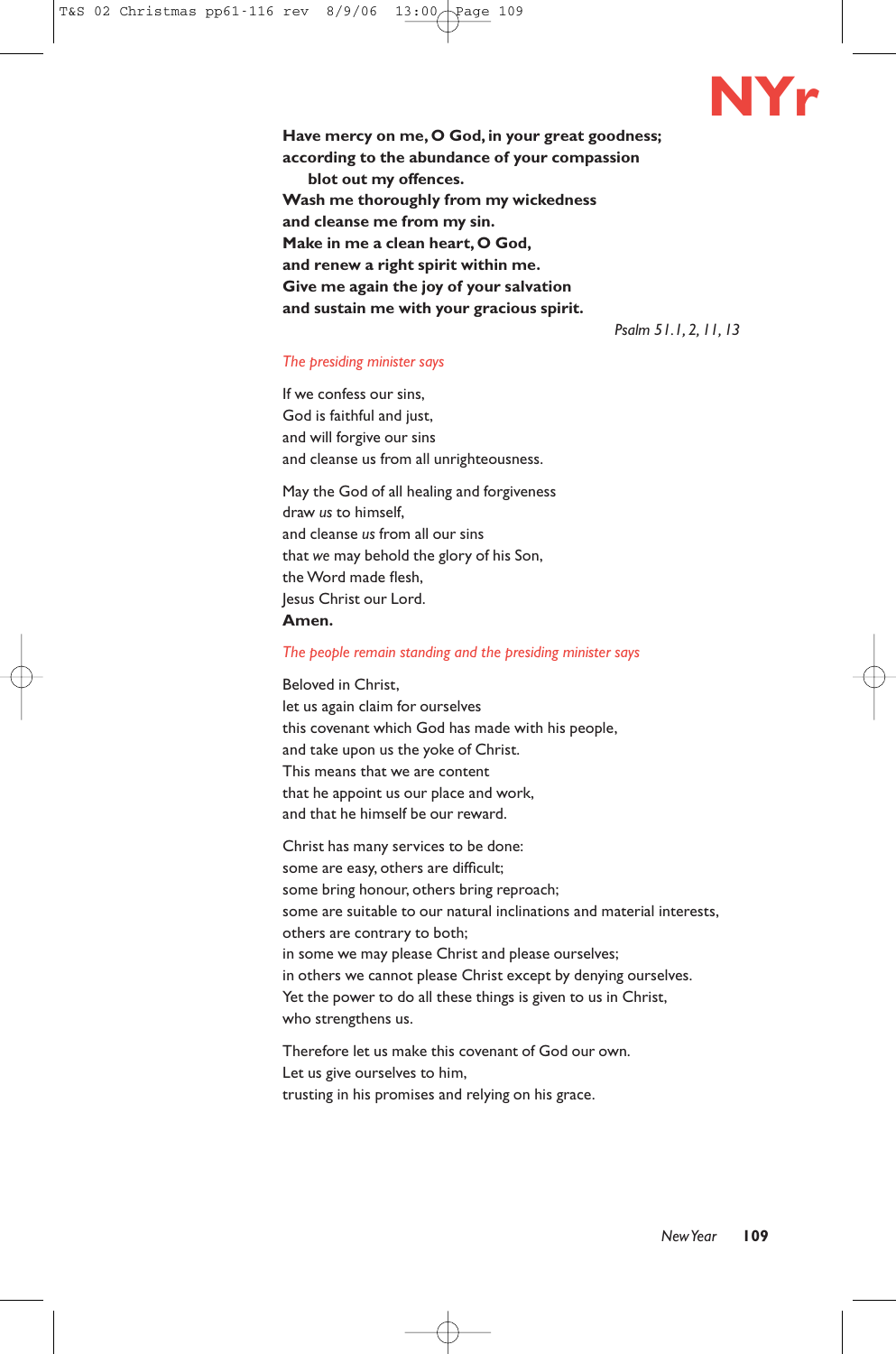**Either** Lord God, holy Father, since you have called us through Christ to share in this gracious covenant, we take upon ourselves with joy the yoke of obedience and, for love of you, engage ourselves to seek and do your perfect will. We are no longer our own but yours. **I am no longer my own but yours. Put me to what you will, rank me with whom you will; put me to doing, put me to suffering; let me be employed for you or laid aside for you, exalted for you or brought low for you; let me be full, let me be empty,**

> **Father, Son and Holy Spirit, you are mine and I am yours. So be it. And the covenant now made on earth,**

**to your pleasure and disposal. And now, glorious and blessed God,**

**I freely and wholeheartedly yield all things**

**let me have all things, let me have nothing;**

**let it be ratified in heaven. Amen.**

*Silence is kept.*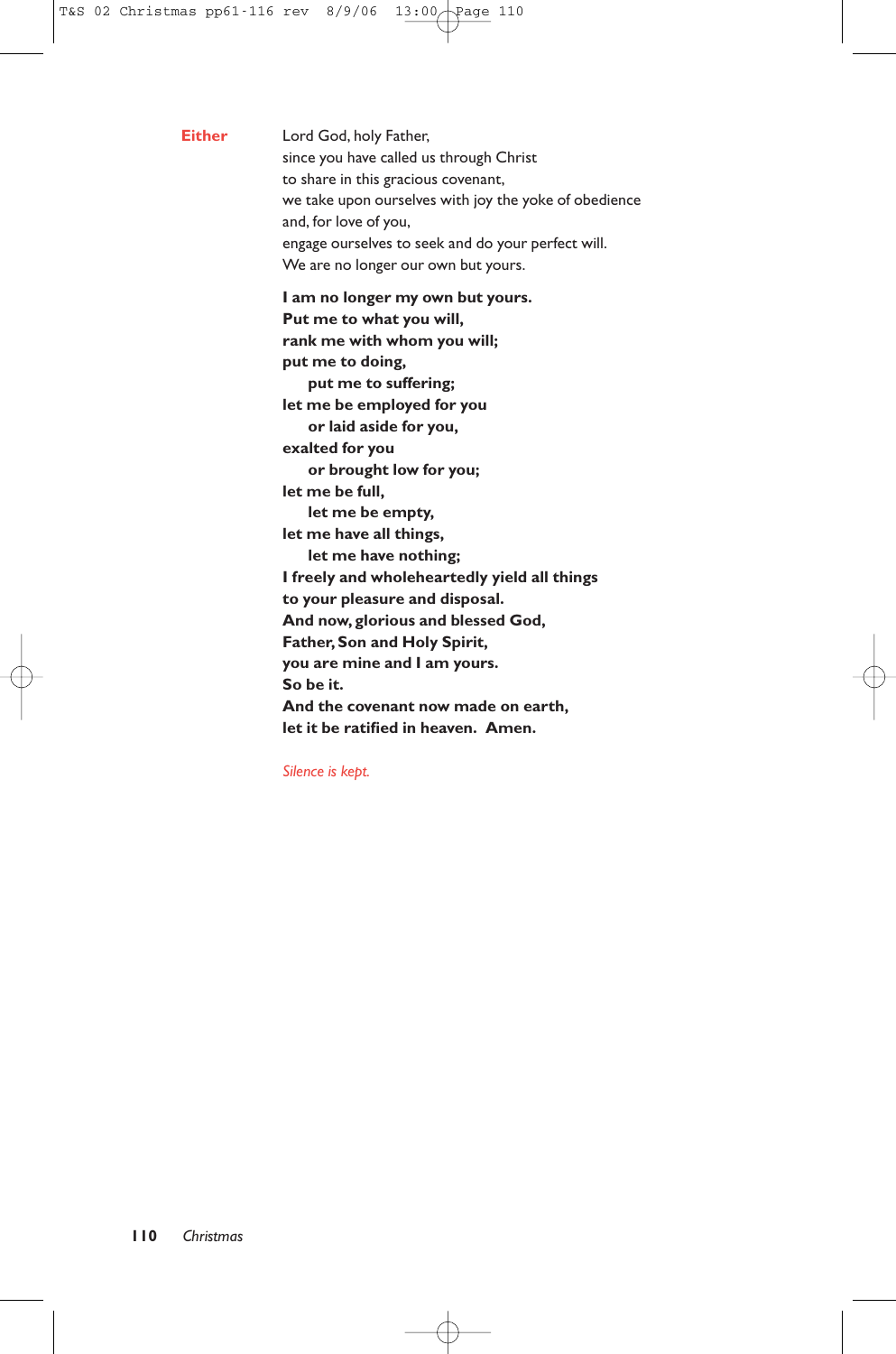

**Or** Eternal God,

in your faithful and enduring love you call us to share in your gracious covenant in Jesus Christ. In obedience we hear and accept your commands; in love we seek to do your perfect will; with joy we offer ourselves anew to you. We are no longer our own but yours.

**I am no longer my own but yours. Your will, not mine, be done in all things, wherever you may place me, in all that I do and in all that I may endure; when there is work for me and when there is none; when I am troubled and when I am at peace. Your will be done when I am valued and when I am disregarded; when I find fulfilment and when it is lacking; when I have all things and when I have nothing. I willingly offer all that I have and am to serve you, as and where you choose. Glorious and blessed God, Father, Son and Holy Spirit, you are mine and I am yours. May it be so for ever. Let this covenant now made on earth be fulfilled in heaven. Amen.**

*Silence is kept.*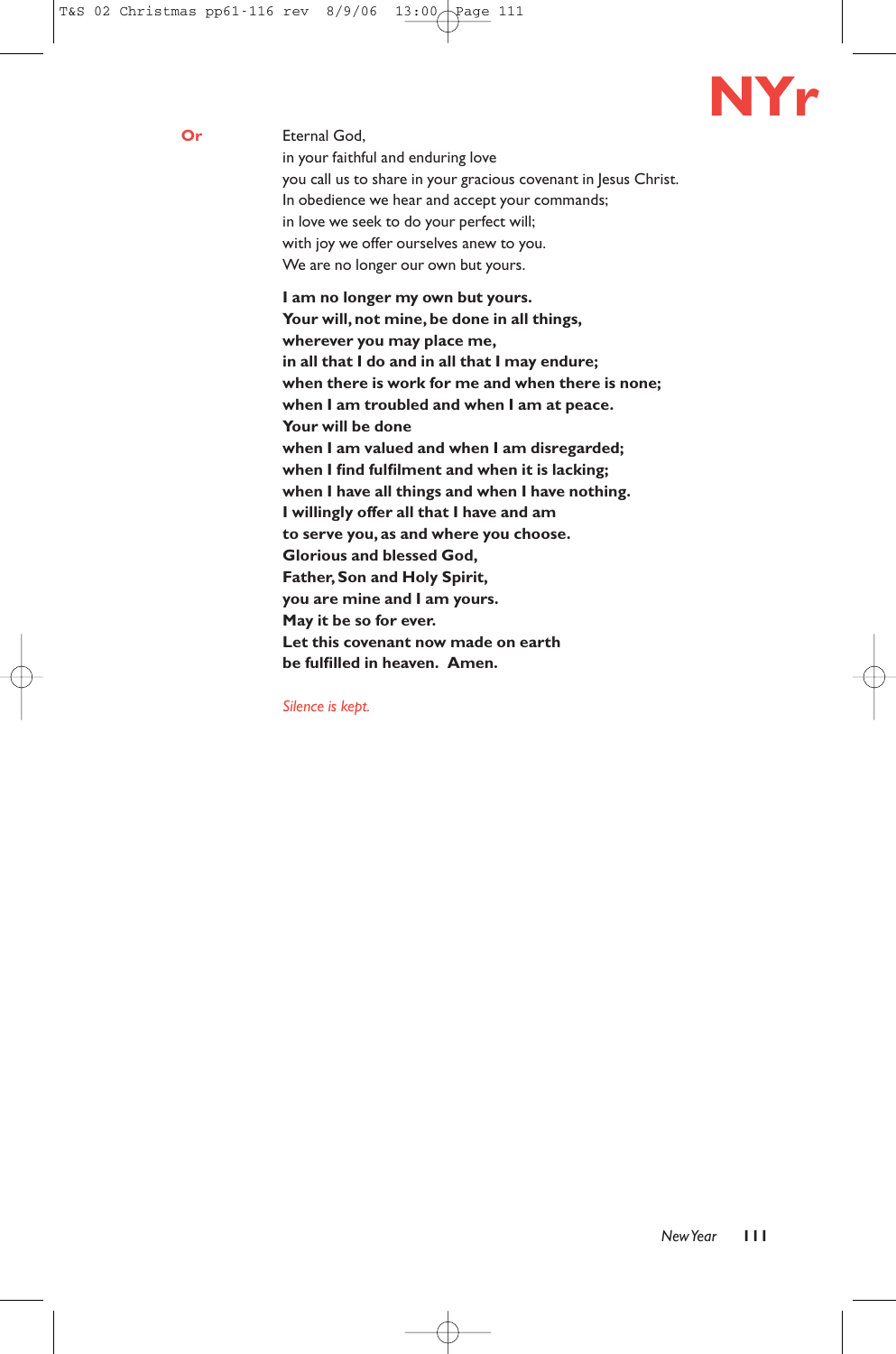#### *The presiding minister says*

As we have entered this covenant not for ourselves alone, but as God's servants and witnesses, let us pray for the Church and for the world.

#### Loving God, hear us as we pray for your holy catholic Church: **make us all one, that the world may believe.**

Inspire and lead all who govern and hold authority in the nations of the world:

#### **establish justice and peace among all people.**

Have compassion on all who suffer from any sickness, grief or trouble:

#### **deliver them from their distress.**

We praise you for all your saints who have entered your eternal glory:

**bring us all to share in your heavenly kingdom.**

#### *Silence is kept.*

Lord our God, you have helped us by your grace to make these prayers, and you have promised through Christ our Lord that when two or three agree in his name you will grant what they ask. Answer now your servants' prayers according to their needs; in this world grant that we may truly know you, and in the world to come graciously give us eternal life; through Jesus Christ our Lord. **Amen.**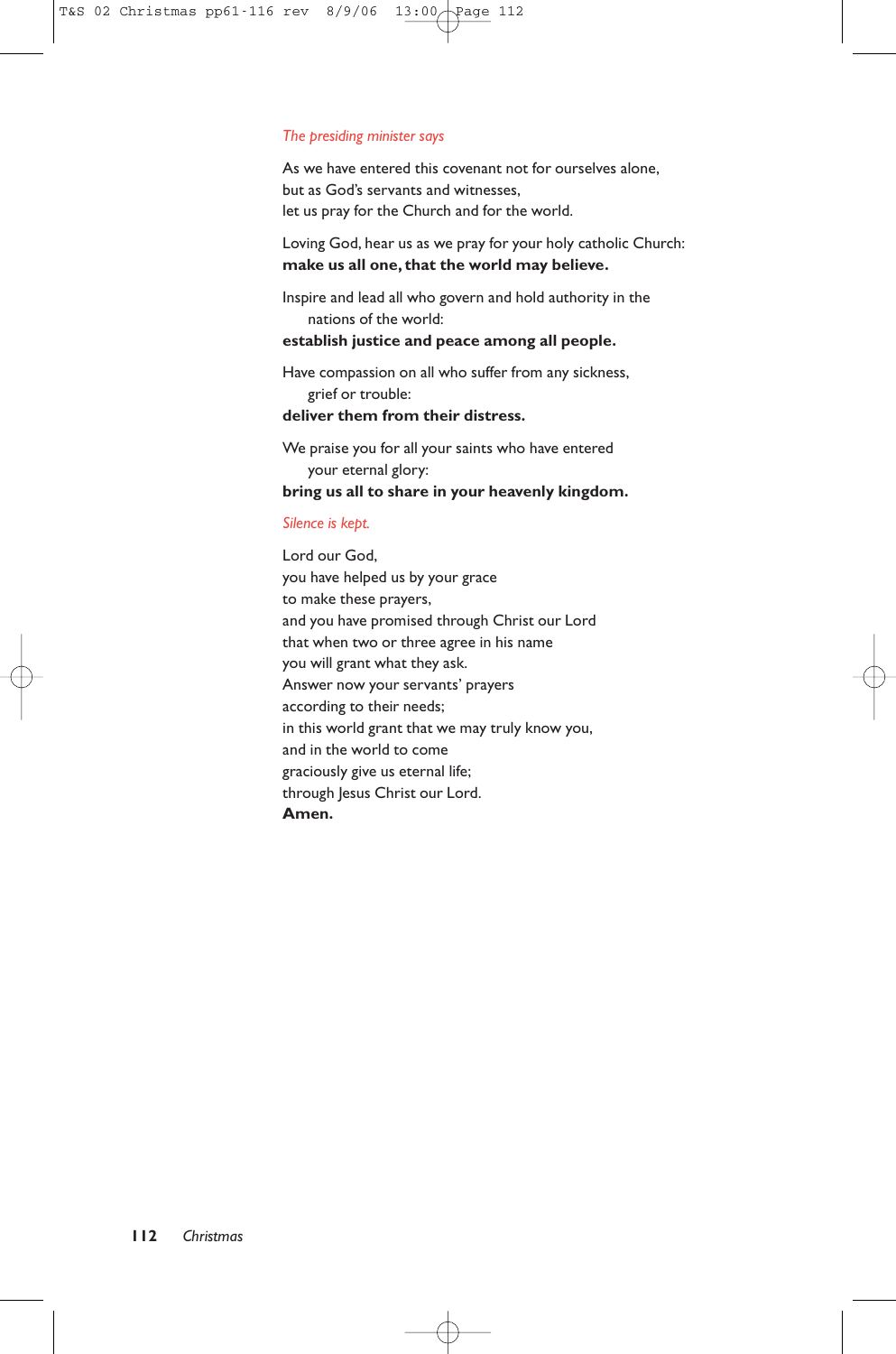## **NYr**

## **Introduction to the Peace**

**J***1* Blessed are the peacemakers: they shall be called children of God. We meet in the name of Christ and share his peace.

## **Prayer at the Preparation of the Table**

**K***1* Blessed be God, by whose grace creation is renewed, by whose love heaven is opened, by whose mercy we offer our sacrifice of praise. **Blessed be God for ever.**

## **Preface**

**L***I* And now we give you thanks because you have redeemed our time and have given us this year of grace to proclaim your favour and celebrate your steadfast love.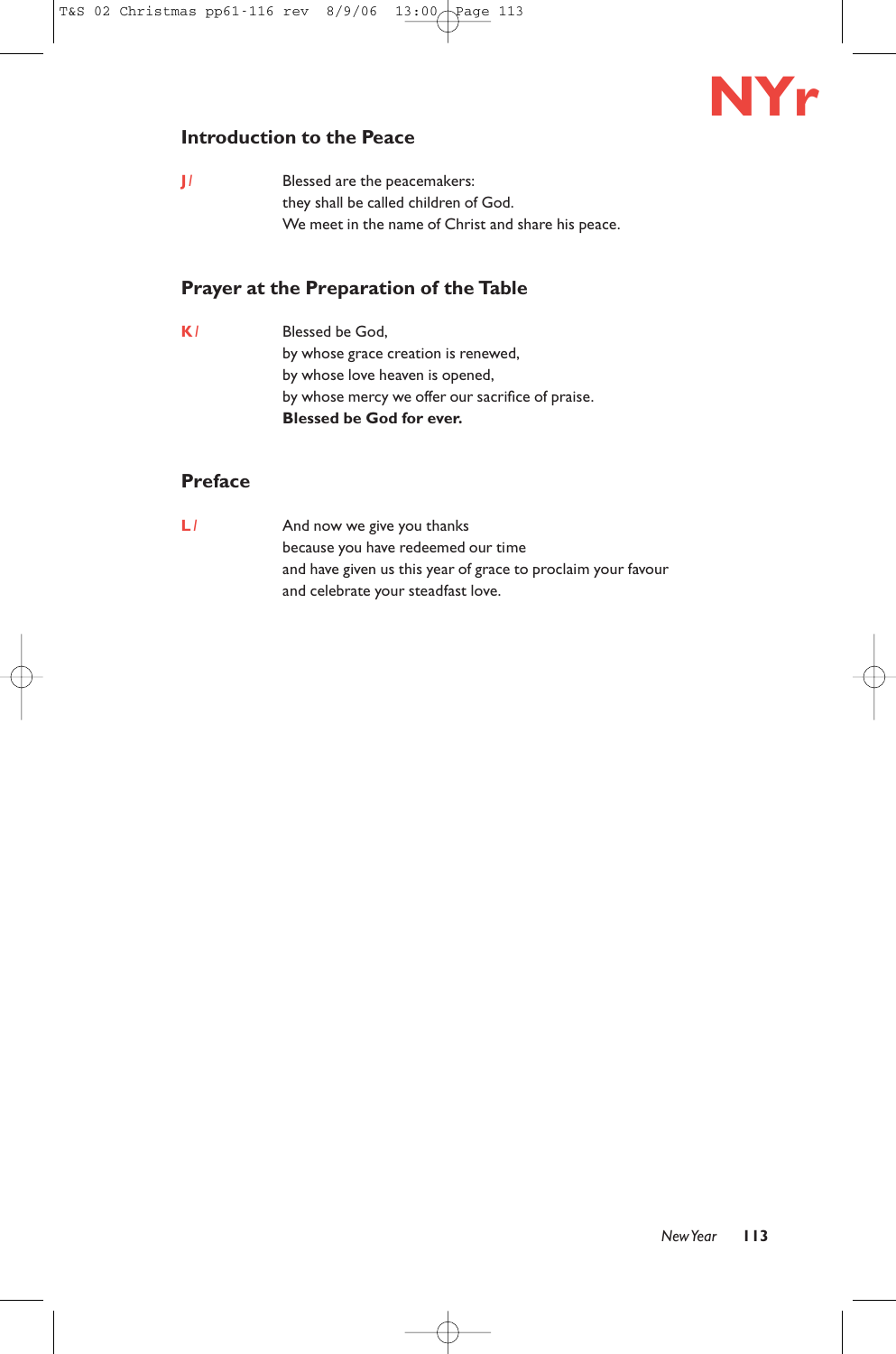## **Blessings and Ending**

| P I            | The Lord bless you and watch over you,<br>the Lord make his face shine upon you<br>and be gracious to you,<br>the Lord look kindly on you<br>and give you peace;<br>and the blessing                                                                       |
|----------------|------------------------------------------------------------------------------------------------------------------------------------------------------------------------------------------------------------------------------------------------------------|
| P <sub>2</sub> | May God the Father keep you in all your days.<br>May God the Son shield you in all your ways.<br>May God the Spirit bring you healing and peace.<br>May God the Holy Trinity drive all darkness from you<br>and pour upon you blessing and light.<br>Amen. |
| P <sub>3</sub> | Jesus, Lord of time,<br>hold us in your eternity.                                                                                                                                                                                                          |
|                | lesus, image of God,<br>travel with us the life of faith.                                                                                                                                                                                                  |
|                | Jesus, friend of sinners,<br>heal the brokenness of our world.                                                                                                                                                                                             |
|                | Jesus, Lord of tomorrow,<br>draw us into your future. Amen.                                                                                                                                                                                                |
| P <sub>4</sub> | To be said facing the open doors                                                                                                                                                                                                                           |
|                | To a troubled world,<br>peace from Christ.                                                                                                                                                                                                                 |
|                | To a searching world,<br>love from Christ.                                                                                                                                                                                                                 |

To a waiting world, **hope from Christ.**